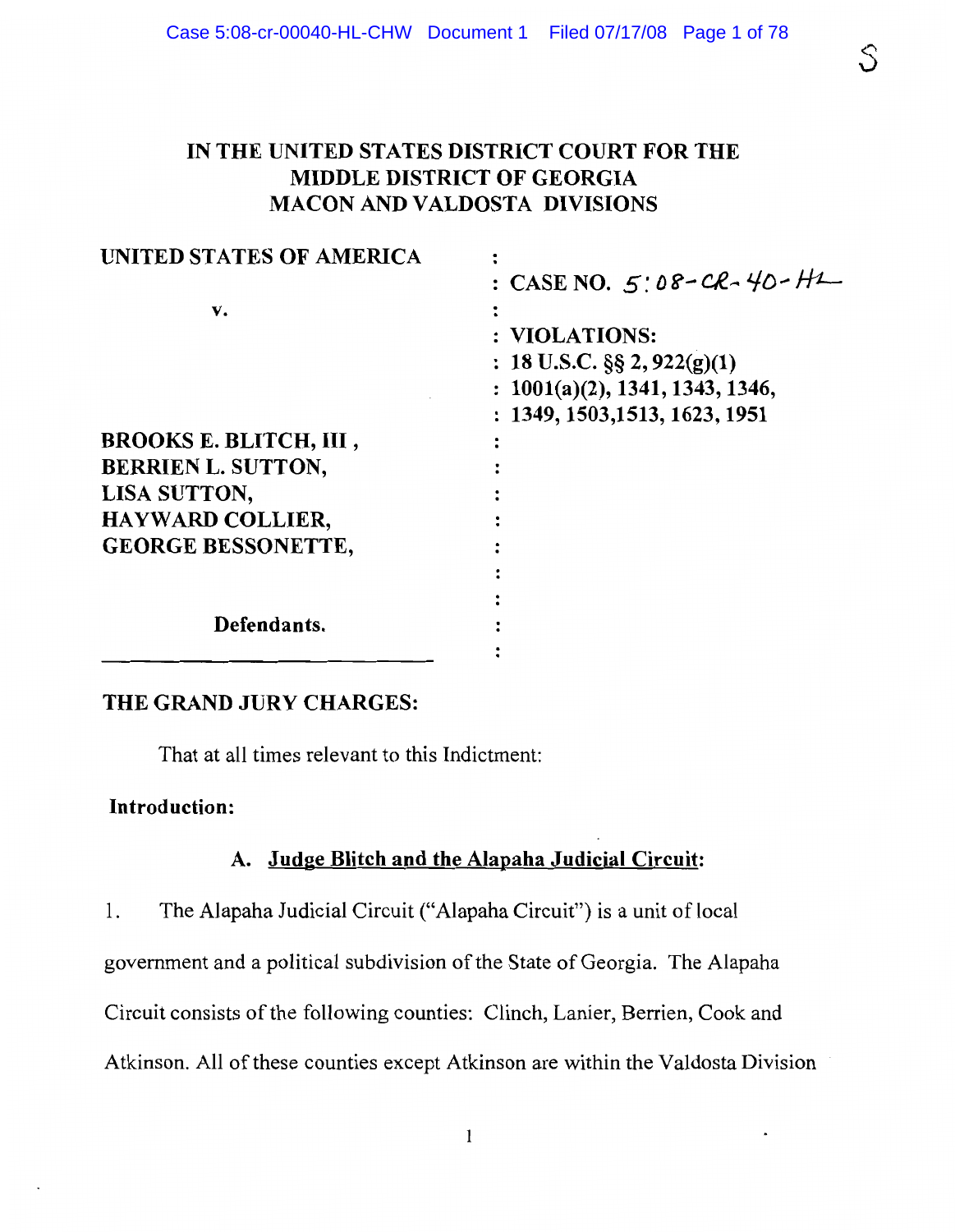$\mathcal{L}^{\mathcal{L}}(\mathcal{L}^{\mathcal{L}}(\mathcal{L}^{\mathcal{L}}(\mathcal{L}^{\mathcal{L}}(\mathcal{L}^{\mathcal{L}}(\mathcal{L}^{\mathcal{L}}(\mathcal{L}^{\mathcal{L}}(\mathcal{L}^{\mathcal{L}}(\mathcal{L}^{\mathcal{L}}(\mathcal{L}^{\mathcal{L}}(\mathcal{L}^{\mathcal{L}}(\mathcal{L}^{\mathcal{L}}(\mathcal{L}^{\mathcal{L}}(\mathcal{L}^{\mathcal{L}}(\mathcal{L}^{\mathcal{L}}(\mathcal{L}^{\mathcal{L}}(\mathcal{L}^{\mathcal{L$ 

of the Middle District of Georgia.

Defendant Brooks E. Blitch, III, ("Judge Blitch") was a 2. Superior Court Judge of the Alapaha Circuit and took office in 1980 and subsequently became Chief Superior Court Judge.

#### George Bessonette, Berrien and Lisa Sutton: **B.**

Defendant Berrien Sutton ("Sutton") is an attorney in private practice in  $\overline{3}$ . Homerville, Georgia, was the elected State Court Judge for Clinch County, and was appointed by Judge Blitch to the position of Juvenile Court Judge for the Alapaha Circuit on November 2, 2000. Beginning in approximately 1997 and continuing until approximately 2006, Berrien Sutton represented family members of Judge Blitch and their corporate interests in civil and criminal litigation. Thus, the Blitch family owed substantial attorney's fees to Sutton.

Lisa Sutton, the wife of Berrien Sutton, was appointed by Judge  $\overline{4}$ . Blitch to be Court Administrator and Alternative Dispute Resolution ("ADR") coordinator for the Alapaha Circuit. In addition, Lisa Sutton operates an entity called "In the Best Interests of the Children" ("IBIC"). Judge Blitch would not grant a decree of divorce in cases involving the custody of minor children unless the divorcing spouses attended the IBIC seminar and paid Lisa Sutton \$30 per spouse.

 $\overline{2}$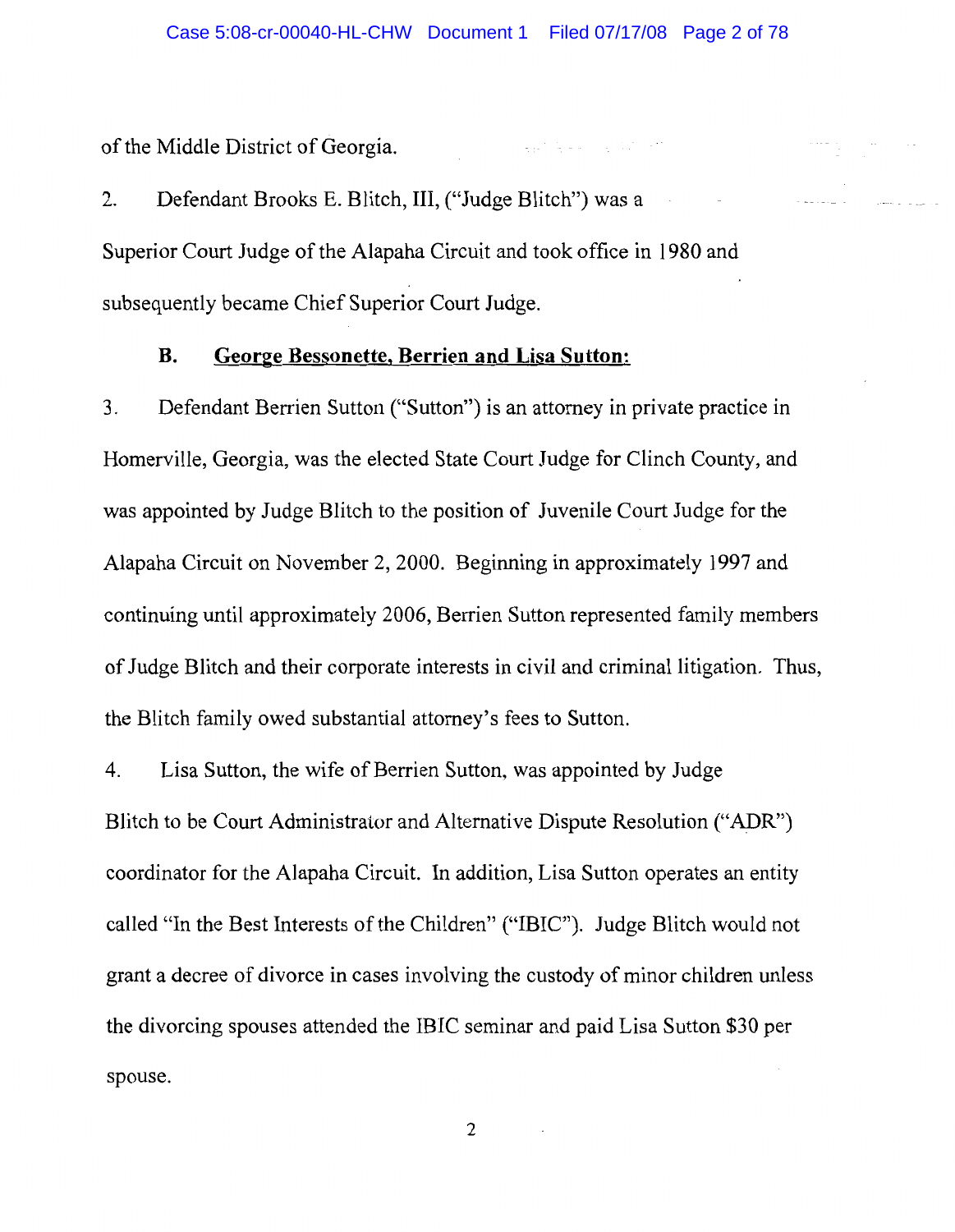5. George Bessonette is an attorney in Homerville, Georgia. Bessonette originally worked for Berrien Sutton as an associate. Thereafter, Judge Blitch made Bessonette his law clerk. In exchange therefore, Bessonette received salary in the amount of approximately \$30,000 per year. Judge Blitch instructed Bessonette that his primary job responsibility while being paid as law clerk would be to act as Juvenile Judge for the Alapaha Judicial Circuit. In approximately 2001, the Georgia General Assembly funded juvenile court judgeships throughout the state. At that time, Judge Blitch appointed both Bessonette and Berrien Sutton as parttime juvenile judges for the Alapaha Circuit. Bessonette held most of the court proceedings until 2005 when he took a position as Assistant Public Defender in the Alapaha Circuit.

#### The Duties and Responsibilities of a Superior Court Judge:  $\mathbf{C}$ .

A superior court judge in the State of Georgia takes an oath to uphold the laws 6. of the State of Georgia and the constitution of the United States, O.C.G.A. § 15-6-6.

The duties and responsibilities of a Chief Superior Court Judge include:

Supervising grand juries, presiding over criminal trials, pleas of guilty, a. sentencing, bond and probation revocation and related matters;

Presiding over civil lawsuits and related matters; b.

Appointing judges and magistrates to juvenile and magistrate courts; and, c.

 $\mathfrak{Z}$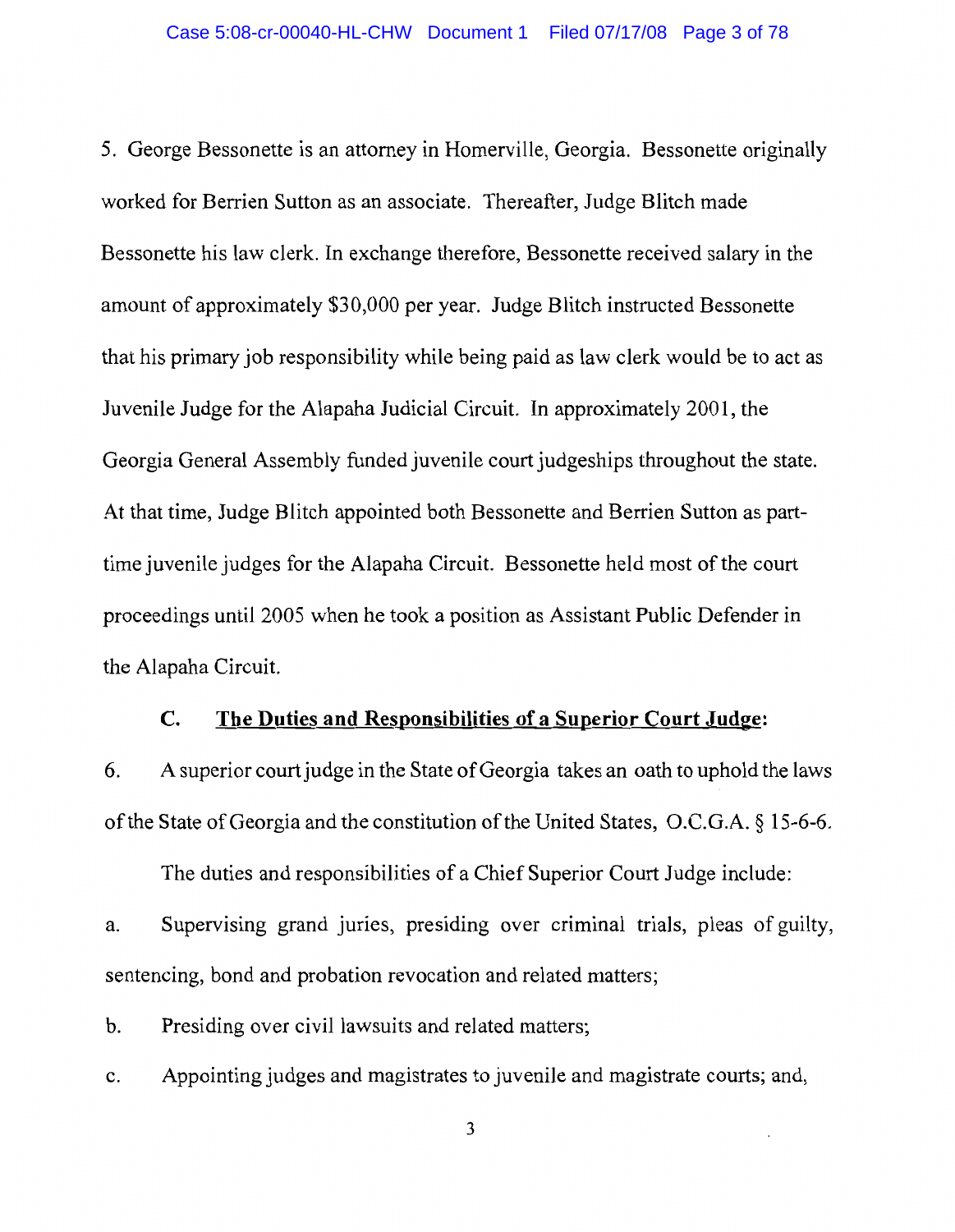d. Collecting and remitting to the various county commissions monies collected through fines, restitution, fees and surcharges in criminal and civil cases. O.C.G.A.  $$15-6-8.$ 

#### The Responsibilities of a State Court Judge: D.

A State Court Judge likewise takes an oath to uphold the laws of the State 7. of Georgia and the Constitution of the United States. O.C.G.A. § 15-7-20

8. The duties and responsibilities of a State Court Judge include:

- Presiding over misdemeanor criminal proceedings, trials, pleas of guilty, a) sentencing, bond, probation revocation and related matters;
- $b)$ Presiding over civil lawsuits and related matters;
- Collecting and remitting to the county commissions monies collected from  $c)$ fines, restitution, fees and surcharges in criminal and civil cases. O.C.G.A.  $\S$  $15 - 7 - 4$ .

#### Ε. The Duties of a Juvenile Court Judge:

9. The duties and responsibilities of a juvenile court judge include presiding over matters involving juvenile delinquency, deprivation, paternity and legitimation. O.C.G.A. § 15-11-28.

#### The Georgia Code of Judicial Conduct: F.

10. The Georgia Code of Judicial Conduct is binding on judges of the superior,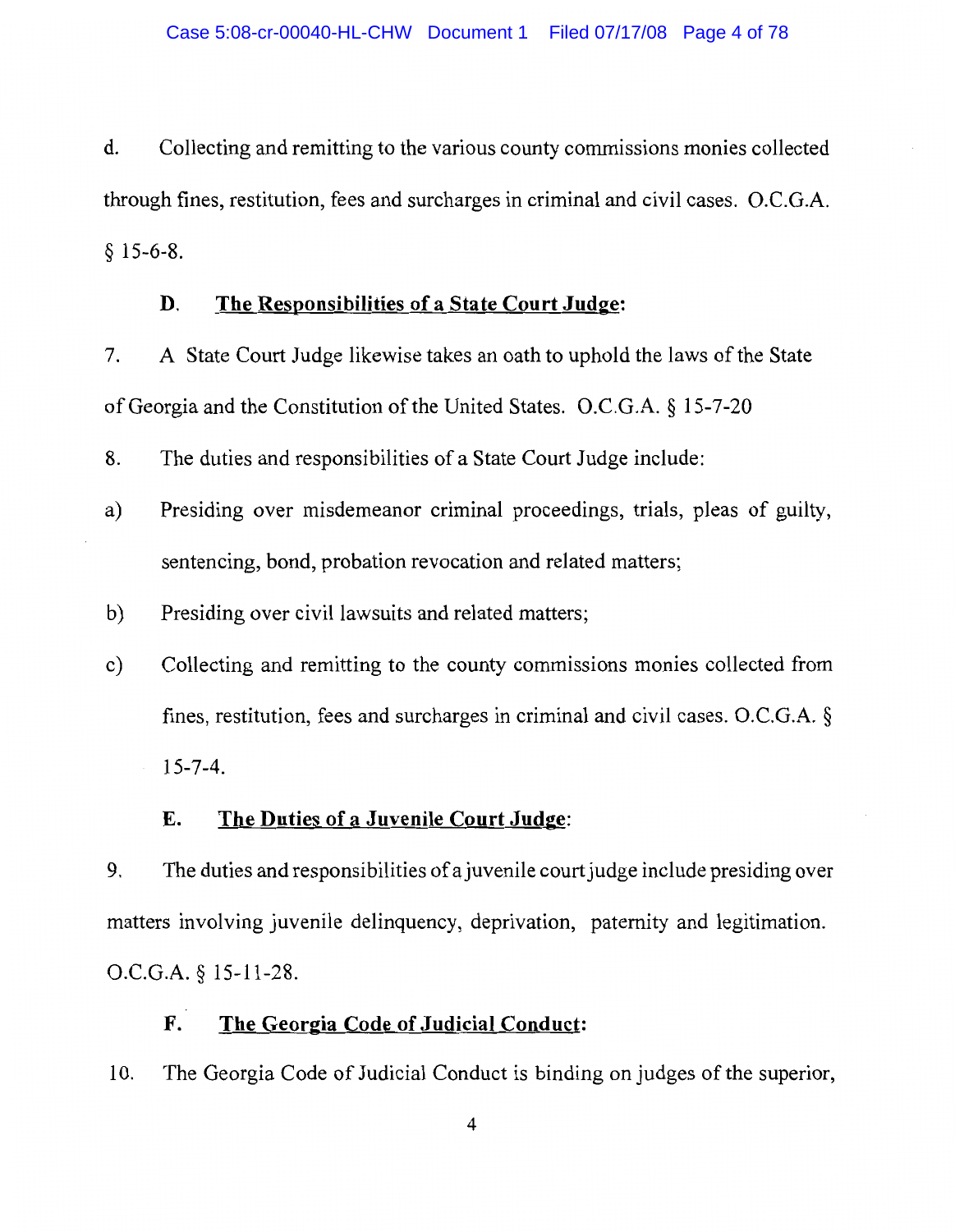state, magistrate and juvenile courts, including Judges Blitch, Sutton and Bessonette. Canons 1, 2A, 2B, 3B(7), 3B(11), 3C(4), 3E(1)(c), 3E(2), and 5C(4) are incorporated herein by reference.

#### **Juvenile Court Judge Salaries:** G.

11. Georgia law governs how juvenile court judges shall be paid. In particular, O.C.G.A. § 15-11-18 sets out a *pro-rata* payment schedule for part-time juvenile court judges.

# H. Judicial Retirement

12. The State Employees Retirement System of Georgia calculates retirement benefits based on a percentage of an employee's highest two years of service. Berrien Sutton was paid approximately \$17,000 per year to act as State Court Judge. From 2001-2007, Berrien Sutton was paid approximately \$42,500 per year to act as juvenile court judge; thus, increasing the base amount considered for retirement purposes from approximately \$17,000 to approximately \$59,500.

#### I. **Alternative Dispute Resolution Program:**

13. The Georgia General Assembly created an Alternative Dispute Resolution Program funded by additional fees associated with the filing of civil actions in the Superior, State, Probate and Magistrate Courts throughout the state. O.C.G.A. § 15-23-1 et seq. By doing so, the Georgia General Assembly sought to increase judicial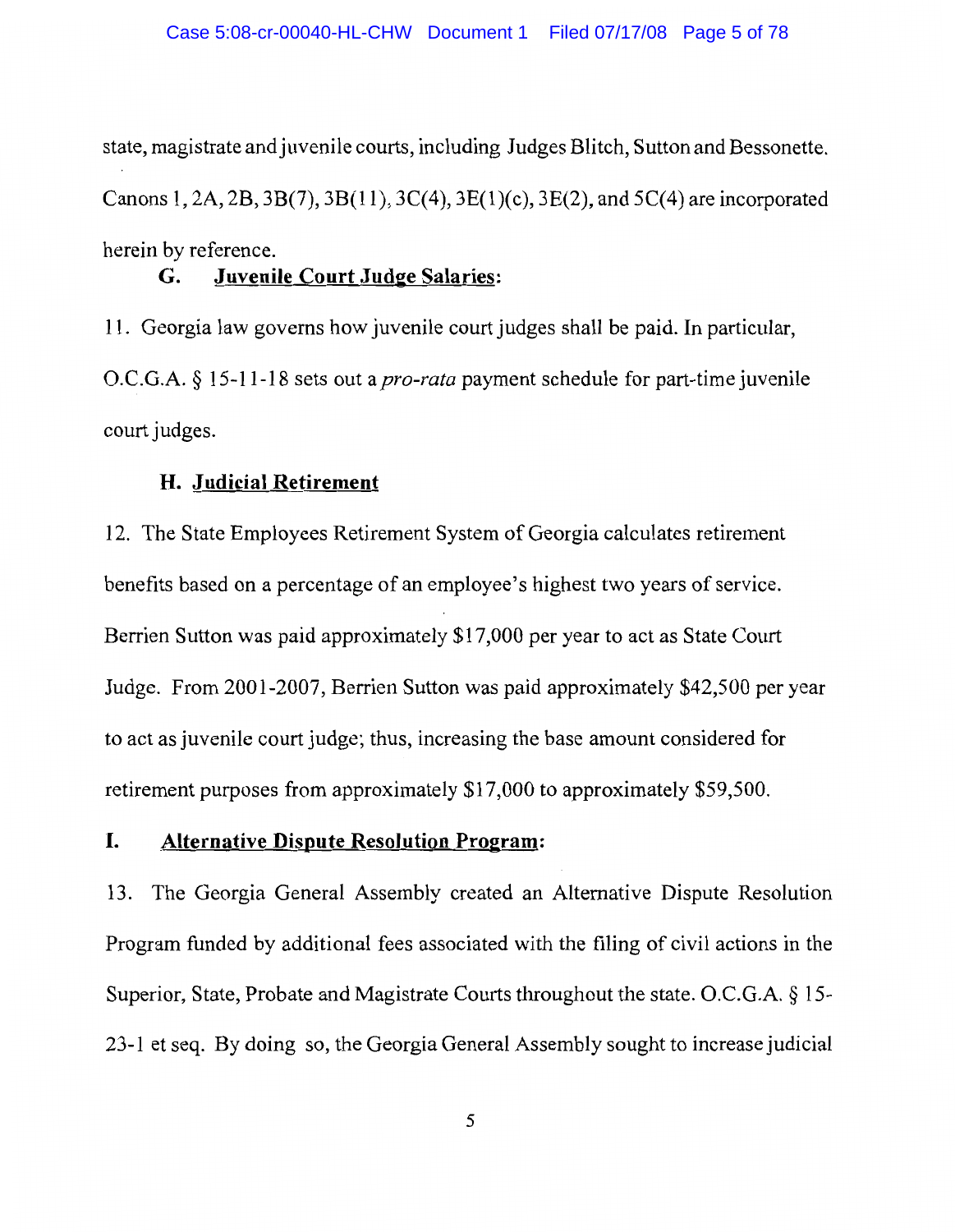economy by allowing for and funding mediation, arbitration, early case evaluation or early neutral evaluation, summary jury trial and mini-trial. The Chief Superior Court Judge of the Circuit was empowered to direct the activities and expenditures of the board governing the ADR program in an effort to promote the alternative resolution of disputes and the efficient administration of justice.

By virtue of their respective positions described above, Judge Blitch, 14.

George Bessonette and Berrien and Lisa Sutton inherently owed a duty to uphold and enforce the laws of the State of Georgia and of the United States.

15. In discharging their public duties, Judge Blitch, Berrien and Lisa Sutton and George Bessonette were bound by certain laws, ordinances, ethical requirements and duties, including providing honest services to the citizens of the State of Georgia and to act in their best interests.

### **COUNT ONE**

# Honest Services Fraud Conspiracy - Brooks E. Blitch, III, Berrien Sutton, **Lisa Sutton and George Bessonette** 18 U.S.C. §§ 1341, 1343 and 1346 i/c/w 1349

### 1. Paragraphs 1-15 of the Introduction are incorporated herein by reference The Object of the Conspiracy: A.

It was the object of the conspiracy to obtain and attempt to obtain monies of 1. the taxpayers of the State of Georgia by fraud and false pretenses and to divert and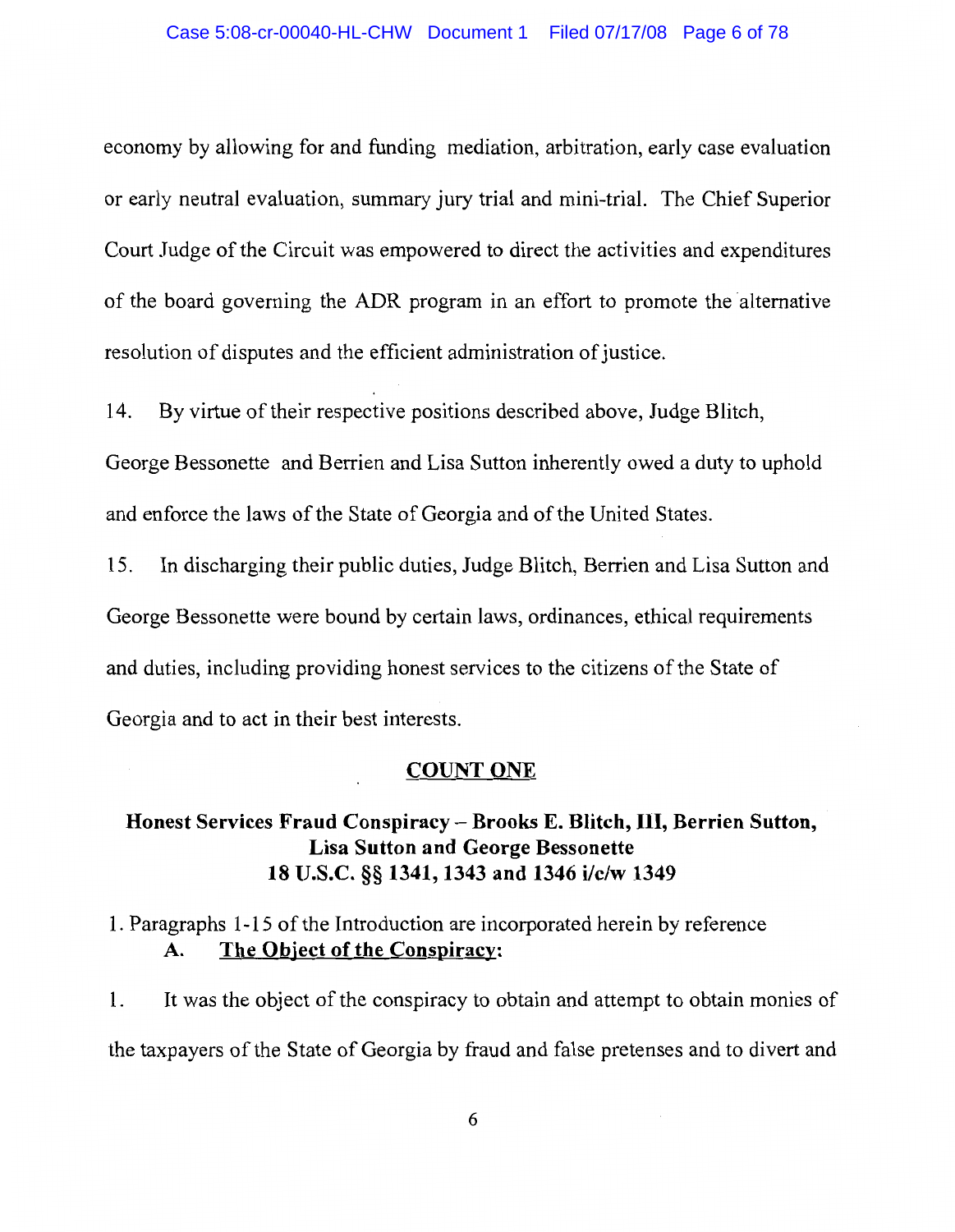attempt to divert these monies for the personal benefit of the conspirators and to deprive and attempt to deprive the citizens of the State of Georgia of the honest services of the co-conspirators.

### The Manner and Means of the Conspiracy and the Scheme to **B.** Defraud:

It was part of the manner and means of the conspiracy and the scheme to 1. defraud that Judge Blitch would and did:

- Create an unneeded juvenile court judgeship as a financial favor for Berrien a. Sutton. In exchange therefore, Judge Blitch received personal loyalty, free legal services and other intangible benefits.
- Create an unneeded position as court administrator as a financial favor to Lisa  $\mathbf b$ . Sutton. In exchange therefore, Judge Blitch received personal loyalty, free legal services and other intangible benefits.
- Divert funds collected for the ADR Program to Lisa Sutton as a financial favor. c.
- Create and promote a court-ordered counseling program (IBIC) for divorcing d. parents as a financial favor to Lisa Sutton. In exchange therefore, Judge Blitch received personal loyalty, free legal services and other intangible benefits.
- Allow Lisa Sutton to operate said court-ordered counseling program (IBIC) e.

 $\overline{7}$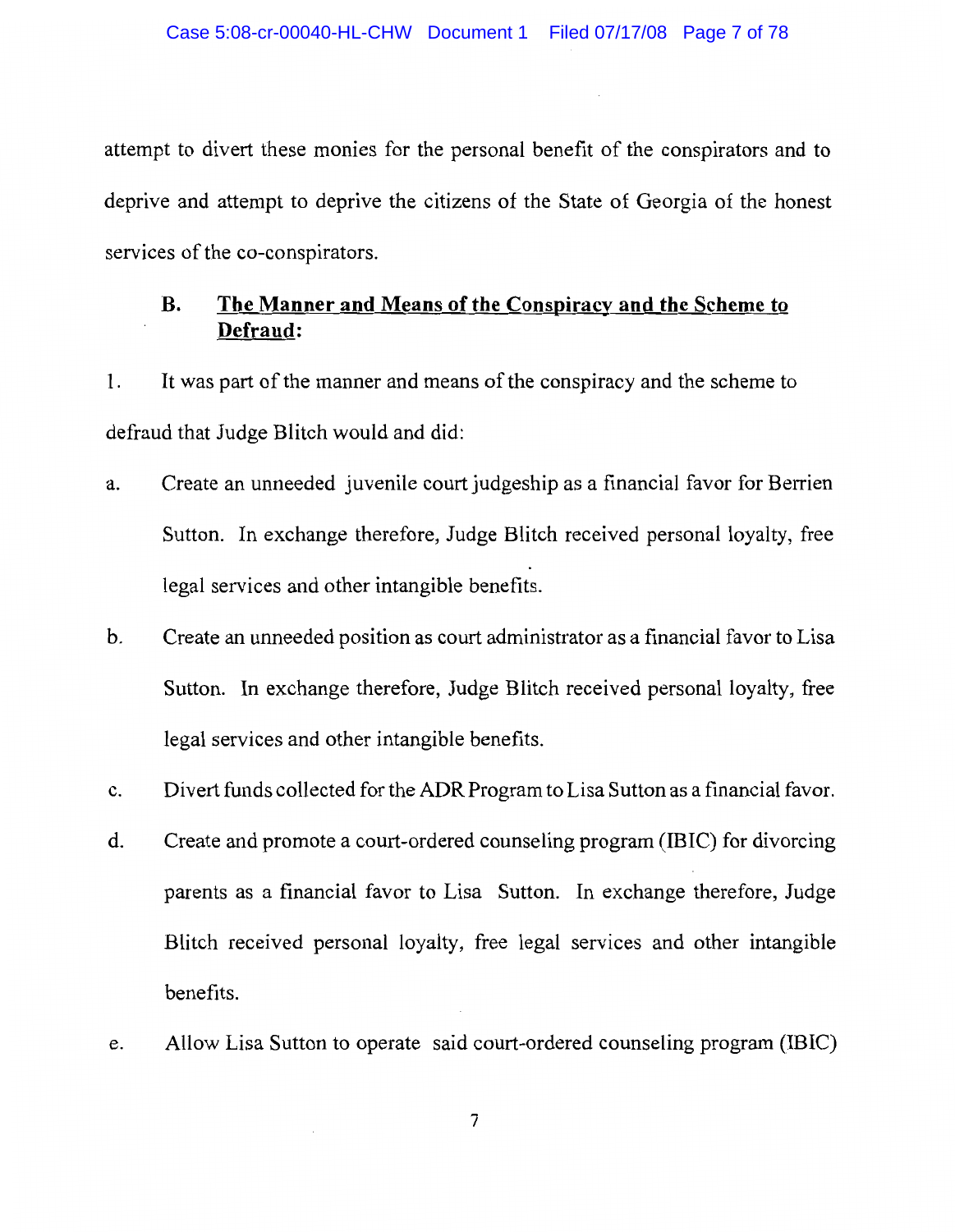in an office provided at no charge by Clinch County. In exchange therefore, Judge Blitch received personal loyalty, free legal services and other intangible benefits.

- Allow Lisa Sutton to divert monies collected by IBIC for her own benefit and f. the benefit of Berrien Sutton. In exchange therefore, Judge Blitch received personal loyalty, free legal services and other intangible benefits.
- Authorize compensation of appointees Berrien Sutton, Lisa Sutton and George g. Bessonette in the court system beyond the fair value of services rendered and to reward said appointees for personal loyalty to Judge Blitch. In exchange therefore, Judge Blitch received personal loyalty, free legal services and other intangible benefits.
- Create certain appointed positions for George Bessonette for which he was h. compensated with state monies. In exchange therefore, Judge Blitch received personal loyalty, free legal services and other intangible benefits.
- 2. It was further part of the manner and means of the conspiracy and scheme to defraud that Berrien and Lisa Sutton and George Bessonette would and did accept compensation far beyond the value of the limited services they rendered. In exchange therefore, Judge Blitch received personal loyalty, free legal services and other intangible benefits.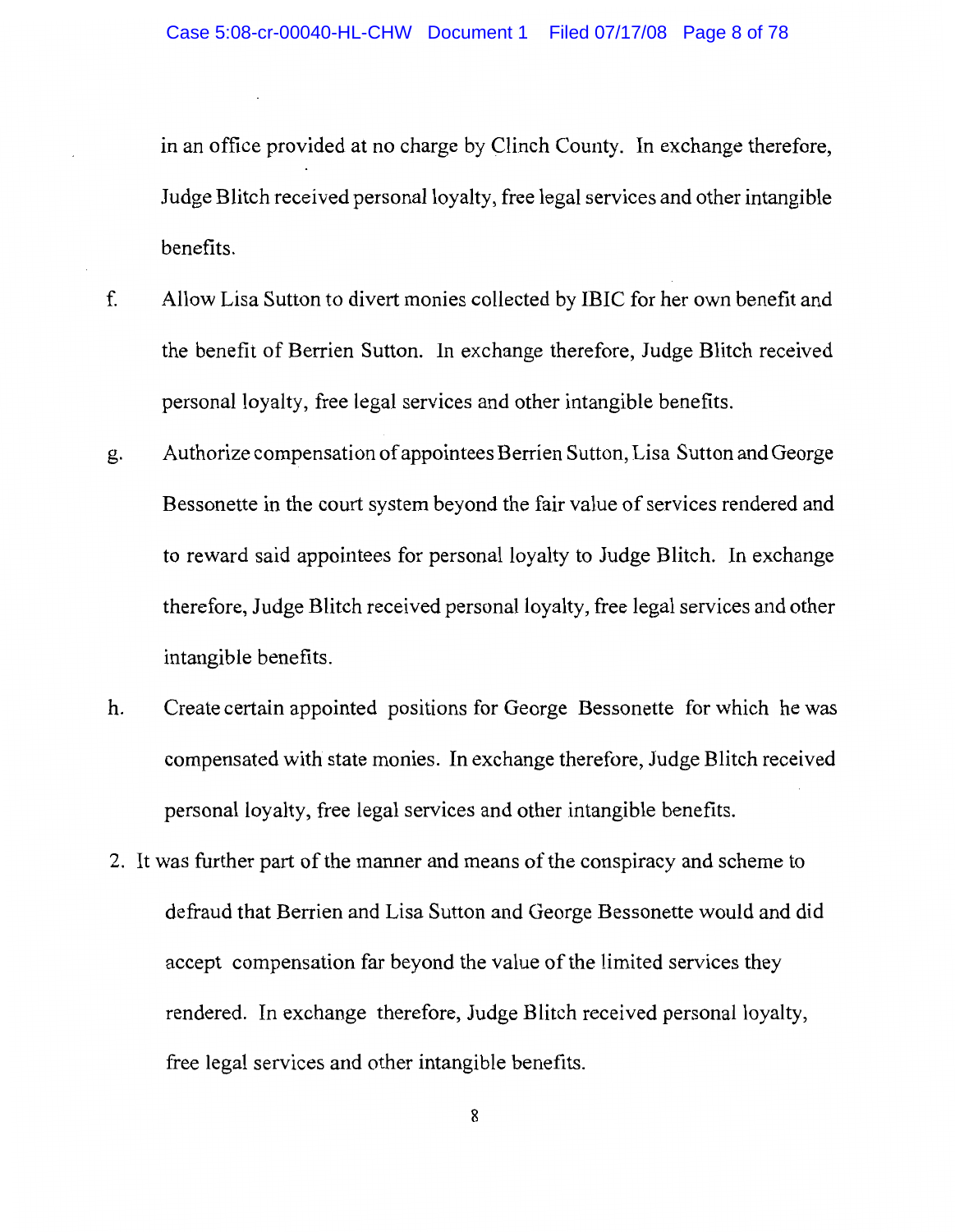#### $\mathbf{C}$ . **Overt Acts:**

In furtherance of the conspiracy, the Defendants committed the following 1. overt acts:

# a. The Unnecessary Juvenile Judgeship

i. On November 7, 2000, Judge Blitch appointed Berrien Sutton as part-time juvenile court judge. Berrien Sutton accepted an appointment as part-time Juvenile Judge for the Alapaha Circuit as a financial favor. In exchange therefore, Judge Blitch received personal loyalty, free legal services and other intangible benefits.

ii. Berrien Sutton did little or no work as a juvenile judge or on behalf of the juvenile court. Judge Blitch also caused Berrien Sutton to be compensated far in excess of the limited services he performed as juvenile court judge.

iii. Judge Blitch caused Berrien Sutton to receive approximately \$42,500 per year in salary and accrue additional retirement benefits to which he was not entitled for serving as the Juvenile Court Judge. During the period 2001-2007, these monies were sent from State of Georgia funds to the Clerk of Court of Clinch County via the United States Mails on a quarterly basis.

iv. Berrien Sutton knew at the time that he accepted the appointment that the position was unnecessary and that it was provided to him as a financial favor in order to help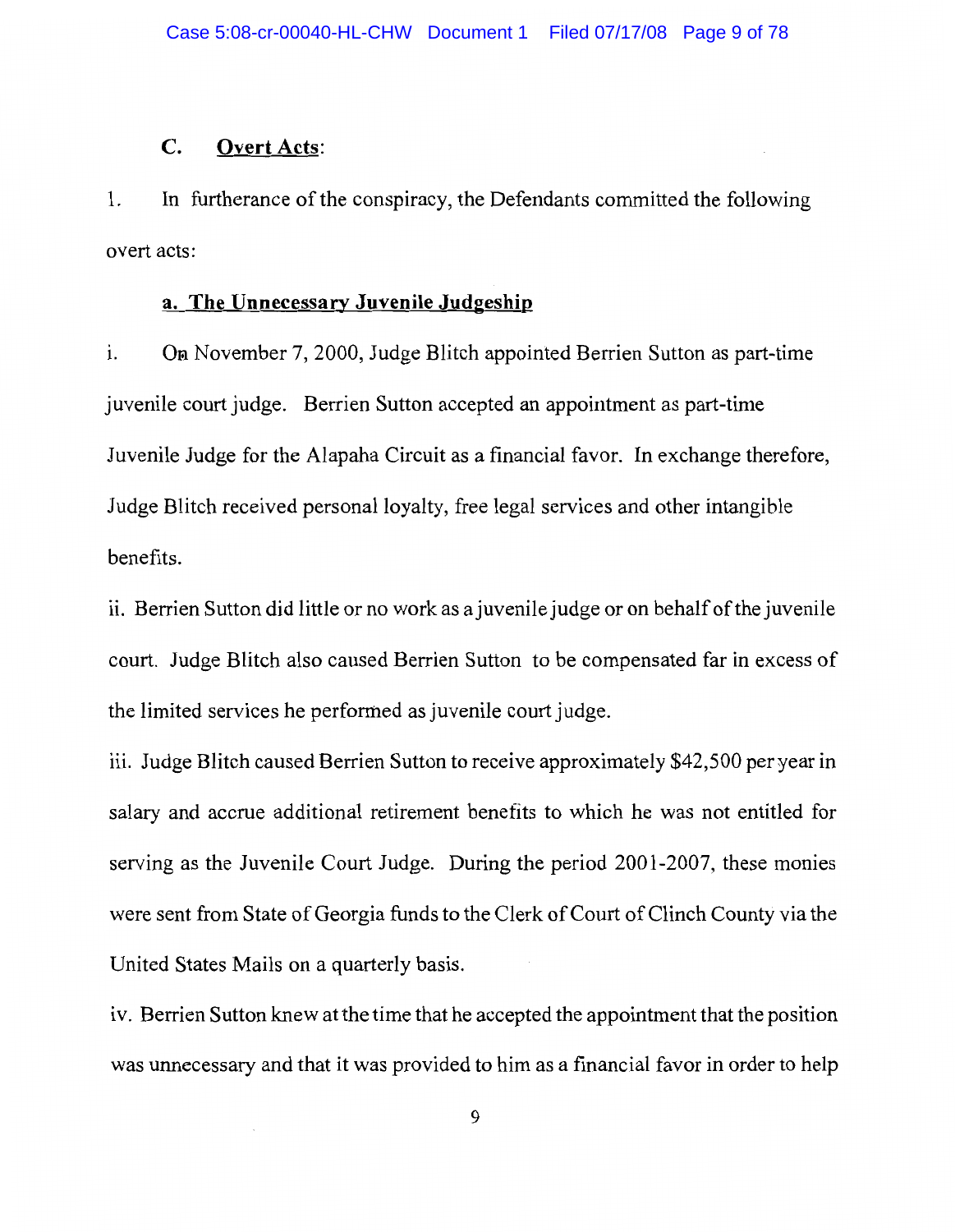him get out of debt. In exchange therefore, Berrien Sutton gave and Judge Blitch received personal loyalty, free legal services and other intangible benefits.

v. In approximately November of 2007, Berrien Sutton stated in filings with the Judicial Qualifications Commission, "There is no need for a full time judge as all juvenile work in this small circuit could be handled in one full day per week or on two half days."

vi. Berrien Sutton intended to significantly increase the amount of retirement benefits to which he would become eligible by receipt of the monies as juvenile judge. Berrien Sutton filed and caused others to file on his behalf statements detailing his salary as juvenile judge. These filings were sent via United States Mails and interstate wires. Berrien Sutton corresponded with representatives of the State Employees Retirement System regarding this false information via United States Mails and interstate wires.

vii. Berrien Sutton sent and caused to be sent false and fraudulent statements designed to increase his retirement benefits and did mail the same to the State Employees Retirement Board in Atlanta, Georgia.

viii. Berrien Sutton made "kickback" or "under the table" payments to George Bessonette as compensation for his work as juvenile judge rather than to adjust his official payment in order for Sutton to keep his retirement potential as high as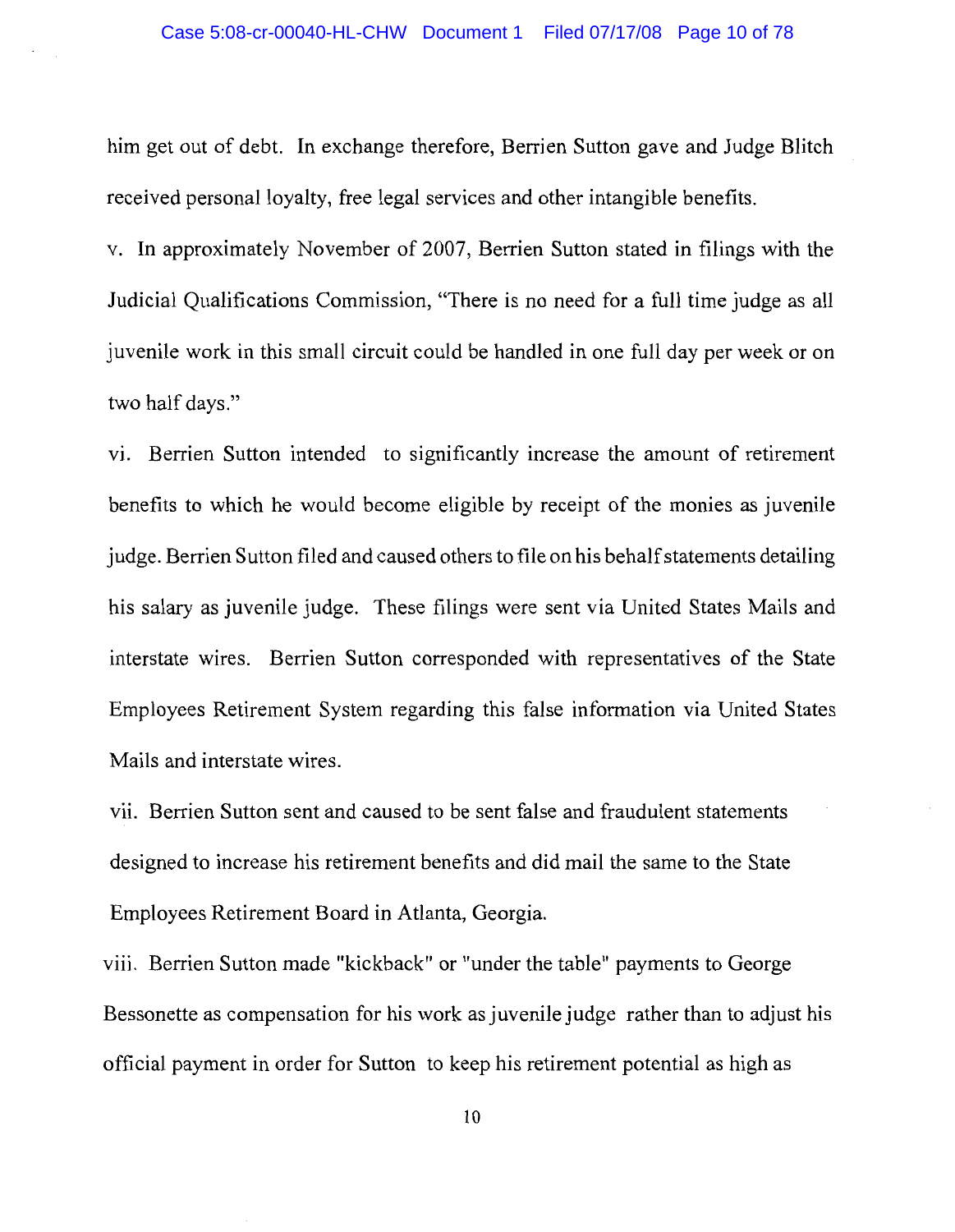possible.

ix. Berrien Sutton rarely attended juvenile court proceedings or any other business of the juvenile court.

x. During most of this six year period, Berrien Sutton did not attend mandatory continuing judicial training for juvenile court judges as required by the State of Georgia.

# b. George Bessonnette

i. In 1997, Judge Blitch hired Bessonette to be his law clerk. Bessonette received approximately \$30,000 per year from the state of Georgia as his law clerk salary. However, Bessonette performed few duties as law clerk. This practice continued from 1997-2001. Bessonette worked in other private capacities during this time. ii. The vast majority of Bessonette's time during this period was spent sitting as acting juvenile court judge for the Alapaha Circuit. Because of this practice, Judge Blitch's work load was decreased in that he did not have to preside in juvenile court.

iii. In 2001 Judge Blitch created the position of Court Administrator and diverted the monies previously spent on the law clerk to Lisa Sutton.

iv. After 2001, Judge Blitch regularly appointed George Bessonette as superior court judge "pro tem," that is on a temporary basis. Because of this practice, Judge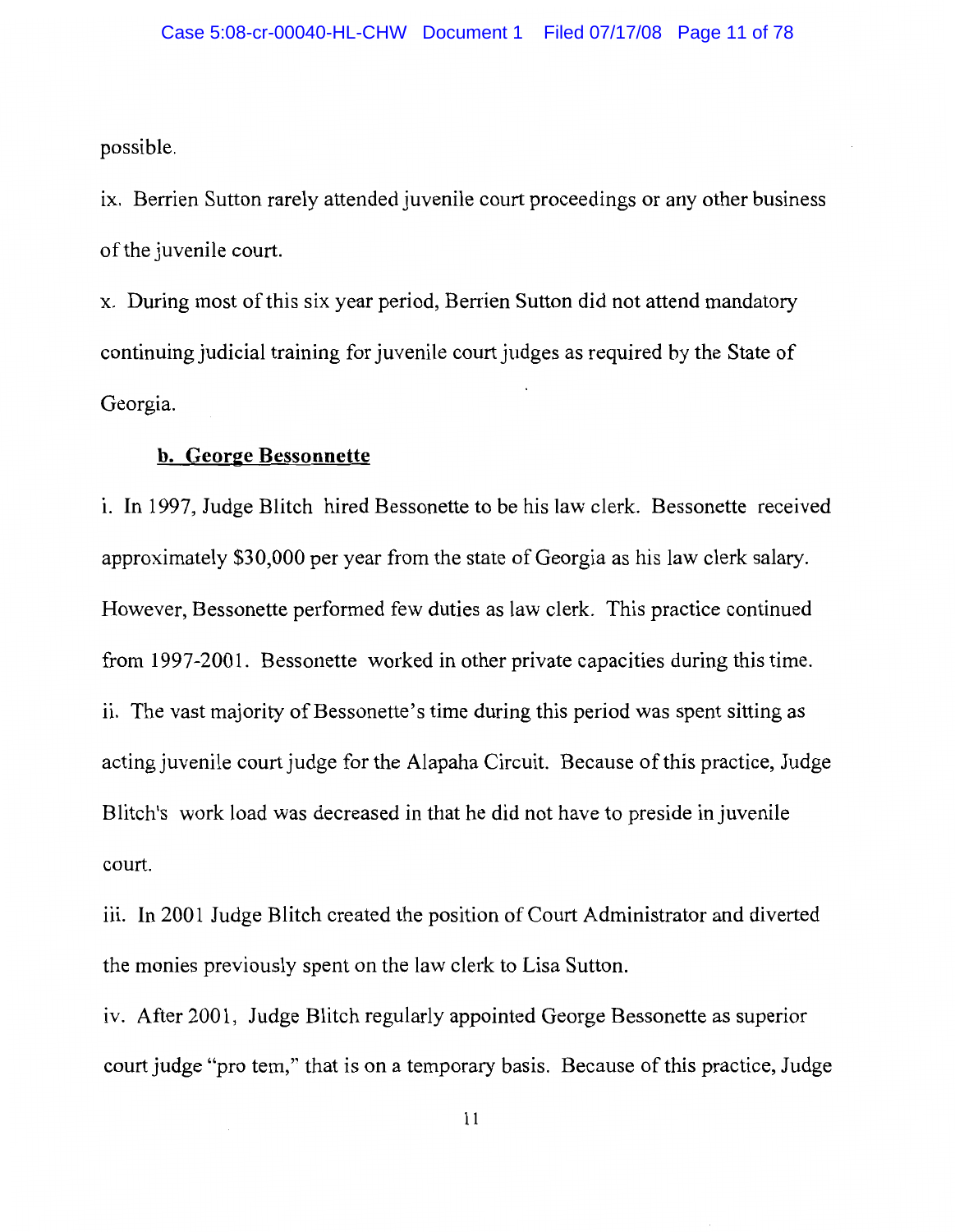Blitch's work load was decreased.

v. George Bessonette received approximately \$600 per day for acting as superior court judge.

vi. Judge Blitch appointed George Bessonette as pro tem for Judge Blitch's own benefit and that of Bessonette. In exchange therefore, Judge Blitch received personal loyalty and other intangible benefits.

vii. In 2004, Judge Blitch learned that he would no longer be unilaterally able to appoint George Bessonette and others as superior judge pro tem but rather would be required to route his requests through the District Court Administrator. At this time, Bessonette took a position as an Assistant Public Defender in the Alapaha Judicial Circuit.

### c. The Unnecessary Court Administrator

i. On or about January 1, 2002, Judge Blitch appointed Lisa Sutton as Court Administrator. Lisa Sutton accepted a position as the Court Administrator for the Alapaha Circuit. She collected approximately \$2000.00 per month in salary from the State of Georgia. This job was intended to be a full-time job. During the period November 14, 2002, through October 14, 2007, Lisa Sutton received \$124,660.00 for her position as Alapaha Circuit Court Administrator. In exchange therefore, Judge Blitch received personal loyalty, free legal services and other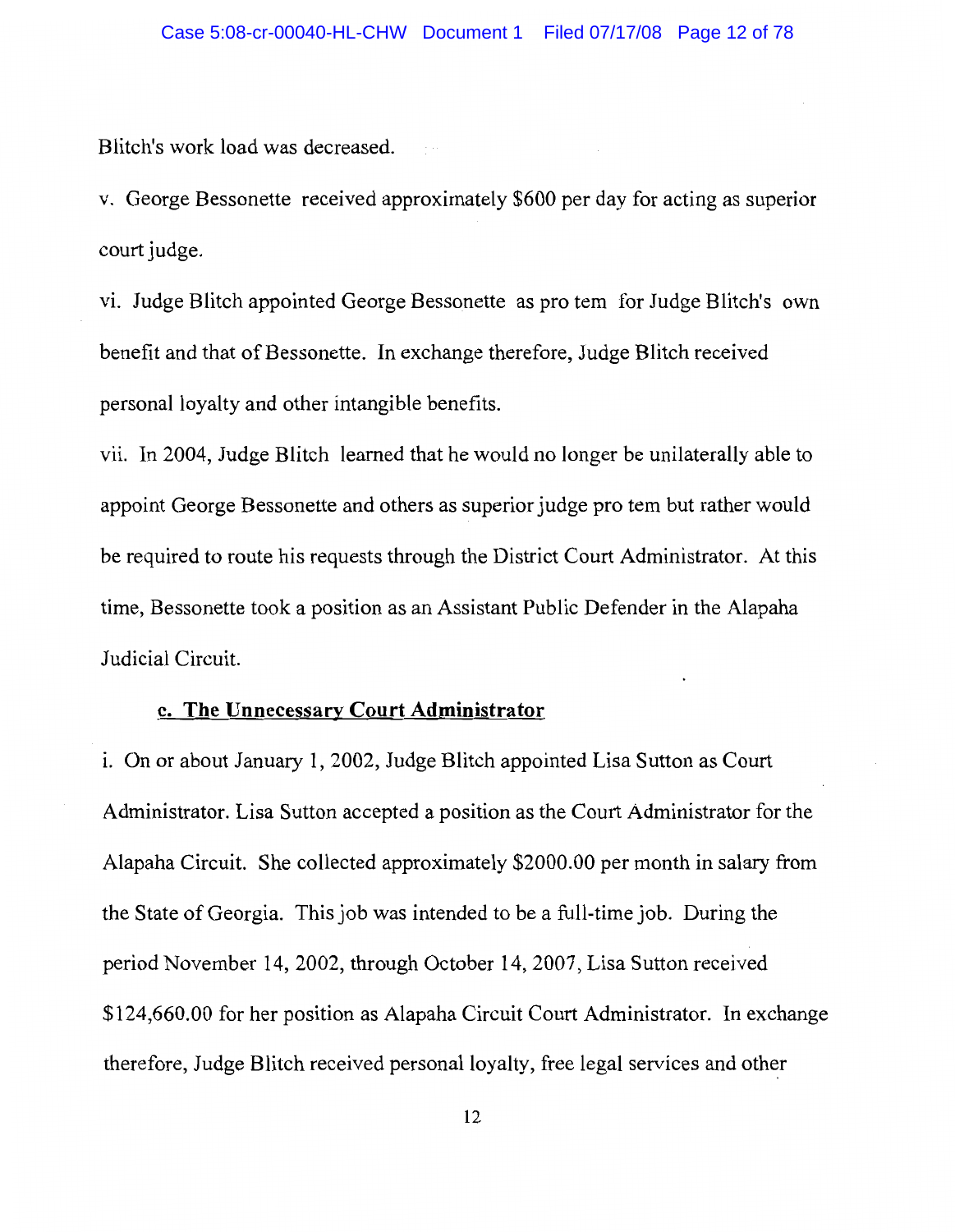intangible benefits.

# d. In The Best Interest of the Children

i. On or about July 1, 1997, Judge Blitch ordered all divorcing spouses with children in all of the counties of the Alapaha Circuit to attend "In the Best Interest of the Children" (IBIC), a program created by Lisa Sutton. This program provides counseling for divorcing spouses with children in the Alapaha Circuit and other surrounding areas. Lisa Sutton charged each spouse a fee of approximately \$30.00 per person. These monies were typically sent via United States Mails to Lisa Sutton. Lisa Sutton profited from the scheme as follows: during the period November 14, 2002 through October 14, 2007 Lisa Sutton received \$98,603.00 from IBIC. In exchange therefore, Judge Blitch received personal loyalty, free legal services and other intangible benefits.

ii. In or about the late 1990s, Judge Blitch caused Clinch County to provide county office space for Lisa Sutton to run IBIC. Judge Blitch also required the other four counties of the circuit to contribute to Lisa Sutton's utility and office expenses. Lisa Sutton accepted a free, county-owned office space and utilities to run her private entity, IBIC.

iii. On or about July 7, 1997, Judge Blitch issued an order requiring the Clerk of Court of Clinch County to pay for a professional video presentation out of county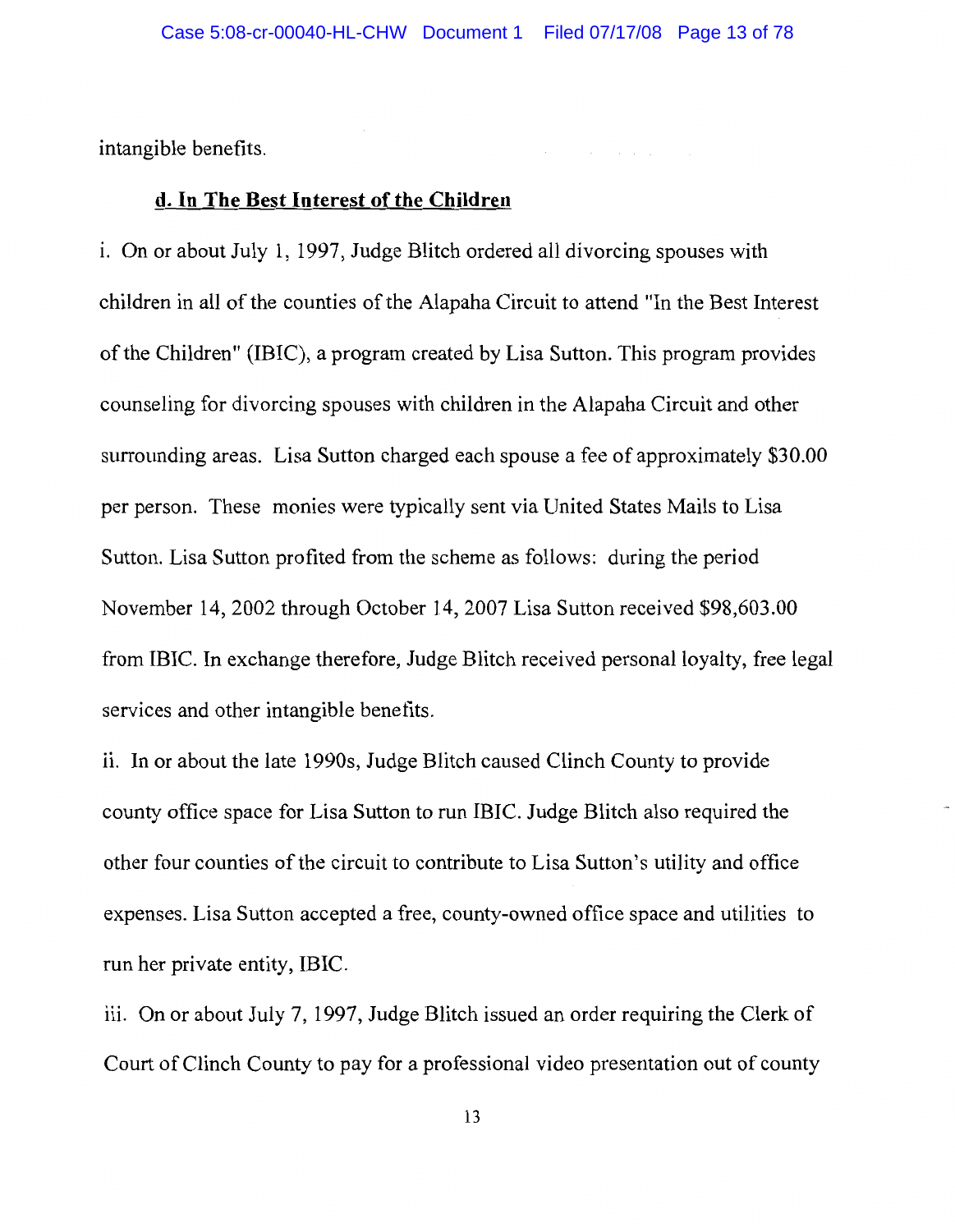funds which would be shown at the IBIC seminar.

### e. Alternative Dispute Resolution

On or about November 17, 1997, Judge Blitch signed an order appointing i. Lisa Sutton as the coordinator of the Alternative Dispute Resolution (ADR) program. In exchange therefore, Judge Blitch received personal loyalty, free legal services and other intangible benefits.

ii. Judge Blitch caused Lisa Sutton to be paid approximately \$2,000 per month plus travel expenses from the ADR monies and to divert the same to her personal benefit, rather than to be expended on legitimate ADR programs. In exchange therefore, Judge Blitch received personal loyalty, free legal services and other intangible benefits.

iii. Judge Blitch caused Lisa Sutton to be compensated far in excess of the value of the limited services she rendered as court administrator and ADR coordinator.

# f. The Handwritten Conspiracy Note

At some point in 2001, the exact date being unknown, Judge Blitch, Berrien  $\mathbf{i}$ . Sutton, Lisa Sutton and George Bessonette prepared and caused to be prepared a written breakdown of how they planned to divert state and local monies for their own benefit.

ii. Under the handwritten proposal, the Suttons would receive \$69,000 (\$36,000 to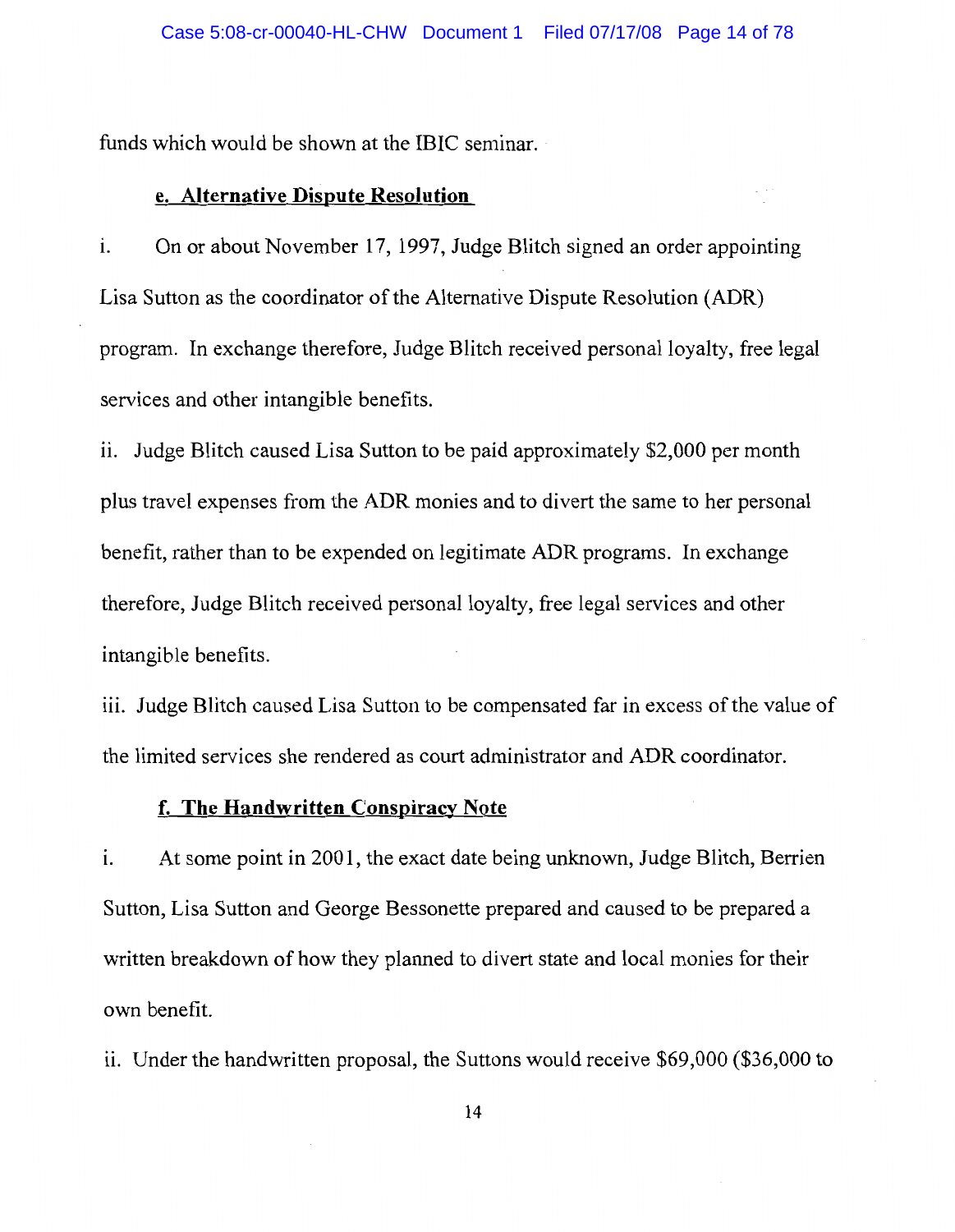Berrien Sutton, \$33,000 to Lisa Sutton) and George Bessonette would receive \$74,800 consisting of juvenile, city court and superior court pro tem salaries. In exchange therefore, Judge Blitch received personal loyalty, free legal services and other intangible benefits.

iii. Judge Blitch without authority diverted monies from the Law Library Funds to pay an assistant for Lisa Sutton.

#### D. Use of the Mails/Wire:

#### 1. **Mails**

a) Throughout the pendency of the conspiracy, the defendants did use the United States Mails to: 1) receive monies in the form of salary, travel and per diem payments from the State of Georgia; 2) receive monies from divorcing spouses to pay for attending the IBIC program referenced above; 3) receive monies in the form of civil filing fees of which ADR funds were a part; 4) receive periodic bank statements detailing the receipt of the fraudulently obtained funds; 5) send letters notifying litigants of the requirement to attend and participate in the mandatory ADR and IBIC programs; 6) receive monies from the State of Georgia intended to be compensation for work done as part-time juvenile judge and, 7) receive periodic statements from the State Employees Retirement System detailing benefits to which the co-conspirators had become entitled based upon false information submitted on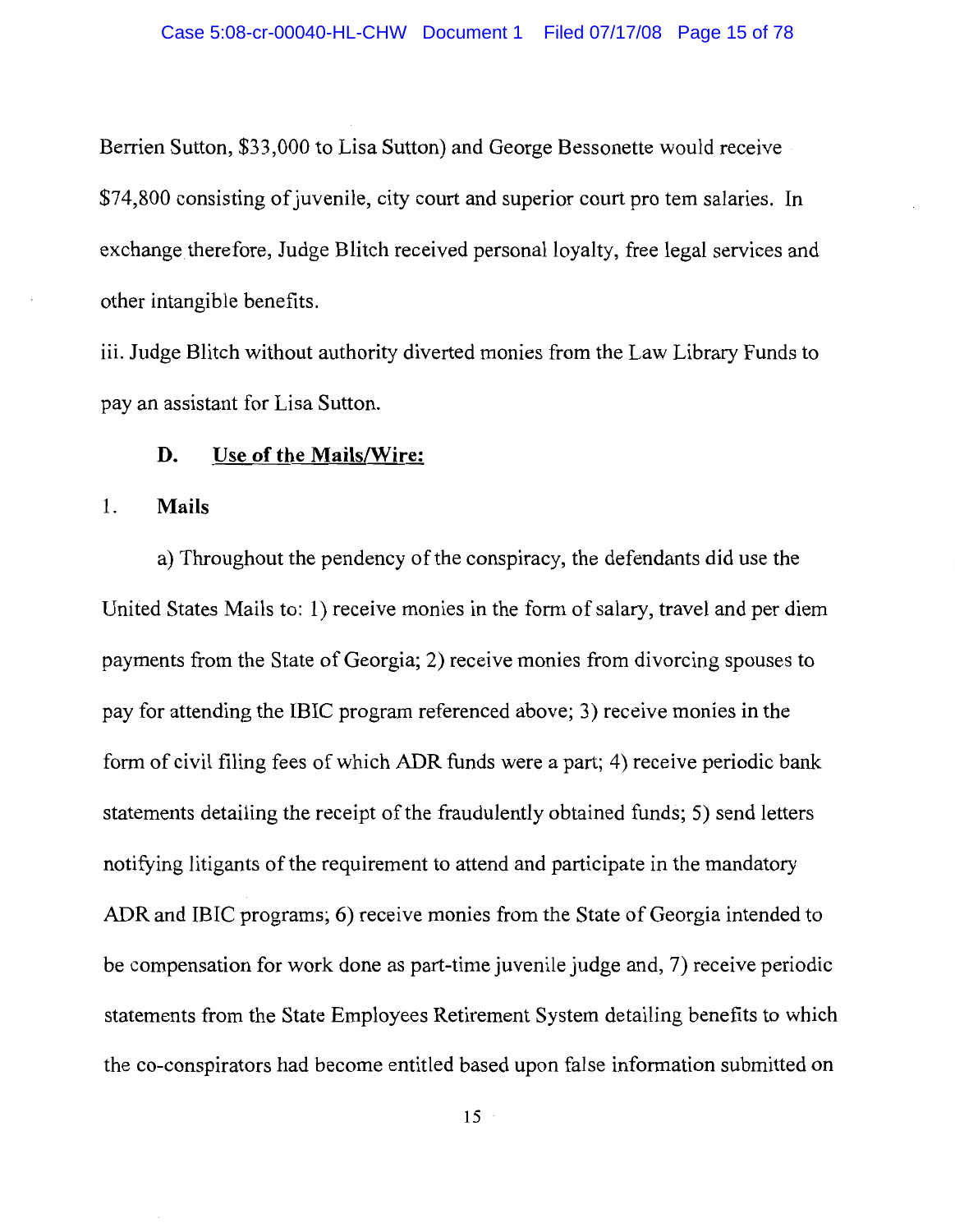the behalf of Berrien Sutton.

#### 2. **Wires**

b) Throughout the pendency of the conspiracy Judge Blitch and Lisa Sutton received monies in the form of salary by direct deposit bank transfer from the State of Georgia and other entities.

#### E. The Conspiracy:

Beginning on or about January 1, 1997, and continuing until on or about December 4, 2006, in the Valdosta Division of the Middle District of Georgia, and elsewhere within the jurisdiction of the Court, the defendants,

# **BROOKS E. BLITCH, III, BERRIEN SUTTON, LISA SUTTON AND**

# **GEORGE BESSONETTE,**

conspired, combined, confederated, agreed and had a tacit understanding with one another and with others both known and unknown to the grand jury, to devise a scheme and artifice to defraud the citizens of the State of Georgia of their honest services and to obtain money by means of false and fraudulent pretenses and representations and the omission of material facts, and for the purpose of executing such scheme or artifice, and attempting to do so, placed in any post office or authorized depository for mail matter, any matter or thing whatever to be sent or delivered by the Postal Service, and by any private or commercial interstate carrier,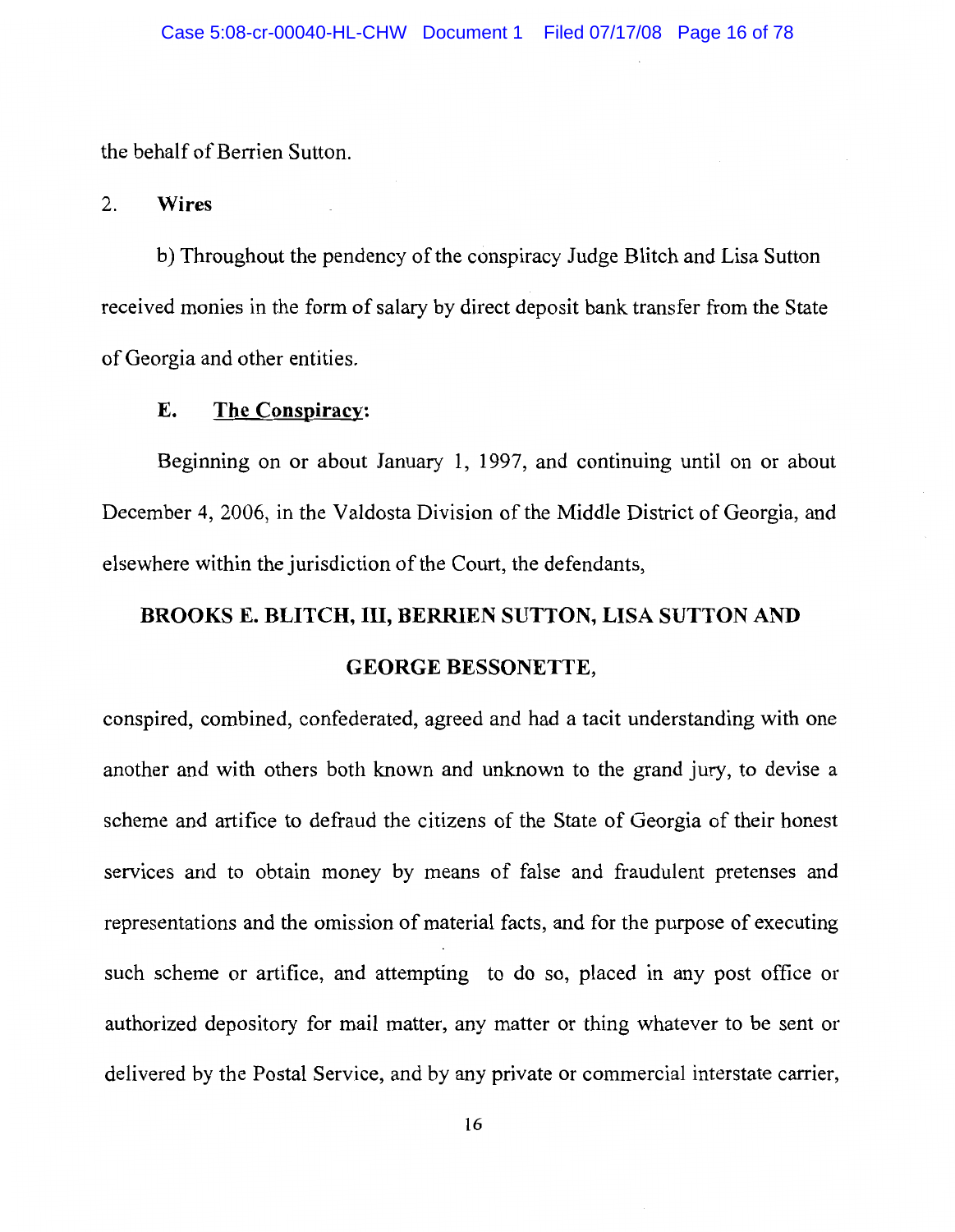and caused to be deposited or delivered, any such thing according to the direction thereon, and took and received therefrom any such matter or thing and by transmitting and causing to be transmitted in interstate commerce any writing, sign, signal, picture and sound for the purpose of executing such scheme and artifice.

All in violation of Title 18, United States Code §§ 1349 i/c/w 1341, 1343 and 1346.

# **COUNT TWO** Mail Fraud - Lisa Sutton, Berrien Sutton and Brooks Blitch, III 18 U.S.C. §§ 1341, 1346 and 2

1. Paragraphs 1-15 of the Introduction are incorporated herein by reference.

Beginning on or about January 1, 1997, and continuing through on or about December 4, 2006, and more specifically on or about May 24, 2004, in the Valdosta Division of the Middle District of Georgia, and elsewhere within the jurisdiction of this Court, the defendant,

### **BERRIEN SUTTON,**

aided and abetted by LISA SUTTON and BROOKS E. BLITCH, III, did devise a scheme and artifice to defraud and to obtain money by means of false and fraudulent pretenses and representations and the omission of material facts, and for the purpose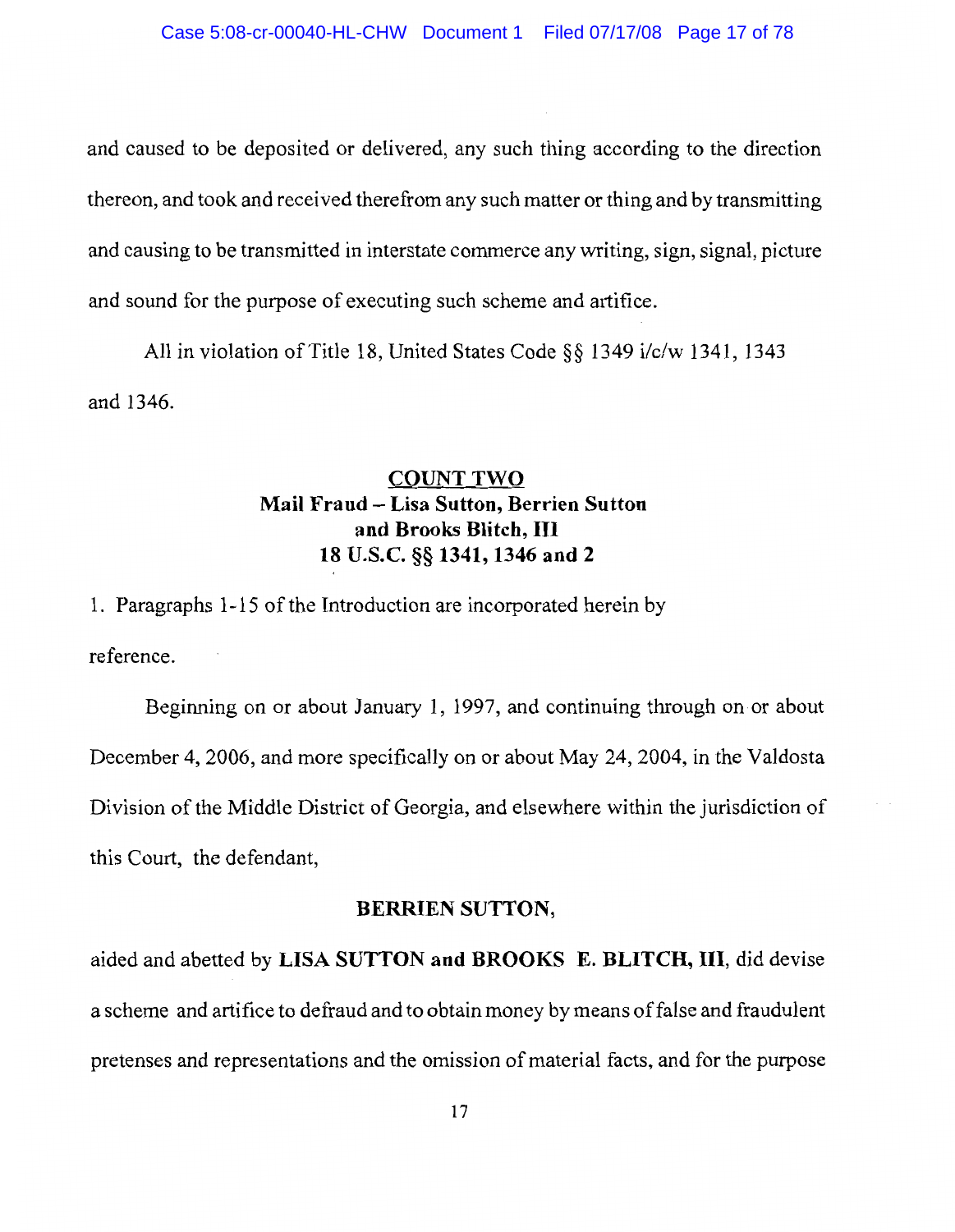of executing such scheme or artifice, or attempting to do so, placed in any post office or authorized depository for mail matter, any matter or thing whatever to be sent or delivered by the Postal Service, and by any private or commercial interstate carrier, and caused to be deposited or delivered, any such thing according to the direction thereon, and took and received therefrom any such matter or thing for the purpose of executing such scheme and artifice.

As a part of the scheme and artifice to defraud, the co-defendants engaged in the following activities:

1. Berrien Sutton accepted an appointment as part-time Juvenile Judge for the Alapaha Circuit as a financial favor.

2. Berrien Sutton did little or no work as a juvenile judge or on behalf of the juvenile court.

3. Judge Blitch caused Berrien Sutton to receive approximately \$42,500 per year in salary for serving as the Juvenile Court Judge. During the period 2001-2007, these monies were sent from State of Georgia funds to the Clerk of Court of Clinch County via the United States Mails on a quarterly basis.

4. For a period of approximately five years, Berrien Sutton failed to complete the necessary training to be qualified to serve as a juvenile judge in the State of Georgia. 5. Berrien Sutton knew at the time that he accepted the appointment that the position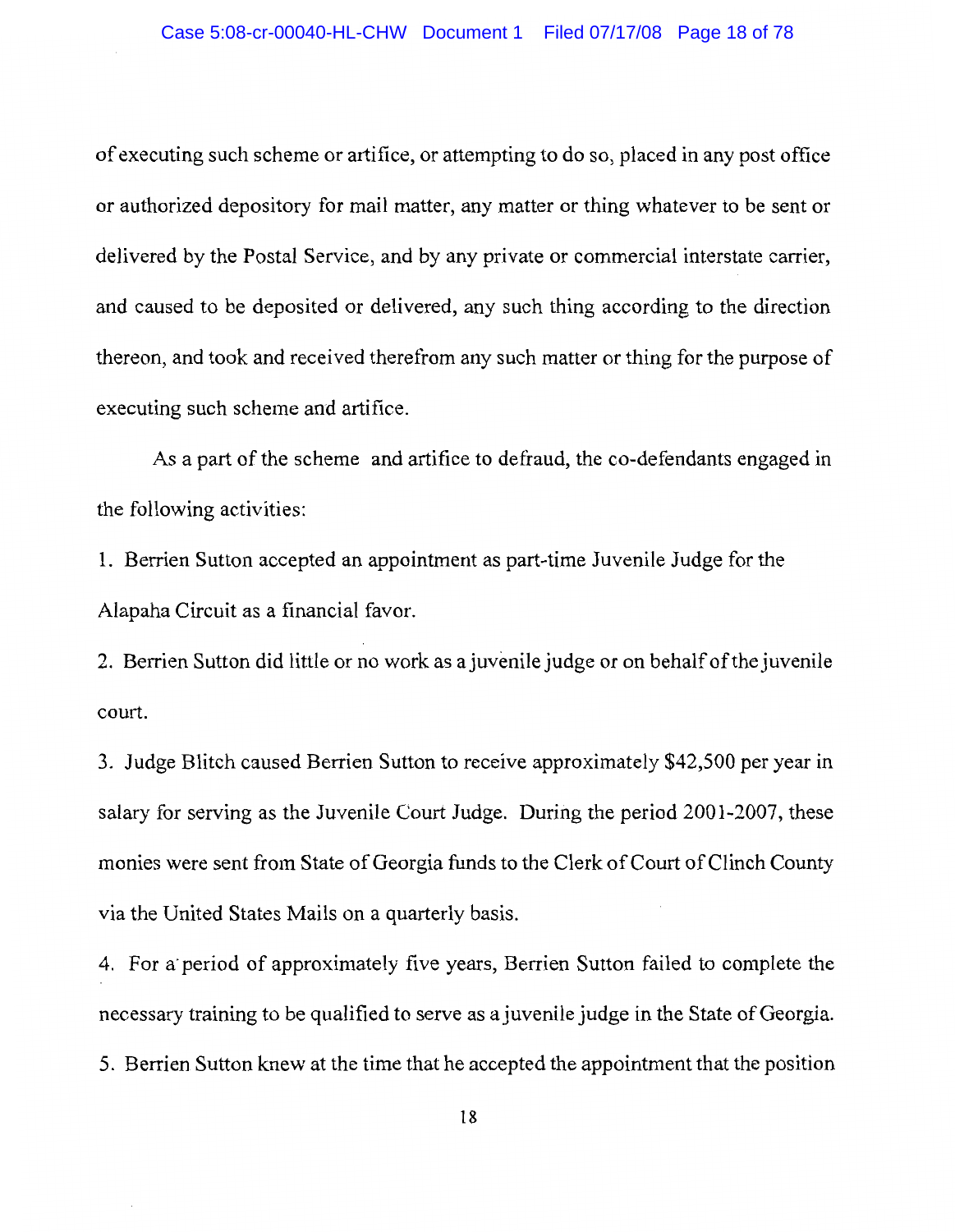was unnecessary and that it was provided to him as a financial favor in order to help him get out of debt. In exchange therefore, Judge Blitch received personal loyalty, free legal services and other intangible benefits.

6. In approximately November of 2007, Berrien Sutton stated in filings with the Judicial Qualifications Commission, "There is no need for a full time judge as all juven is work in this small circuit could be handled in one full day per week or on two half days."

7. Berrien Sutton intended to significantly increase the amount of retirement benefits to which he would become eligible by receipt of the monies as juvenile judge. Berrien Sutton filed and caused others to file on his behalf statements detailing his salary as juvenile judge. These filings were sent via United States Mails and interstate wires. Berrien Sutton corresponded with representatives of the State Employees Retirement System regarding this false information via United States Mails and interstate wires. 8. Berrien Sutton made "kickback" or "under the table" payments to George Bessonette as compensation for his work as juvenile judge rather than adjust his official payment in order for Sutton to keep his retirement potential as high as possible.

9. On or about May 24, 2004, Berrien Sutton sent and caused to be sent false and fraudulent statements designed to increase his retirement benefit and did deposit or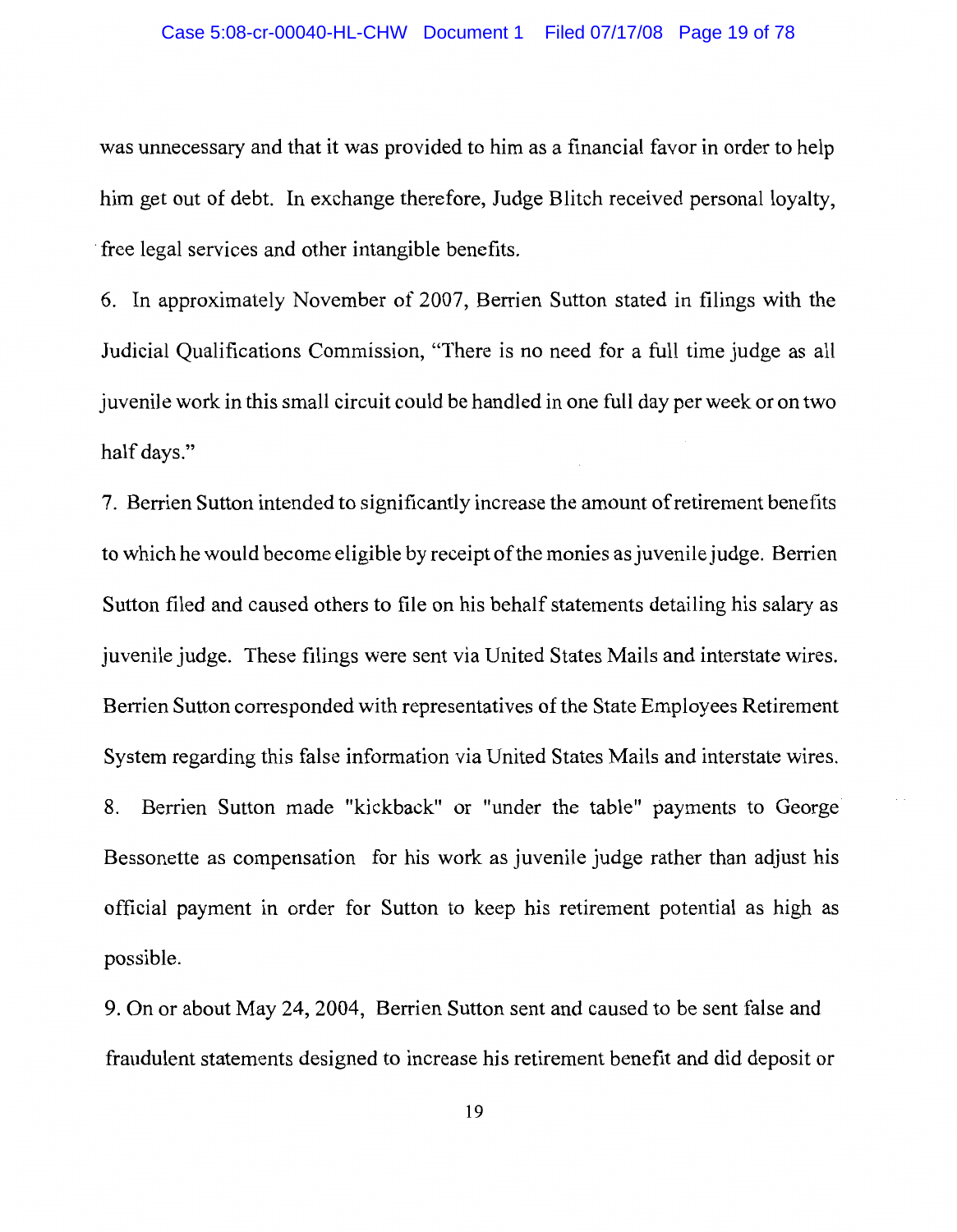caused to be deposited the same in the United States Mail for delivery to the State

Employees Retirement Board in Atlanta, Georgia.

All in violation of Title 18, United States Code § 1341, 1346 and 2.

# **COUNTS THREE-EIGHT** Mail Fraud - Lisa Sutton, Berrien Sutton and Brooks Blitch, III 18 U.S.C. §§ 1341, 1346 and 2

1. Paragraphs 1-15 of the Introduction are incorporated herein by reference.

Beginning on or about January 1, 1997, and continuing through on or about December 4, 2006, and more specifically on or about the dates set forth in the chart below, in the Valdosta Division of the Middle District of Georgia, and elsewhere within the jurisdiction of this Court, the defendant,

# LISA SUTTON,

aided and abetted by BERRIEN SUTTON and BROOKS E. BLITCH, III, did devise a scheme and artifice to defraud and to obtain money by means of false and fraudulent pretenses and representations and the omission of material facts, and for the purpose of executing such scheme or artifice, or attempting to do so, placed in any post office or authorized depository for mail matter, any matter or thing whatever to be sent or delivered by the Postal Service, and by any private or commercial interstate carrier, and caused to be deposited or delivered, any such thing according to the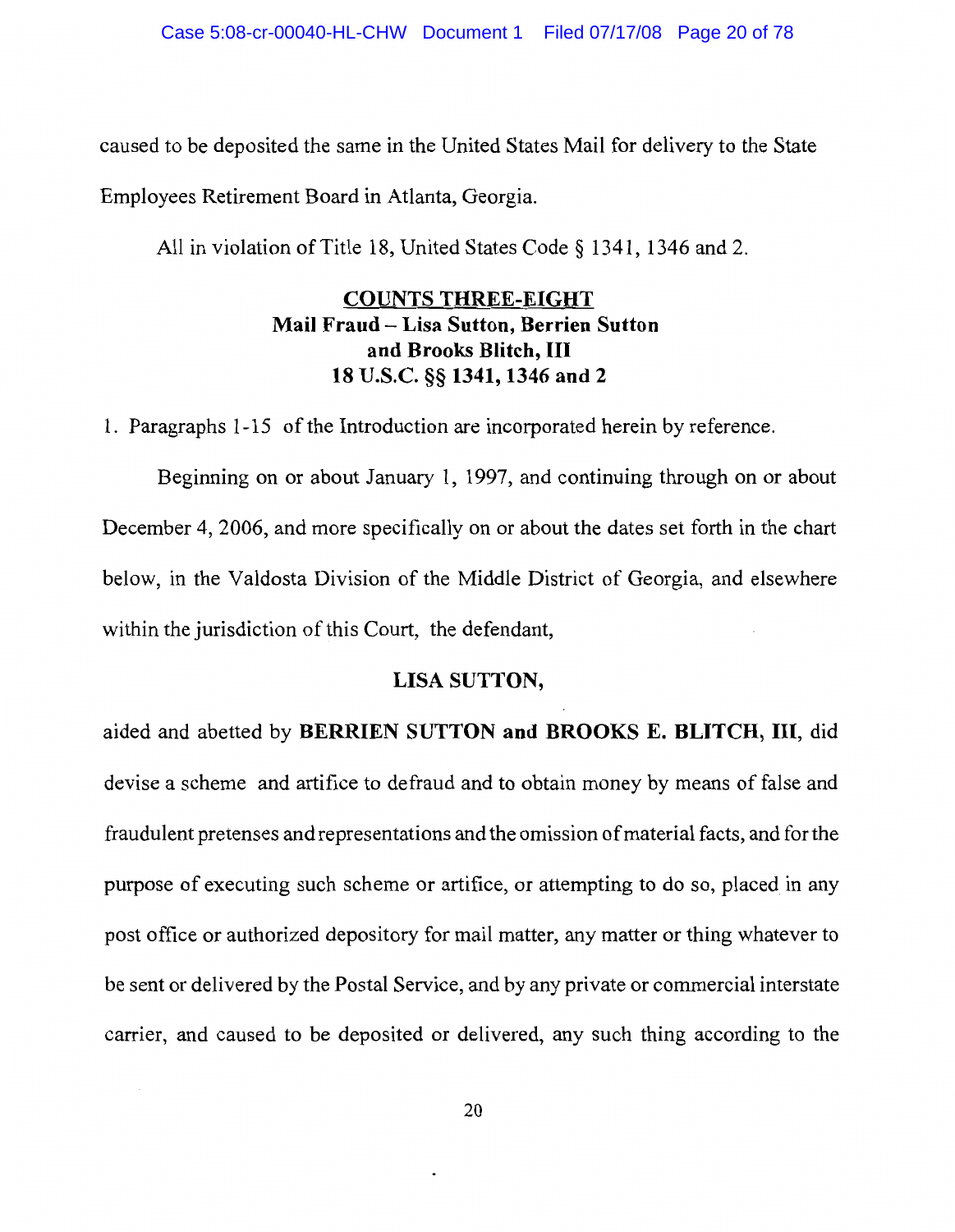### Case 5:08-cr-00040-HL-CHW Document 1 Filed 07/17/08 Page 21 of 78

direction thereon, and took and received therefrom any such matter or thing for the purpose of executing such scheme and artifice.

As a part of the scheme and artifice to defraud, the co-defendants engaged in the following activities:

1. Lisa Sutton created a program called "IBIC." This program provides counseling for divorcing spouses with children in the Alapaha Circuit and other surrounding areas. Judge Blitch compelled divorcing spouses by court order to attend this class. Lisa Sutton charged each spouse a fee of approximately \$30.00 per person. These monies were typically sent via United States Mails to Lisa Sutton. Lisa Sutton accepted a free, county-owned office space from which to run her private entity IBIC. Lisa Sutton profited from the scheme as follows: during the period November 14, 2002 through October 14, 2007 Lisa Sutton received \$98,603.00 from IBIC.

2. Judge Blitch created the position of the coordinator of the Alapaha Circuit Alternative Dispute Resolution Program ("ADR"). On or about November 17, 1997, Judge Blitch signed an order appointing Lisa Sutton as the coordinator of the Alternative Dispute Resolution (ADR) program. Judge Blitch caused Lisa Sutton to be paid approximately \$2,000 per month plus travel expenses from the ADR monies and to divert the same to her personal benefit, rather than to be expended on legitimate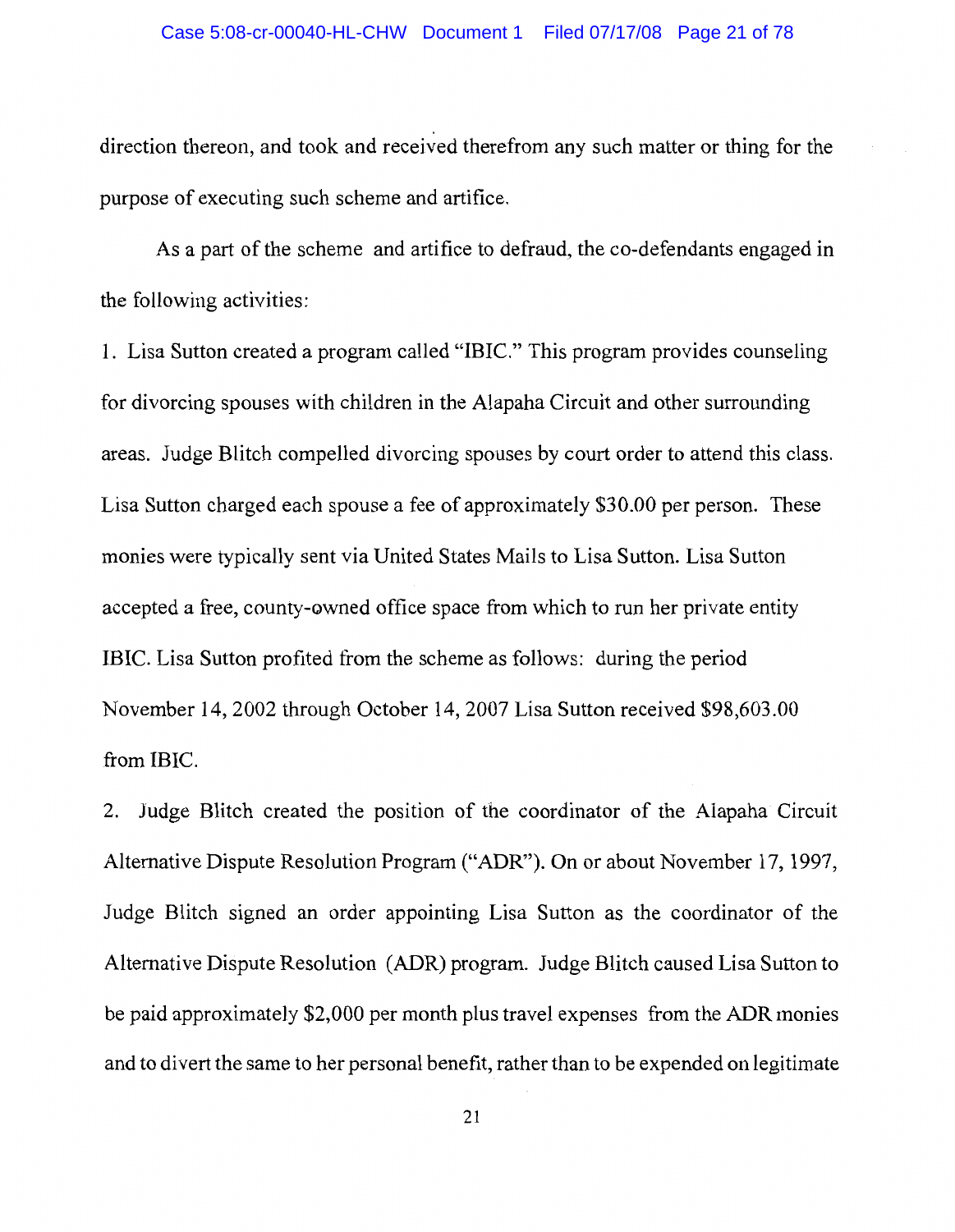ADR programs. These monies were often sent using the United States Mails to the various clerks of court throughout the Alapaha Circuit. Thereafter, the clerks of court or other officials would mail correspondence related to the collection of the fees as well as regular remittance of the fees to the Secretary-Treasurer of the ADR Program using the United States Mail. In exchange for these monies, Lisa Sutton did little or no work. Judge Blitch caused Lisa Sutton to be compensated far in excess of the value of the limited services she rendered as ADR coordinator. During the period November 14, 2002, through October 1, 2007, Lisa Sutton received at least \$113,900.00 from ADR.

3. On or about January 1, 2002, Judge Blitch appointed Lisa Sutton as Court Administrator. Lisa Sutton accepted a position as the Court Administrator for the Alapaha Circuit. She collected approximately \$2000.00 per month in salary from the State of Georgia. This job was intended to be a full-time job. During the period November 14, 2002, through October 14, 2007, Lisa Sutton received \$124, 660.00 for her position as Alapaha Circuit Court Administrator.

4. Lisa Sutton accepted monies from Atkinson, Berrien, Cook and Lanier Counties which were used to pay for her utilities and office expenses.

5. Beginning January 1, 2002, and continuing to the time of this indictment, Lisa Sutton was paid for doing all three jobs. During the period November 14, 2002,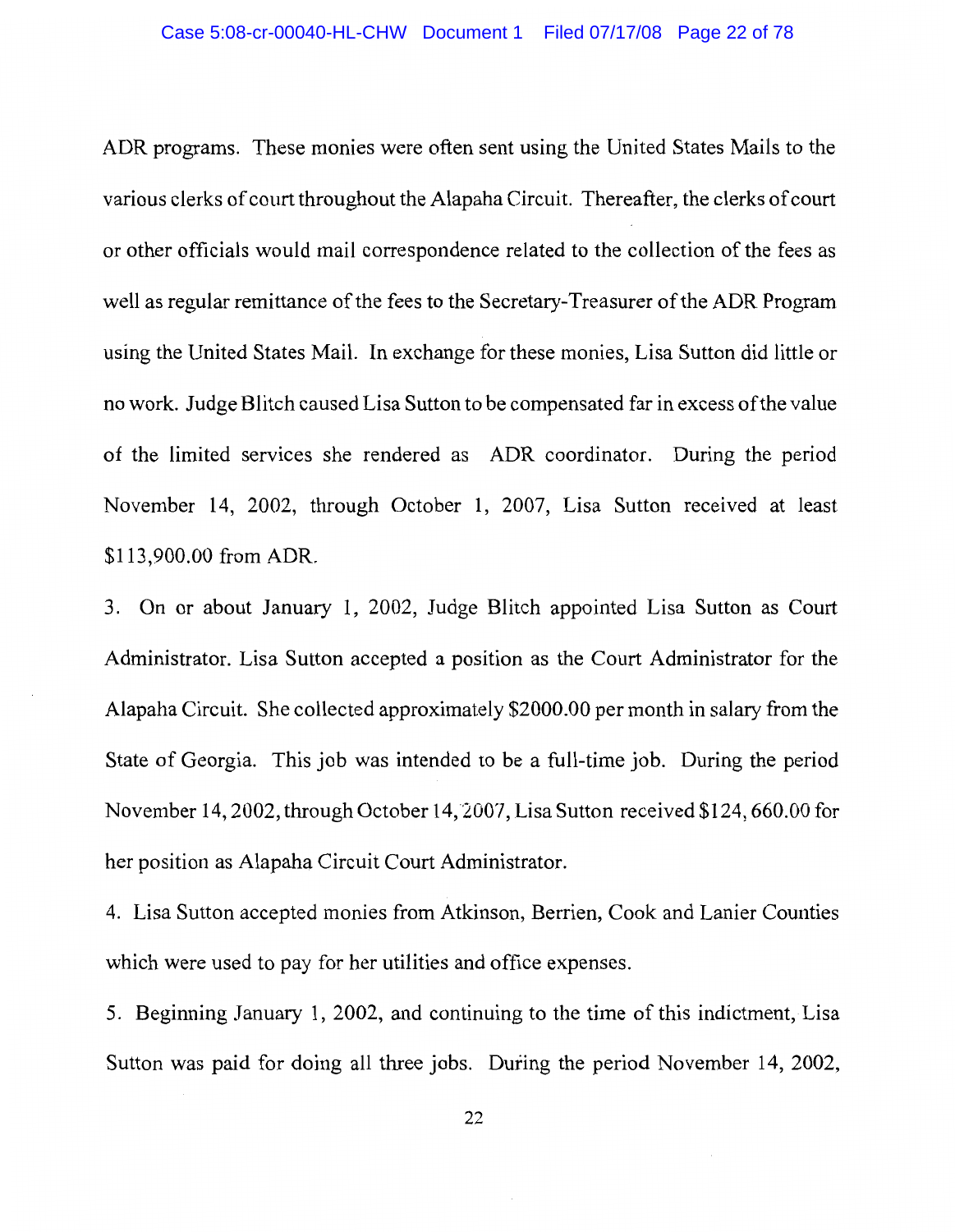through October 14, 2007, Lisa Sutton received at least: \$113,900.00 from ADR; \$98,603.00 from IBIC; and \$124,660.00 for her position as Alapaha Circuit Court Administrator, totalling approximately \$337,163.00 in fraudulently obtained benefits. Lisa Sutton devoted most of her time to her own business venture (IBIC).

6. Judge Blitch diverted monies without authority from the Law Library Funds to pay an assistant for Lisa Sutton.

7. The ADR program received numerous payments through the United States Mail. These monies were ultimately diverted to the benefit of Lisa Sutton, as a financial favor. The approximate dates, entity mailed from, address at which received and amounts are listed below.

| Count 3           | <b>Atkinson County</b> | <b>ADR</b> Program | \$2,662.50 |
|-------------------|------------------------|--------------------|------------|
| February $1,2005$ | Magistrate Court       | P.O. Box 433       |            |
|                   |                        | Homerville, Ga     |            |
| Count 4           | <b>Atkinson County</b> | <b>ADR</b> Program | \$255.00   |
| March 1, 2005     | Magistrate Court       | P.O. Box 433       |            |
|                   |                        | Homerville, Ga     |            |
| Count 5           | <b>Atkinson County</b> | <b>ADR</b> Program | \$202.50   |
| April 1, 2005     | Magistrate Court       | P.O. Box 433       |            |
|                   |                        | Homerville, Ga     |            |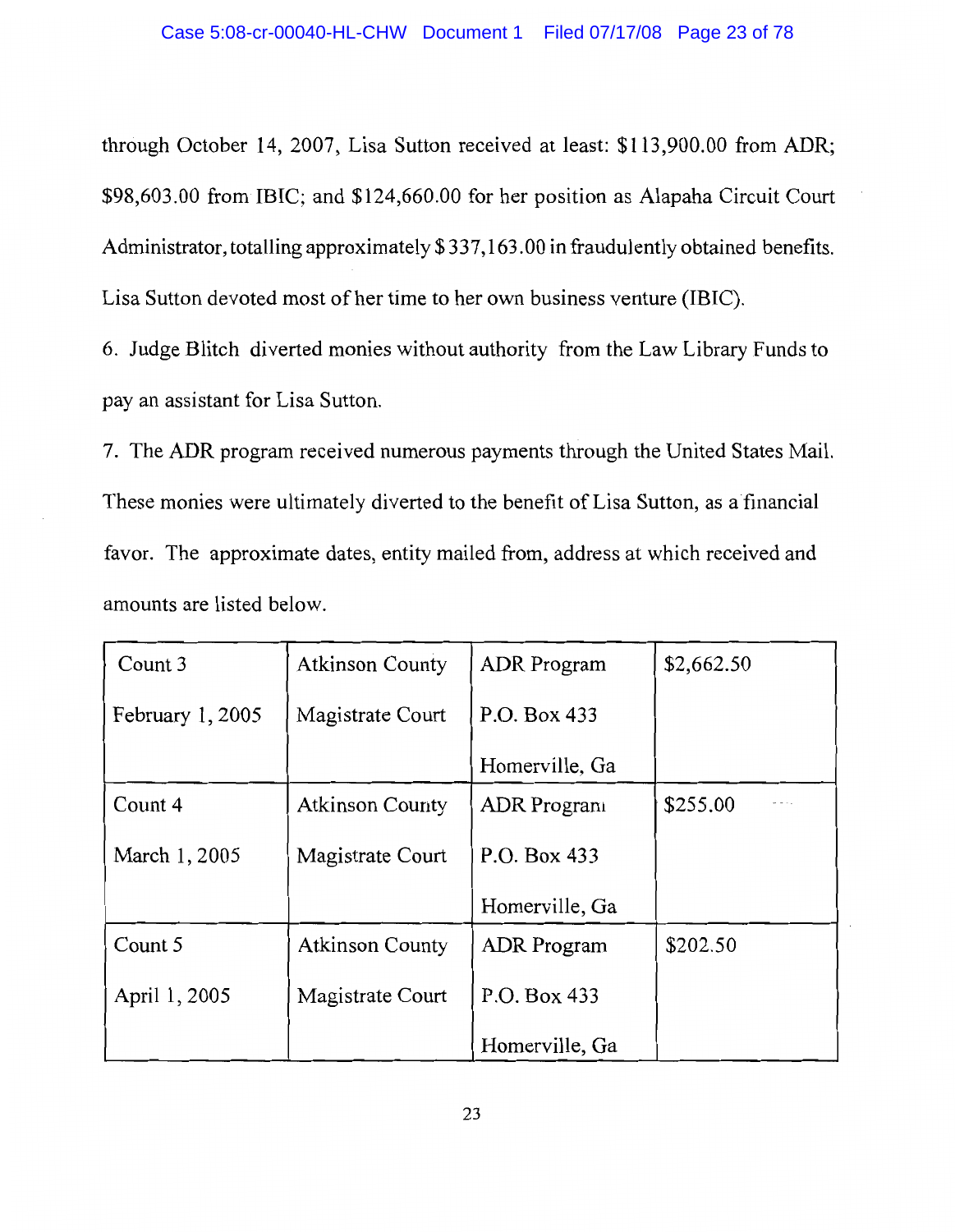| Count 6      | <b>Atkinson County</b> | ADR Program        | \$180.00 |
|--------------|------------------------|--------------------|----------|
| May 1, 2005  | Magistrate Court       | P.O. Box 433       |          |
|              |                        | Homerville, Ga     |          |
| Count 7      | <b>Atkinson County</b> | <b>ADR</b> Program |          |
| June 1, 2005 | Magistrate Court       | P.O. Box 433       | \$247.50 |
|              |                        | Homerville, Ga     |          |
| Count 8      | <b>Atkinson County</b> | <b>ADR</b> Program | \$367.50 |
| July 1, 2005 | Magistrate Court       | P.O. Box 433       |          |
|              |                        | Homerville, Ga     |          |
|              |                        |                    |          |

All in violation of Title 18, United States Code § 1341, 1346 and 2.

# **COUNT NINE**

# Honest Services Fraud Conspiracy-Brooks E. Blitch, III and Hayward Collier Title 18 U.S.C. §§ 1341, 1343, 1346, 1349 and 2

1. Paragraphs 1, 2, 6, 10, 14 and 15 of the Introduction are incorporated herein by reference.

2. Georgia law requires determinate sentences in criminal cases. O.C.G.A.§ 17-10-

 $1(f)$  states: "Within one year of the date upon which the sentence is imposed ... the court imposing the sentence has the jurisdiction, power and authority to correct or

reduce the sentence and to suspend or probate all or any part of the sentence. Prior to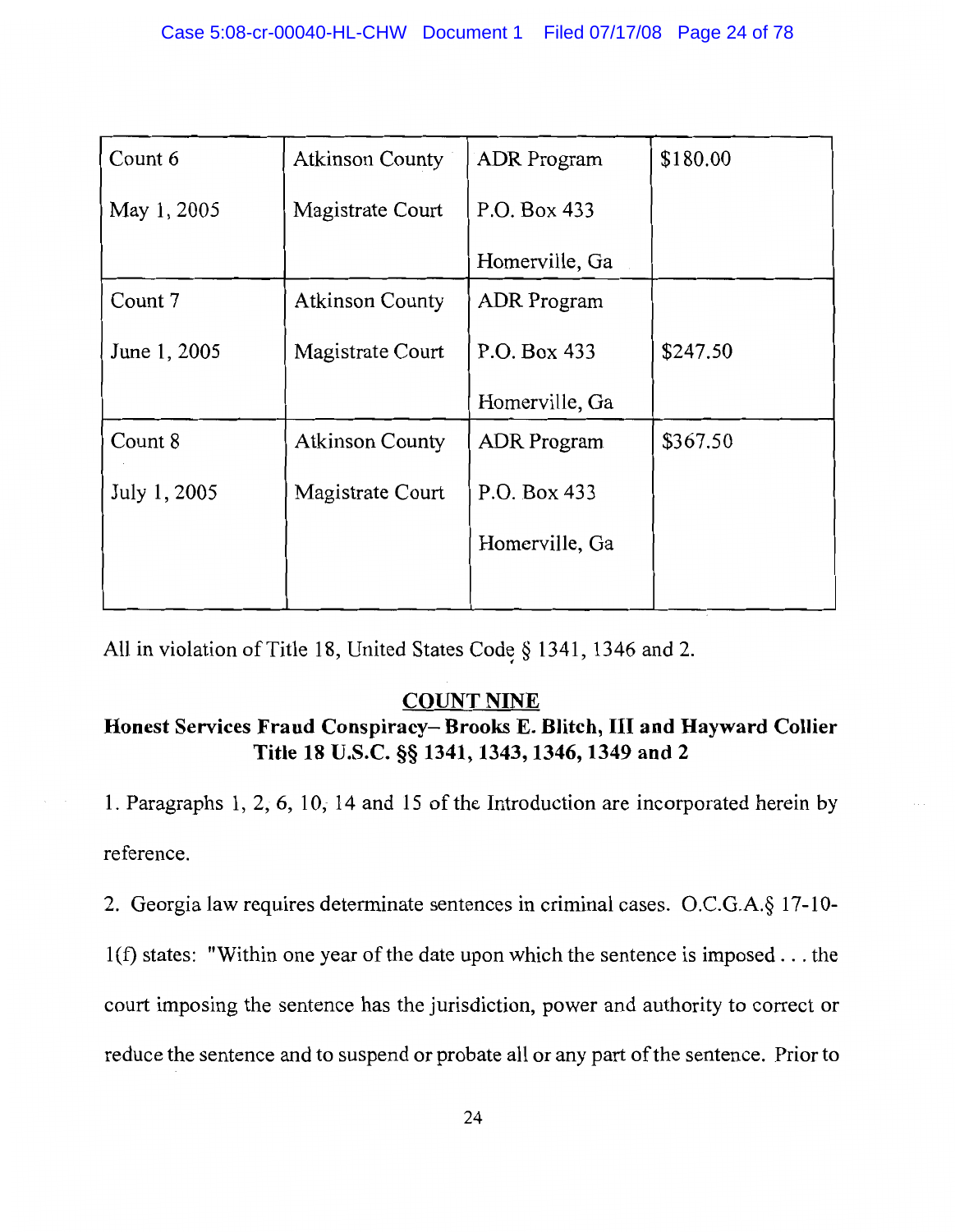### Case 5:08-cr-00040-HL-CHW Document 1 Filed 07/17/08 Page 25 of 78

entering any order correcting, reducing or modifying any sentence, the court shall afford notice and an opportunity for a hearing to the prosecuting attorney. Any order modifying a sentence which is entered without notice and an opportunity for hearing ... is void." Further, O.C.G.A.  $\S 17$ -10-1(a)(5)(A) requires in sexual or violent offense cases in which probation is imposed but later shortened that the court shall afford notice to the victim or victims and prosecuting attorney.

#### A. The Object of the Conspiracy:

1. It was the object of the conspiracy to obtain and attempt to obtain monies of the taxpayers of the State of Georgia by fraud and false pretenses and to divert and attempt to divert these monies for the personal benefit of the conspirators and to deprive and attempt to deprive the citizens of the State of Georgia of the honest services of the coconspirators.

# The Manner and Means of the Conspiracy and the Scheme to **B.** Defraud:

It was part of the manner and means of the conspiracy and the scheme to 1. defraud that Judge Blitch would and did:

Engage in unethical *ex parte* communications regarding pending cases with a. attorneys, litigants, friends and family members of litigants and other persons.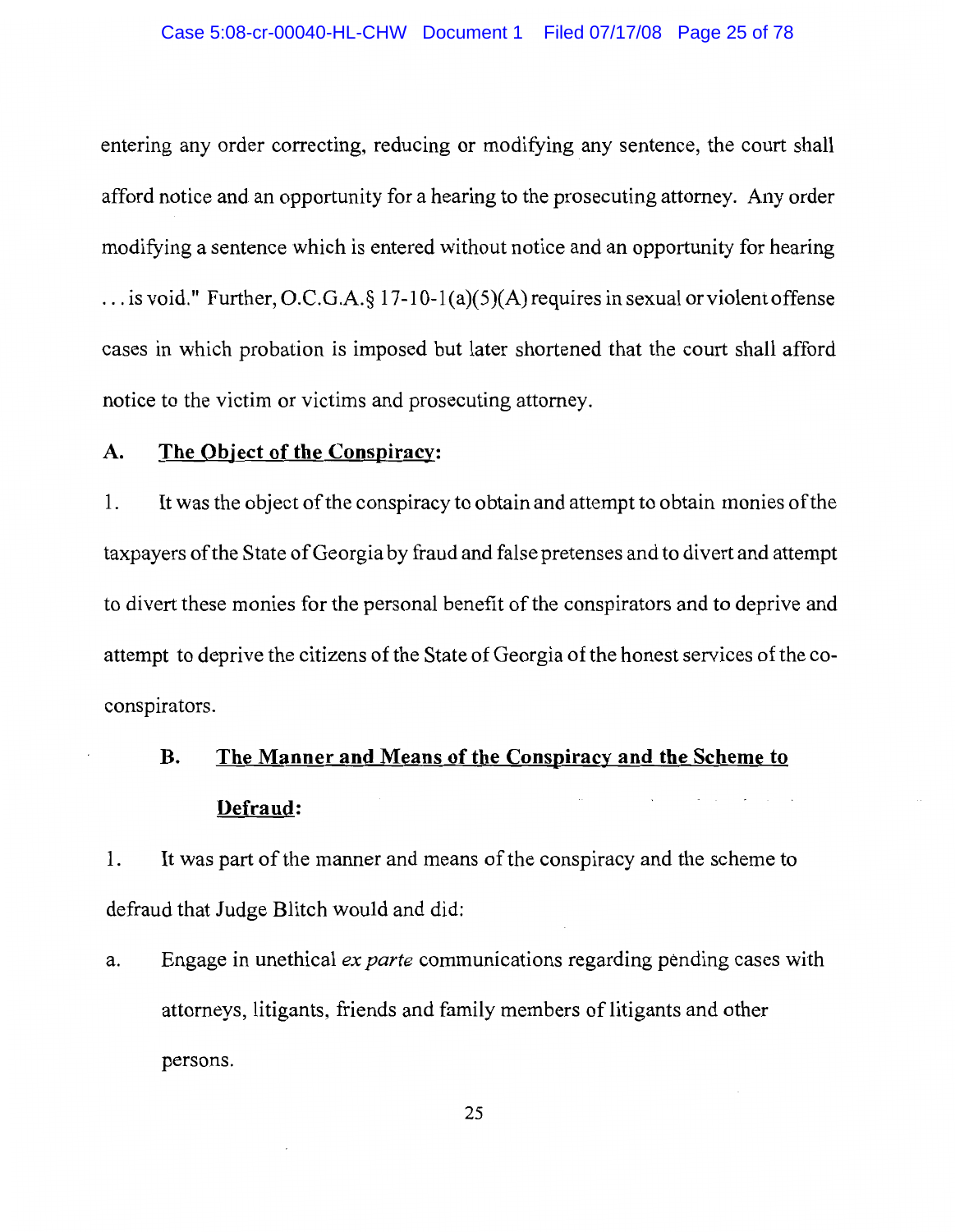Enter judicial orders and take other official action based on his authority as a  $\mathbf b$ . Superior Court Judge in violation of Georgia laws, his oath of office and the ethical rules and regulations governing the courts of the State of Georgia, including but not limited to: i) reducing sentences he had previously imposed as well as sentences imposed by other judges without holding a hearing or providing notice as required by law; ii) reducing bonds or otherwise authorizing the release of persons incarcerated without holding a hearing; iii) engaging in plea negotiations or stating in ex parte communications what ultimate outcome he intended to cause in a case. c. Allow lay persons to collect money in exchange for their access to him and his chambers.

2. It was part of the manner and means of the conspiracy and the scheme to defraud that Hayward Collier and CC#1 would and did:

a. Receive money and other consideration in exchange for introducing persons to Judge Blitch. These persons were seeking innappropriate judicial assistance in ex *parte* meetings with Judge Blitch.

Beginning on or about June 26, 1989, and continuing through on or about June 15, 2007, in the Valdosta Division of the Middle District of Georgia, and elsewhere within the jurisdiction of this Court, the defendants,

### **BROOKS E. BLITCH, III, and HAYWARD COLLIER**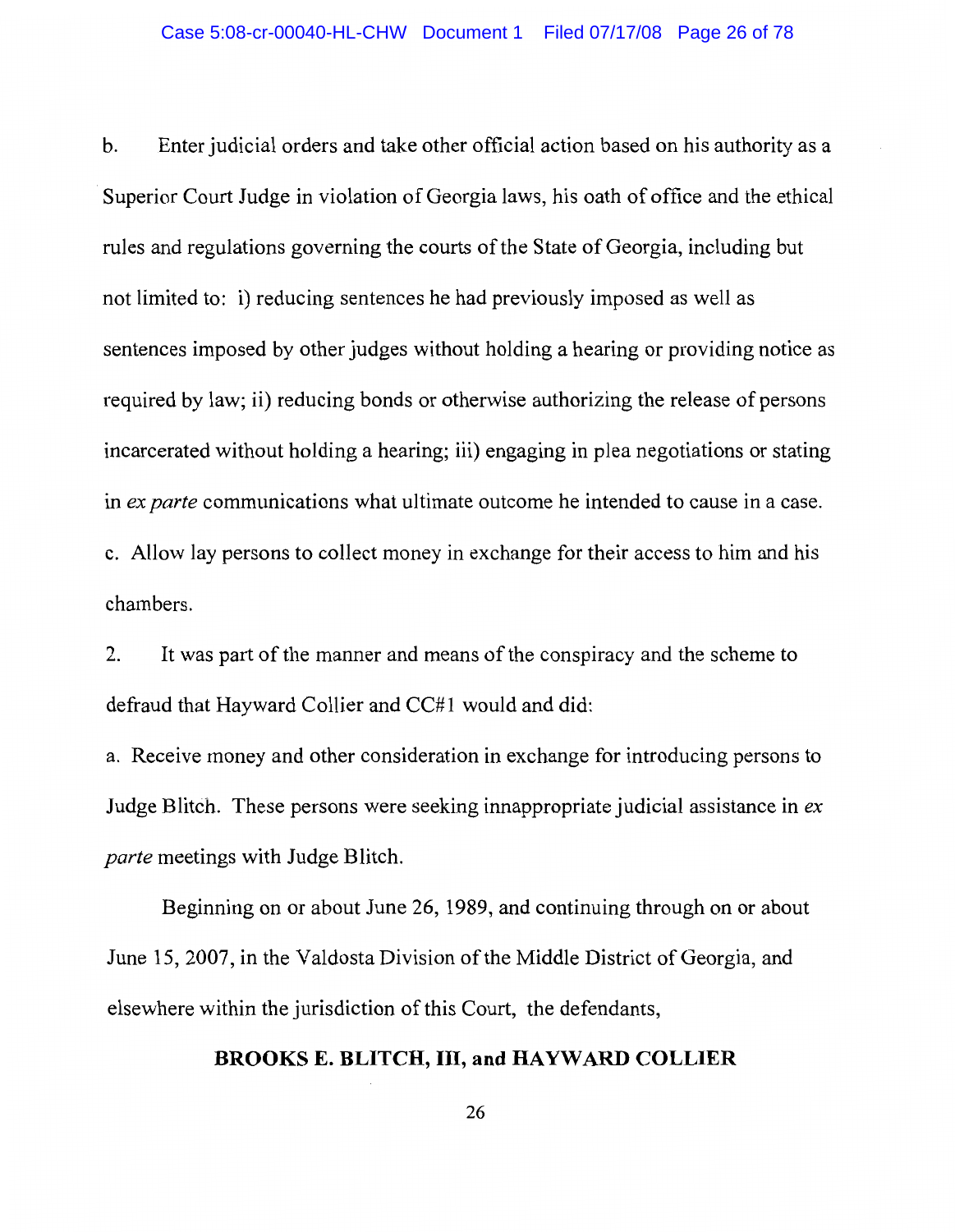conspired, combined, confederated, agreed and had a tacit understanding with one another and with others both known and unknown to the grand jury, to devise and attempt to devise a scheme and artifice to defraud the citizens of the State of Georgia of Judge Blitch's honest services and to obtain and attempt to obtain money by means of false and fraudulent pretenses and representations and the omission of material facts, and for the purpose of executing such scheme or artifice, or attempt so to do, placed in any post office or authorized depository for mail matter, any matter or thing whatever to be sent or delivered by the Postal Service, and by any private or commercial interstate carrier, and caused to be deposited or delivered, any such thing according to the direction thereon, and took and received therefrom any such matter or thing and by transmitting and causing to be transmitted and attempting to transmit and cause to be transmitted in interstate commerce any writing, sign, signal, picture and sound for the purpose of executing such scheme and artifice.

As a part of the scheme and artifice to defraud, the co-defendants engaged in the following overt acts:

Unindicted Co-Conspirator #1 ("CC #1"), whose identity is known to the  $1.$ Grand Jury, is not an attorney and is a convicted felon. Judge Blitch has conducted more than 100 ex parte meetings regarding inappropriate judicial assistance with CC #1 alone or in the company of criminal defendants, or their friends and family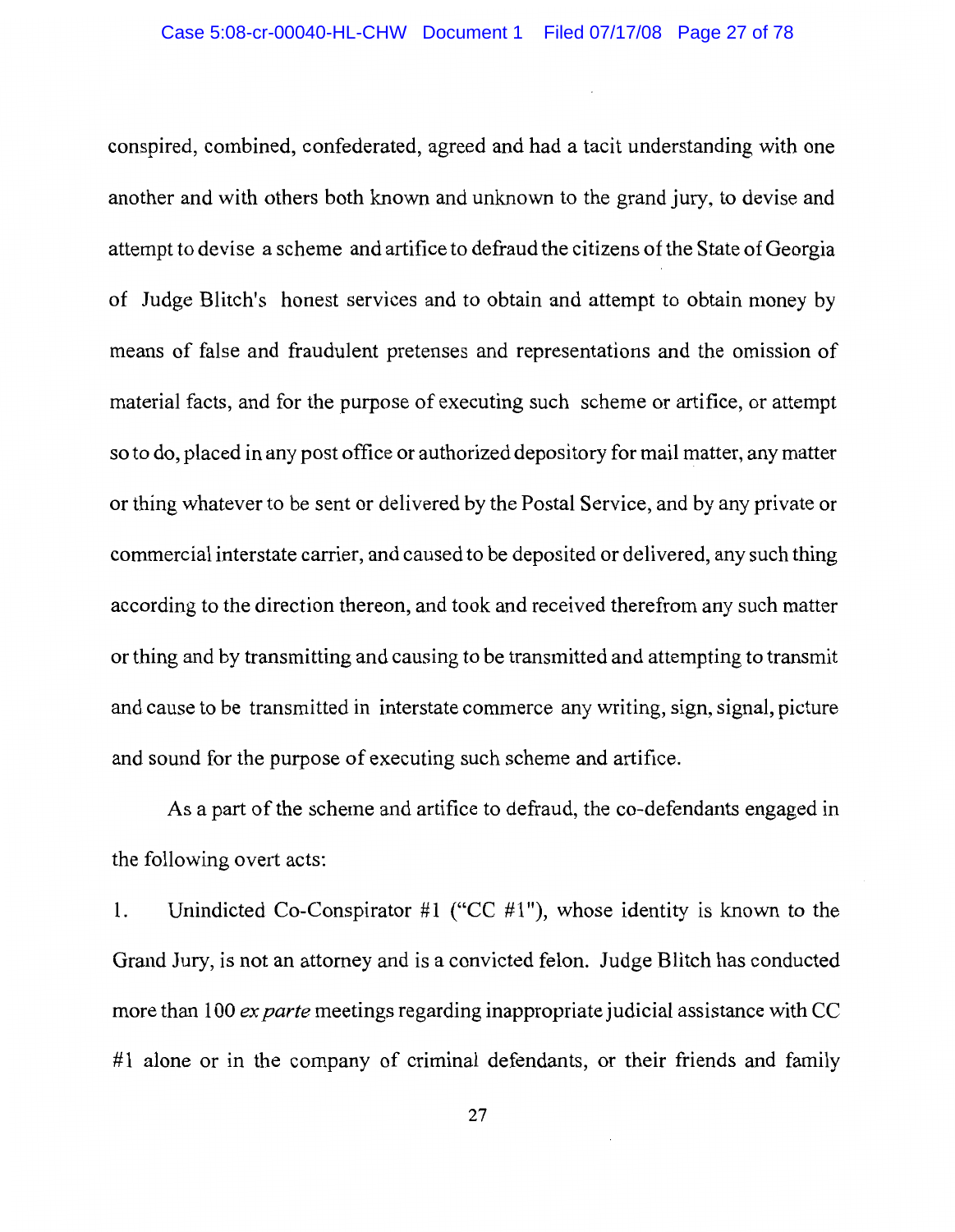members.

2. For many years, CC# 1 has accepted money from many of the individuals for whom he/she has interceded with Judge Blitch.

CC# 1 has informed Judge Blitch that he/she was accepting money by saying 3. things like, "You've got to do this for me; I'm broke and I need the money."

 $CC# 1$ , in turn, supported Judge Blitch and various family members in their 4. political campaigns.

CC#1 would actively campaign for Judge Blitch and others at his direction and 5. was able to influence voters.

CC# 1 knew from speaking to Judge Blitch that his/her support in getting him 6. and his candidates votes was his/her payment for fixing cases.

7. At a time and date unknown to the grand jury, CC# 1 contacted Judge Blitch on behalf of RM of Lakeland. RM had a pending criminal case at the time of the contact.  $CC \#1$  requested that Judge Blitch lessen RM's sentence.

8. In August 2005, CC# 1 contacted Judge Blitch on behalf of KC who was incarcerated at the Lakeland Detention Center. The purpose of the contact was to request that KC's sentence be lessened.

At a time and date unknown, CC# 1 contacted Judge Blitch on behalf of MC. 9. The purpose of this contact was to request that MCs' sentence be lessened.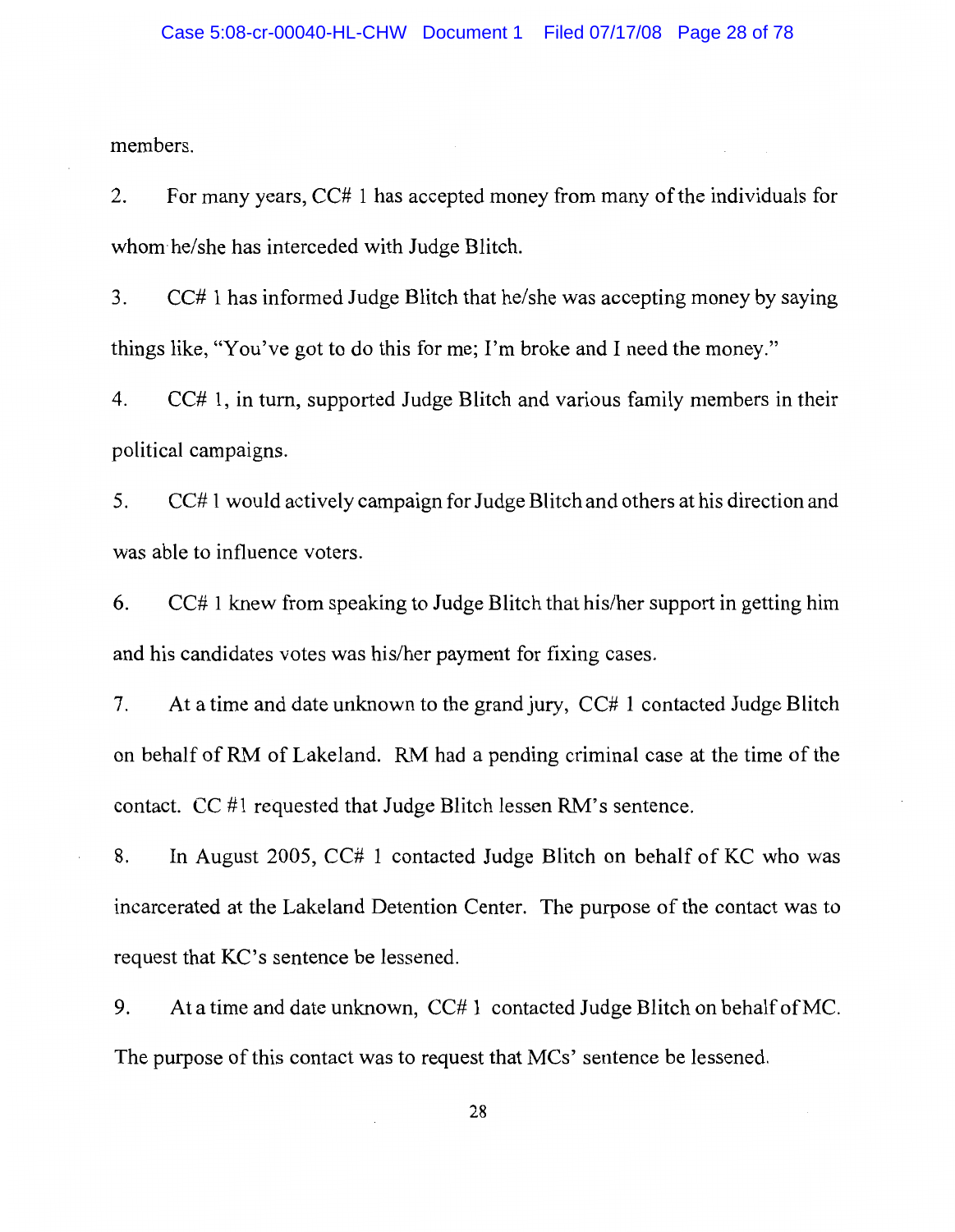10. At a time and date unknown, CC# 1 contacted Judge Blitch on behalf of TJ. The purpose of this contact was to request that TJ's sentence be lessened.

11. At a time and date unknown, CC# 1 contacted Judge Blitch on behalf of WR. The purpose of this contact was to request that WR's sentence be lessened.

12. In the fall of 2004, CC# 1 contacted Judge Blitch on behalf of DM, Sr's son.  $CC# 1$  and DM, Sr. met with Judge Blitch at his office. The purpose of this contact was to request that DM, Sr.'s son's sentence be lessened. This meeting took place during election time. Judge Blitch indicated that he would help DM, Sr.'s son and asked DM, Sr. to place campaign yard signs for JS3, then running for District Attorney.

13. On or about July 3, 2003, CC# 1 contacted Judge Blitch on behalf of JM. The purpose of this contact was to request that JM's sentence be lessened.

14. At a time and date unknown, CC# 1 contacted Judge Blitch on behalf of WST and WT. The purpose of this contact was to request that their sentences be lessened. 15. At a time and date unknown, CC# 1 contacted Judge Blitch on behalf of EW. The purpose of this contact was to request that EW's sentence be lessened.

16. At a time and date unknown, CC# 1 contacted Judge Blitch on behalf of CBW. The purpose of this contact was to request that CBW's sentence be lessened.

17. At a time and date unknown, CC# 1 contacted Judge Blitch on behalf of JB.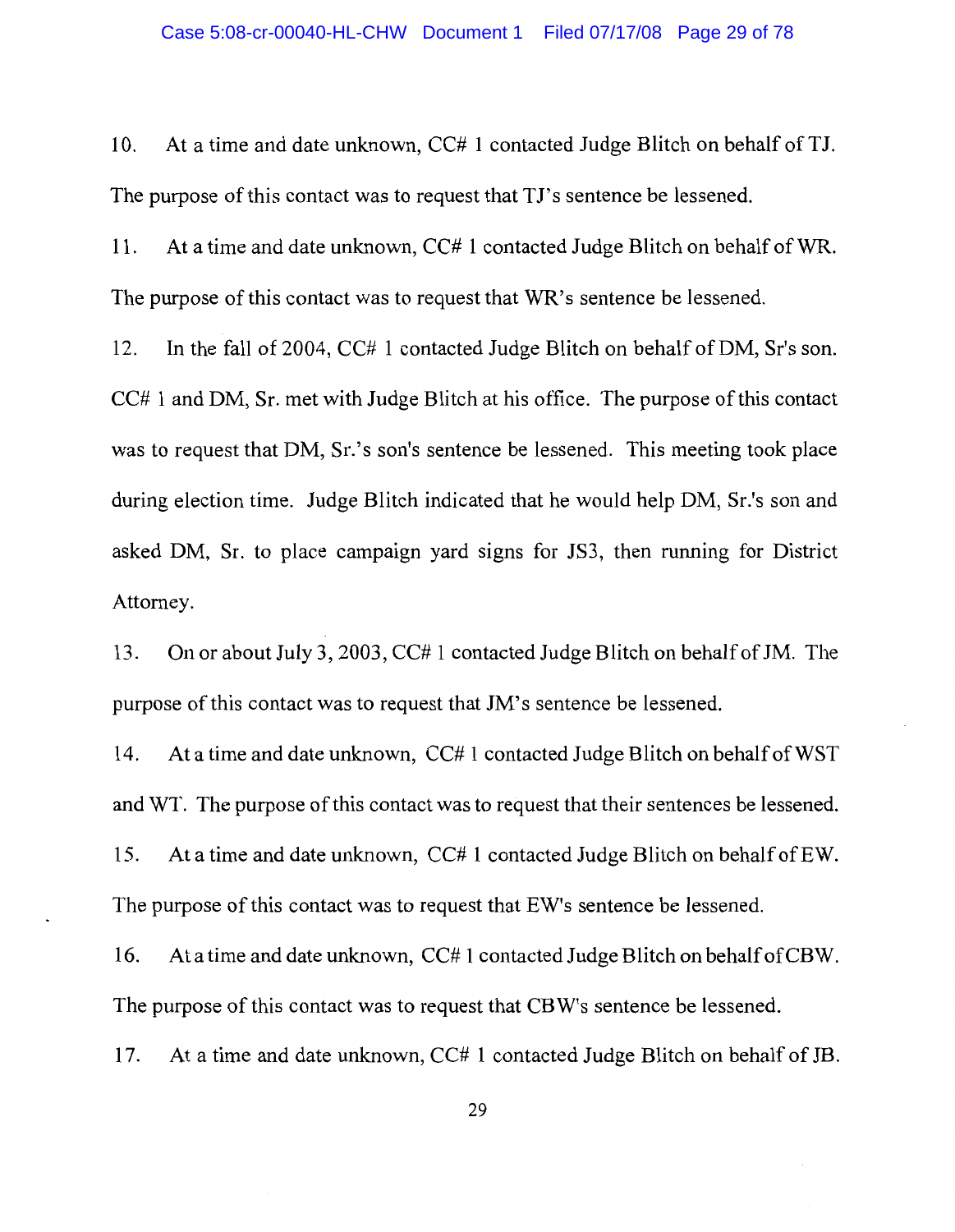### Case 5:08-cr-00040-HL-CHW Document 1 Filed 07/17/08 Page 30 of 78

The purpose of this contact was to request that JB's sentence be lessened.

18. In February 2006, CC# 1 contacted Judge Blitch on behalf of FTC. The purpose of this contact was to request that FTC's bond be lessened. FTC was subsequently released on a reduced bond. In June 2006, CC# 1 once again contacted Judge Blitch on behalf of FTC. The purpose of this contact was to thank Judge Blitch for allowing FTC to be released on bond.

19. At a time and date unknown, CC #1 contacted Judge Blitch on behalf of GW. The purpose of this contact was to request that GW's sentence be lessened.

20. Hayward Collier (a/k/a "Head") often attends court proceedings in Berrien County and meets with Judge Blitch in order to influence the outcome of criminal cases.

On February 10, 2006, Hayward Collier contacted Judge Blitch on behalf of 21. MAH. Collier accepted \$350 from MAH's representative in exchange for his assistance. During the conversations leading up to the meeting with Judge Blitch, Collier instructed MAH's representative not to mention the exchange of money to Judge Blitch because Judge Blitch would believe that he was being set up by the FBI. During this conversation Judge Blitch stated, "I'm going to cut off the fine that's \$1,300 ... I can't cut off the damages.  $\ldots$  I'll get in trouble." MAH was originally placed on ten years probation in August 1997. In January 2006, a petition for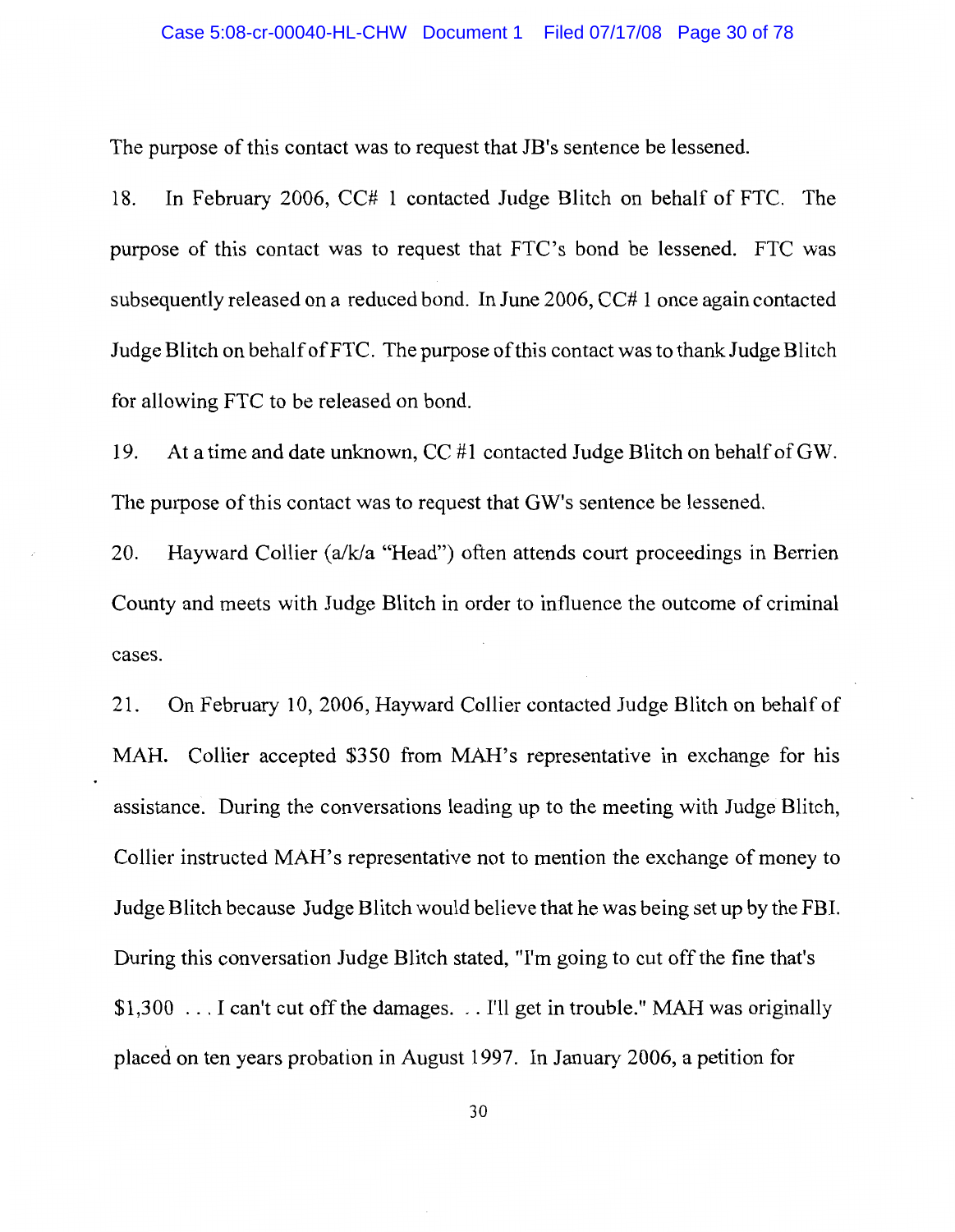probation revocation was filed alleging certain new crimes and technical violations of probation. On February 10, 2006, Judge Blitch contacted Probation Officer SW and instructed him to accept \$2000 and give MAH time to pay the rest of the fine. Further, Judge Blitch dismissed the warrant pending against MAH. This was done without notice to the district attorney or a hearing.

22. On or about January 19, 2006, Hayward Collier contacted Judge Blitch on behalf of DJM. Collier asked Judge Blitch to release DJM who was then incarcerated in the Berrien County Jail on drug related charges. DJM paid Collier approximately \$300 for his efforts. The district attorney was not made aware of this discussion.

23. On or about October 15, 2005, AS and her brother contacted Judge Blitch on behalf of their family member ES. The purpose of this contact was to request a reduced sentence for ES. ES was sentenced to three years county jail on October 17, 2005, for the offense of aggravated assault The district attorney was not aware of Blitch's *ex parte* attempts to resolve the case before court.

24. Beginning on or about April 13, 2007, GS telephoned Judge Blitch repeatedly to request the early release from the detention center of her son, SS. GS made these calls based on earlier conversations with Judge Blitch in which he instructed her to contact him after one year had been served. On April 23, 2007, when questioned by GS how the court would go about releasing her son early,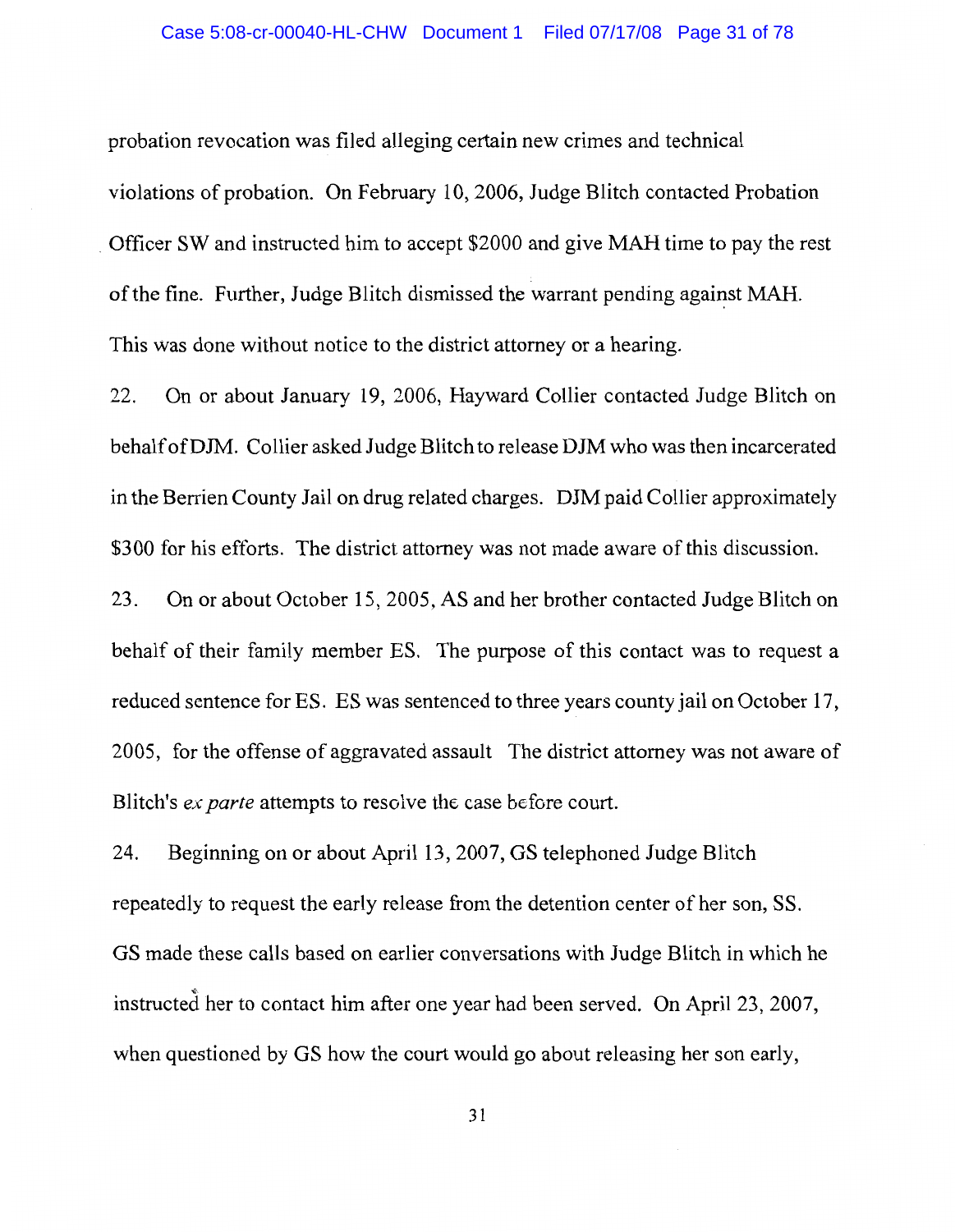Judge Blitch stated, "I'll just issue an order. " On May 8, 2006, SS was sentenced for the offense of aggravated battery to ten years probation with the first 700-730 days to be served in the probation detention center. On May 22, 2007, Judge Blitch signed an order to modify the sentence which released SS on May 25, 2007. This was done without notice to the district attorney or a hearing.

On or about April 16, 2007, Judge Blitch engaged in a series of ex parte 25. telephone calls with attorney JS concerning a client of JS's named PH. Judge Blitch promised, "I'll take care of my part on the back side."

On or about April 17, 2007, Judge Blitch telephoned the Berrien County 26. Superior Court Clerk's office and verified with S. that he had nolle prossed a ticket on KG. During the conversation, Judge Blitch stated: "Will you make absolutely sure that I got rid of that ticket, nolle prossed it?"

27. On or about April 17, 2007, BB telephoned Judge Blitch and requested that he take care of a ticket for LA. Thereafter, Judge Blitch telephoned the sheriff's office and instructed them to reduce the ticket to a warning. Judge Blitch stated, "Ah, anyway it was 63, I think, in a 50. It's not real bad, I wanna reduce it down to a warning. If you'll pull that and hold it for me, I sure would appreciate it." Judge Blitch had no jurisdiction over this matter. The phone calls made by Judge Blitch to illegally affect the outcome of this case transmitted and caused to be transmitted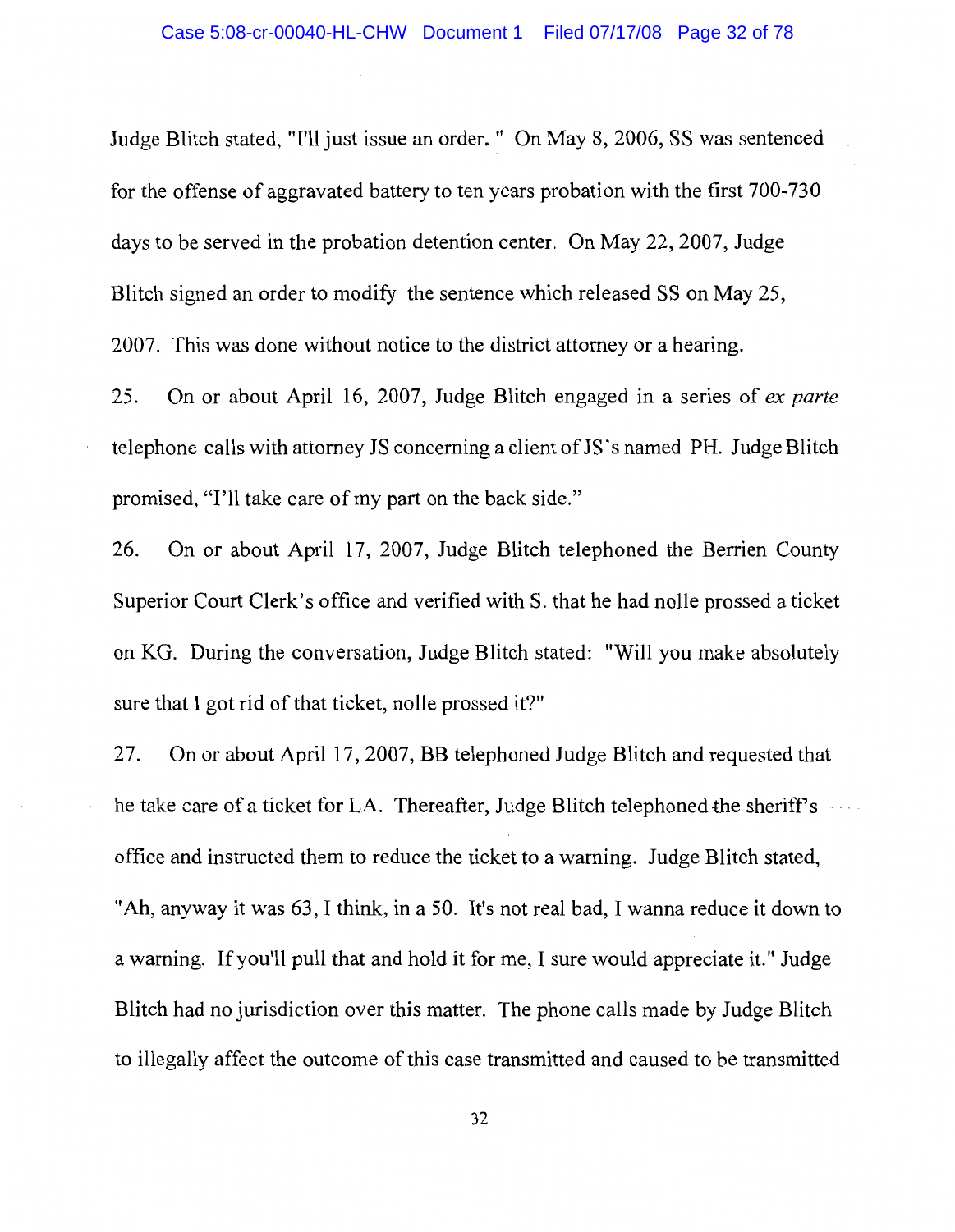### Case 5:08-cr-00040-HL-CHW Document 1 Filed 07/17/08 Page 33 of 78

in interstate commerce any writing, sign, signal, picture and sound for the purpose of executing the scheme and artifice to defraud.

On or about April 17, 2007, Judge Blitch telephoned the Probate Judge of 28. Lanier County, and requested the dismissal of a speeding ticket on a JL. Judge Blitch partially based this request on the fact that JL's cousin was AD, the preacher. This ticket was later dismissed.

29. On November 4, 2005, LAB was sentenced for vehicular homicide, DUI and endangering a child. The sentence was 11 years, 11 months of probation under the First Offender Act. On April 12, 2007, LAB appeared in court because of a probation violation. Her first offender status was revoked and she was re-sentenced to eleven years, the first seven to serve in prison followed by four years on probation. On or about April 17, 2007, Judge Blitch had an ex parte meeting in his office with attorney RS and discussed a reduction of the sentence of RS's client, LAB. LAB had been convicted of vehicular homicide and was at the time of the meeting serving a prison sentence for probation violation. The following are excerpts of the conversation between RS and Judge Blitch:

- Well, R, let me tell ya, the way I felt about it...  $JB:$
- You have to do it as you see it.  $RS:$
- I didn't send her off because of the shoplifting. I sent her off cause she didn't JB: go to that golden rule and she hadn't done anything to get off drugs.
- $RS:$ Yeah.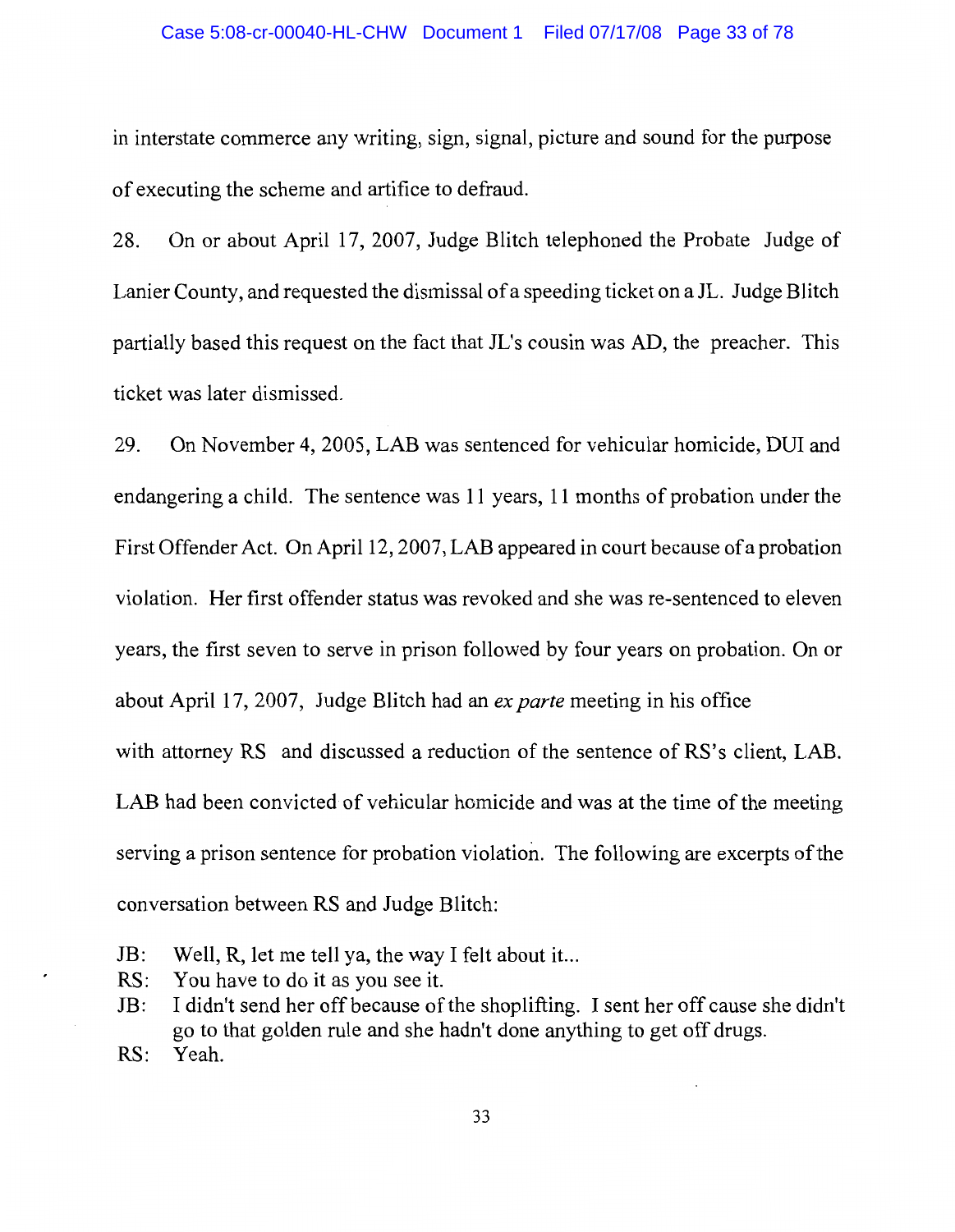- And she already killed one person. And to me it just... JB:
- $RS:$ I understand.
- And I just felt like, you know, that it's not fair. That girl, person, man, whoever  $JB:$ it was, died. And then she get an opportunity, and that's why I thought you did a marvelous job for her. I mean cause I looked at the sentence. And DP... [...] [portion of conversation not included in indictment]
- Let me ask you this, between you and me. Is there any way you could  $RS:$ reduce that amount, or can't you? And I won't feel hard at you either damn way, I'll tell you that.
- $JB:$ Let me tell you this. Let me think on it, but it won't be a whole lot, it might be a couple years I'll knock off of it, something like that.
- Well, I think it was seven years, if I remember right.  $RS:$
- JB: And I'll tell you what, how that came about.
- RS: If you can't do it, listen, if you can't do it in good conscience...
- I'm not going to tell you up or down. Let me look at it. JB:
- $RS:$ Okav.
- $JB:$ Give me, give me several days, and let me talk to, okay.
- Okay. Well that's, that's fair enough.  $RS:$

# $[\ldots]$

- Let me see how much damage it will do me to do it. I don't mind taking a  $JB:$ hit, but I don't wanna get a bad hit now over that.
- JB: They will and I and you know I'm sorry bout that, but if, somebody had died because of her already, and that was important.
- $RS:$ (Unintelligible) that's that's right, you're exactly right.
- but let me think on it. I'm I might be able to come down some on it.  $JB:$
- RS: Well if you can't ah, I've, I've asked this...
- JB: (Unintelligible) Let me tell you this... whatever I do I'll call you before I tell anybody else.

Later on June 13, 2007, Judge Blitch returned a telephone call where S was

checking to see what Judge Blitch had decided, Judge Blitch stated that he could

not reduce the sentence right now because he was scared.

30. On or about April 23, 2007, BS telephoned Judge Blitch about getting a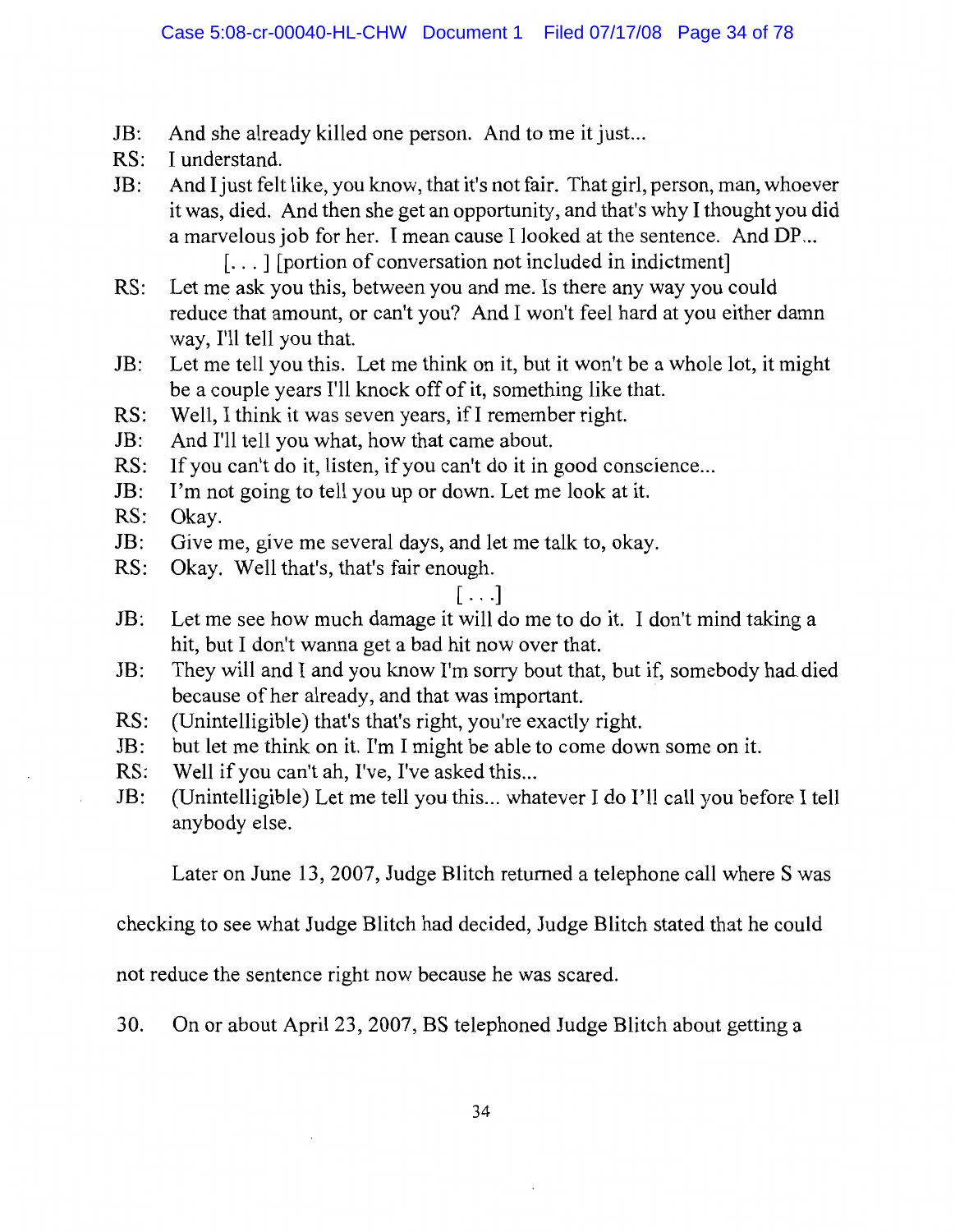driving permit for her son who had received a DUI in Lowndes County. Judge Blitch stated, "I don't know if I can do it with it not being in my circuit." On or about April 23, 2007, BS2 called regarding her husband RS, then  $31.$ incarcerated. Judge Blitch stated, "I can't do anything until tomorrow. I can try and get him out in the morning, but he'll probably get out anyway, but I can't do anything until I talk to his probation people." Later, on or about April 30, 2007, Judge Blitch telephoned DL in the Clinch County Clerk's Office and requested that he "red flag" the case of RS, stating "We've got to get him out of the DUI." 32. On or about April 24, 2007, MC2, a convicted sex offender, telephoned Judge Blitch seeking assistance with his child support case. Judge Blitch later telephoned Atkinson County Child Support Services and left a message for RW not to lock up MC2 for failure to pay child support.

33. On or about April 24, 2007, CB telephoned Judge Blitch regarding MB, (then incarcerated for aggravated assault) requesting that MB get a bond so that he could be released on his child's birthday. Judge Blitch told CB, "I think it will work out alright. If he'll just ...tell him if he will behave he, he can get out of this. If he don't, I'm going to work on him sho nuff. Ok." Judge Blitch later released MB after calling his probation officer, SW. This was done without notice to the district attorney or a hearing.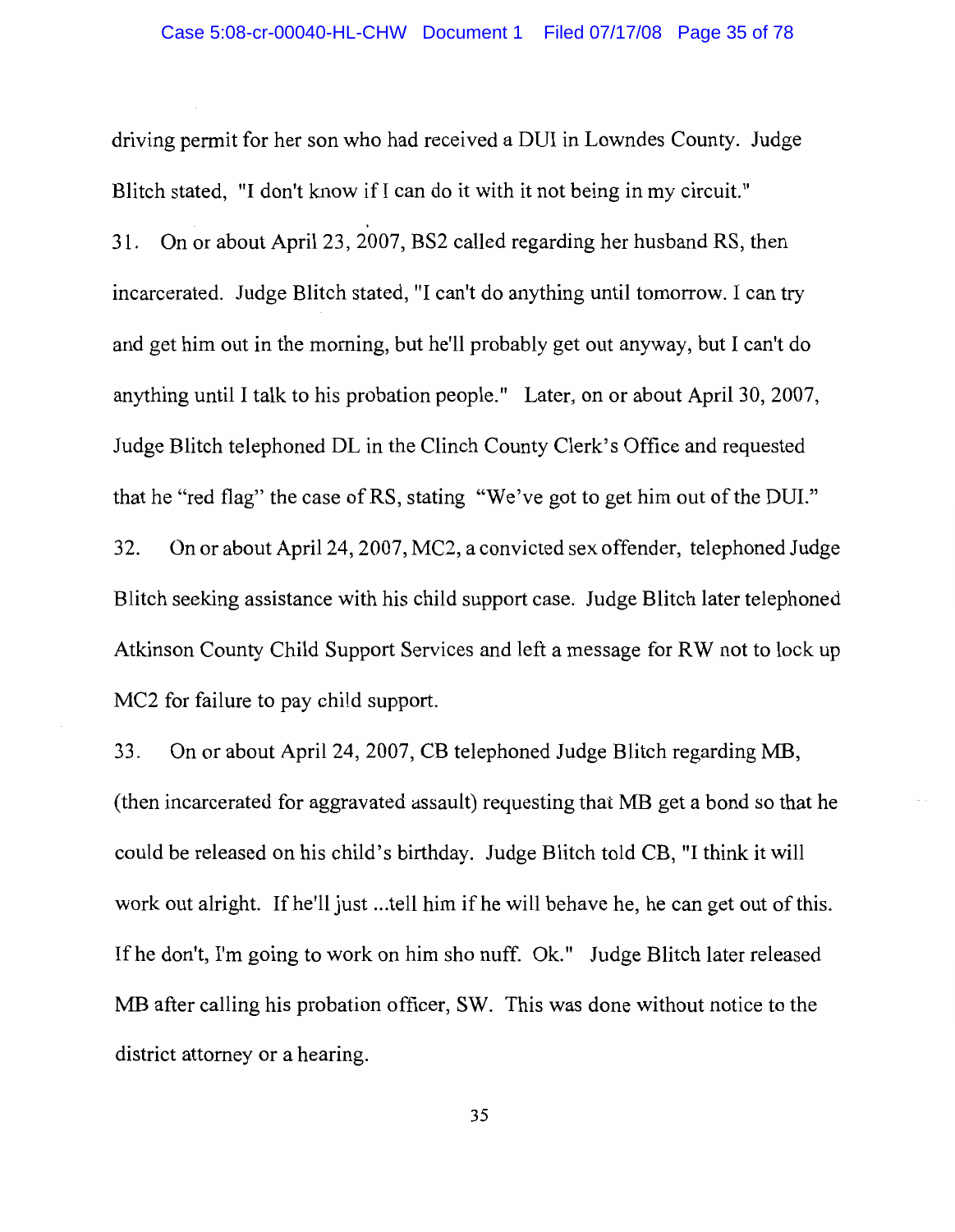34. On or about April 24, 2007, Judge Blitch met at his office with MR and NW, mother of KA, who was then incarcerated in the Clinch County Jail. Judge Blitch called probation and the sheriff's department and instructed them to tell KA that he was not going to grant a bond and that he had a choice between nine months in Bainbridge or two years in the detention center. The district attorney had no knowledge of Judge Blitch's *ex parte* attempts to resolve the case before court. This case was ultimately no-billed by the grand jury after NW testified that the items allegedly stolen had been gifts given to KA by her. KA served a substantial period of time in jail without bond before the charges were dismissed. 35. On or about April 24, 2007, PB met with CS in Judge Blitch's office about pending child molestation charges against CS's son PS. PB called George

Bessonette and JD to determine the status of the case. An excerpt of the conversation

between PB and George Bessonette follows:

- GB: Right now I have been trying to get CT to get up a, been trying to get CT to get up a, uhm, some kind of a plea recommendation and I think that they are a little bit skittish over doing kind of as good as we want them to do on a count of CH. But, hopefully they will get up something and we will be able to work something out before too long.
- PB: But how does CH feel?
- GB: Well, I don't know specifically of anything that she has said about this case. But I just know how she generally does and . . .

Yeah. PB:

GB: And anytime she thinks that Brooks is trying to help anybody very much and they don't never, they always want to try scuttle that if they can.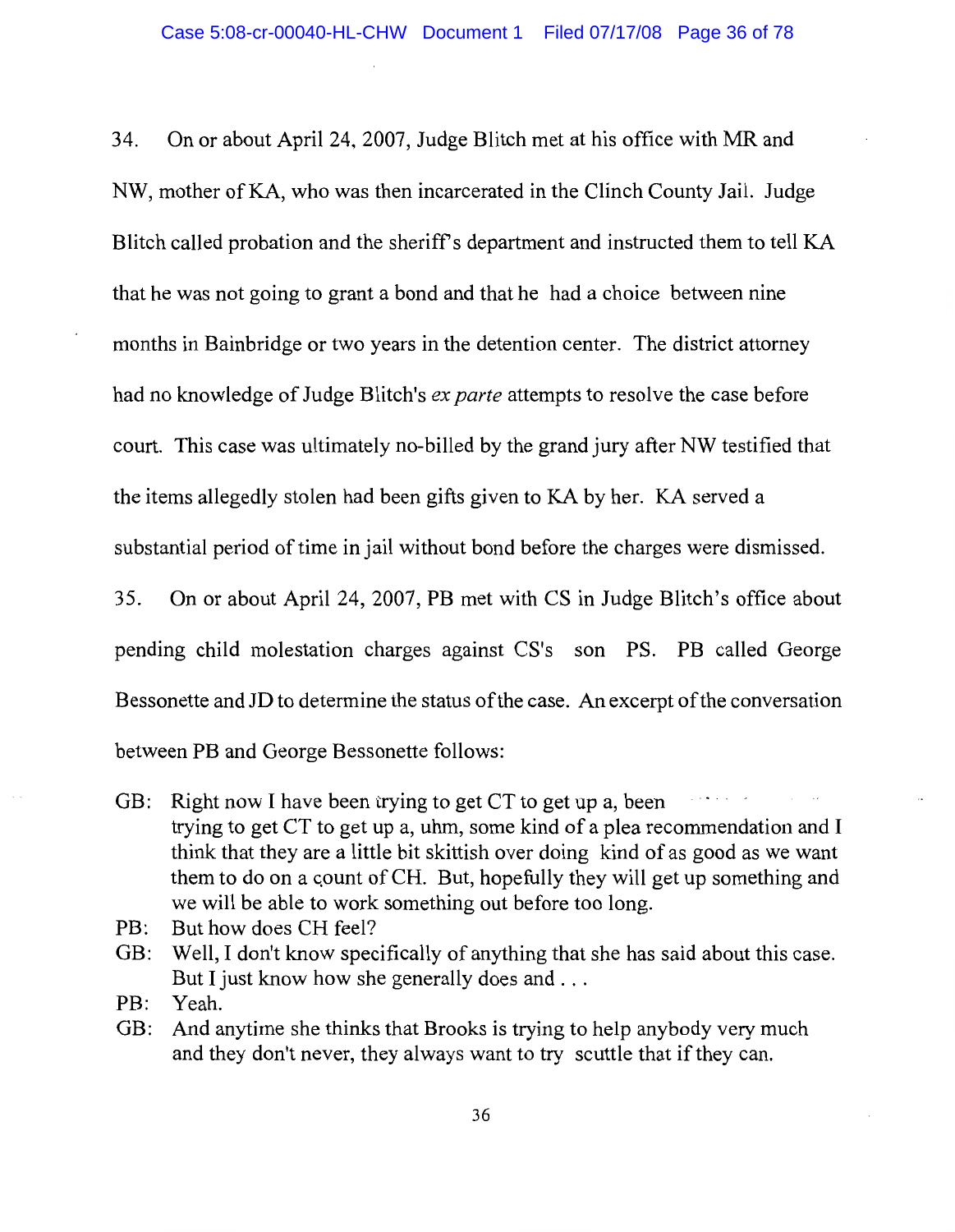36. On or about April 25, 2007, Judge Blitch talked with an unknown male about traffic tickets WK had received. Judge Blitch called the clerk's office in Berrien County and asked them to "hold the citations until he gets there and that maybe he can get K some relief."

37. On or about April 25, 2007, ES2 telephoned Judge Blitch about her son JS2 who had a failure to appear warrant pending against him. Judge Blitch called the District Attorney's Office to ask that they dismiss the warrant and accept a fine payment in lieu of mandatory jail time under O.C.G.A.  $\S$  40-5-121. In discussing the night of JS2's arrest, Judge Blitch stated: "But he got caught over there one night I want to think it was during, uh, winter or Christmas or something like that and, uh, he didn't call but he someone else called me that he knew and wanting to get him out and I spent about three hours that night trying to get hold of CB." In discussing the ultimate resolution of the case, Judge Blitch stated the following to KW, an employee of the District Attorney's Office: "But I'd like to get something worked out about reducing that charge on him. . . Yeah and tell CT to help me work something out to pay it let him pay it we'll work out a fine or something for him to pay. . . . And then but reduce it so it don't take his license." Judge Blitch later dismissed the ticket on his own motion. The phone calls made by Judge Blitch to illegally affect the outcome of this case transmitted and caused to be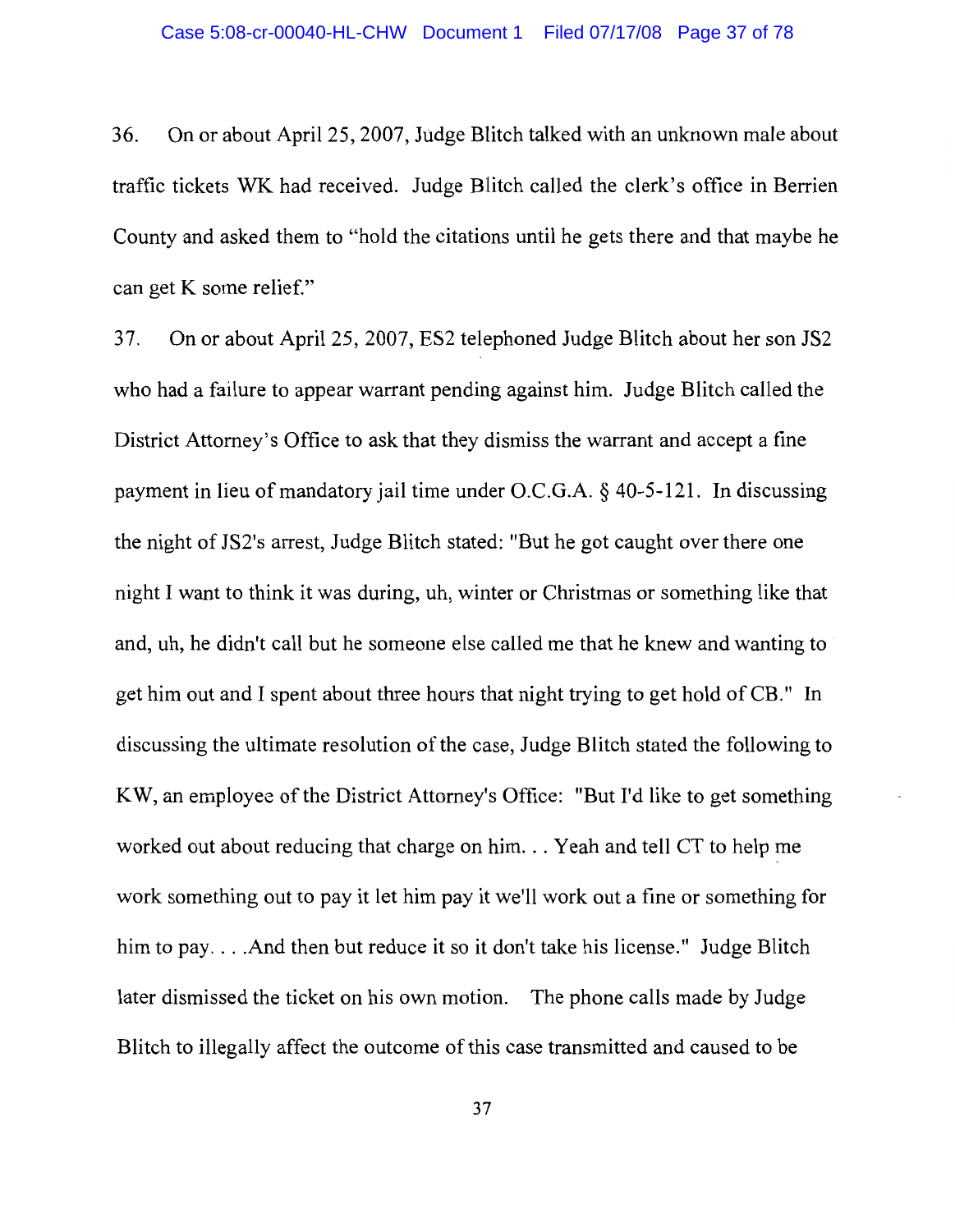#### Case 5:08-cr-00040-HL-CHW Document 1 Filed 07/17/08 Page 38 of 78

transmitted in interstate commerce any writing, sign, signal, picture and sound for the purpose of executing the scheme and artifice to defraud.

On or about April 25, 2007, Judge Blitch telephoned A and D probation, a 38. private probation company, and instructed probation officers DH and LH to let KC out early.

On or about May 1, 2007, JP telephoned Judge Blitch concerning a pending 39. drug case on KM and requested Judge Blitch's assistance. Judge Blitch then called MR and instructed her "to take care of KM." MR suggested first offender treatment. KM ultimately received first offender treatment. During the conversation, Judge Blitch stated: "There's a young lady I'm particularly interested in. Make sure she doesn't get dropped off the deep end... And, and, and what we gonna do is gone work out, drop most of the charges, let her plead to one on first offender... And, uh, plead a nolo, and uh let her pay a fine and work her way out. .. And we got to find a way to get her out of it okay?" The district attorney had no knowledge of Judge Blitch's *ex parte* attempts to resolve the case before court. 40. On or about April 30, 2007, RB telephoned Judge Blitch and requested that Judge Blitch help get his client, JDH, "sprung a little early." JDH was then serving a prison sentence for child molestation. Judge Blitch told RB to prepare an order

38

and send it to him. At the time Judge Blitch issued this order, he knew it to be invalid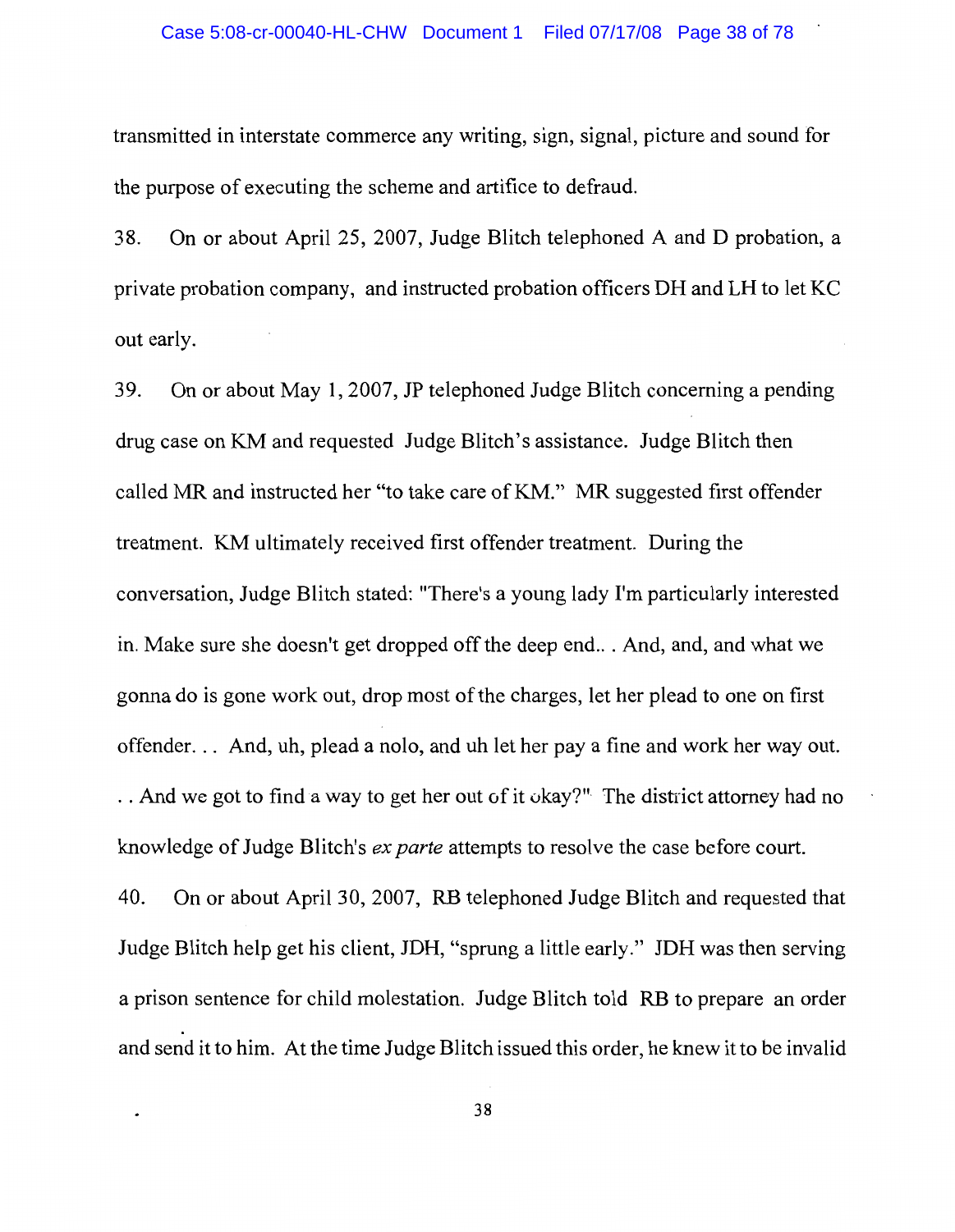and stated, "Uh, well is it gone be up to me or, or . . . it's really up to parole board. If he is on parole now. I'm being honest with you. I'm not trying to... walk away. But they, they don't pay any attention, generally to judges, but let me ask a second thing. Is it up to me or is it up to  $D$  if, if there's anything could be done." JDH was sentenced on April 18, 2005 to fifteen years probation for the offense of child molestation. On December 9, 2005, a probation revocation hearing was held and JDH was revoked for five years to prison and ordered returned to probation supervision upon his release. On June 13, 2007, Judge Blitch signed an order modifying JDH's sentence, it stated that the sentence was modified to one of 15 years confinement, but that JDH would be released upon service of one year, seven months and allowed to serve the remainder of his time on probation. This order resulted in JDH being released from prison on July 14, 2007. Judge Blitch modified this sentence without holding a hearing or giving notice to the district attorney or the victim.

On or about April 30, 2007, Judge Blitch met with retired game warden, DW. 41. DW requested that Judge Blitch fix several DUI cases on MB2. Judge Blitch later telephoned Judge DP and requested that Judge DP not let MB2 go off to prison, "Keep him away from a felony, put him on probation and make it so he can get his license back." Judge Blitch further stated to Judge DP: "These are important people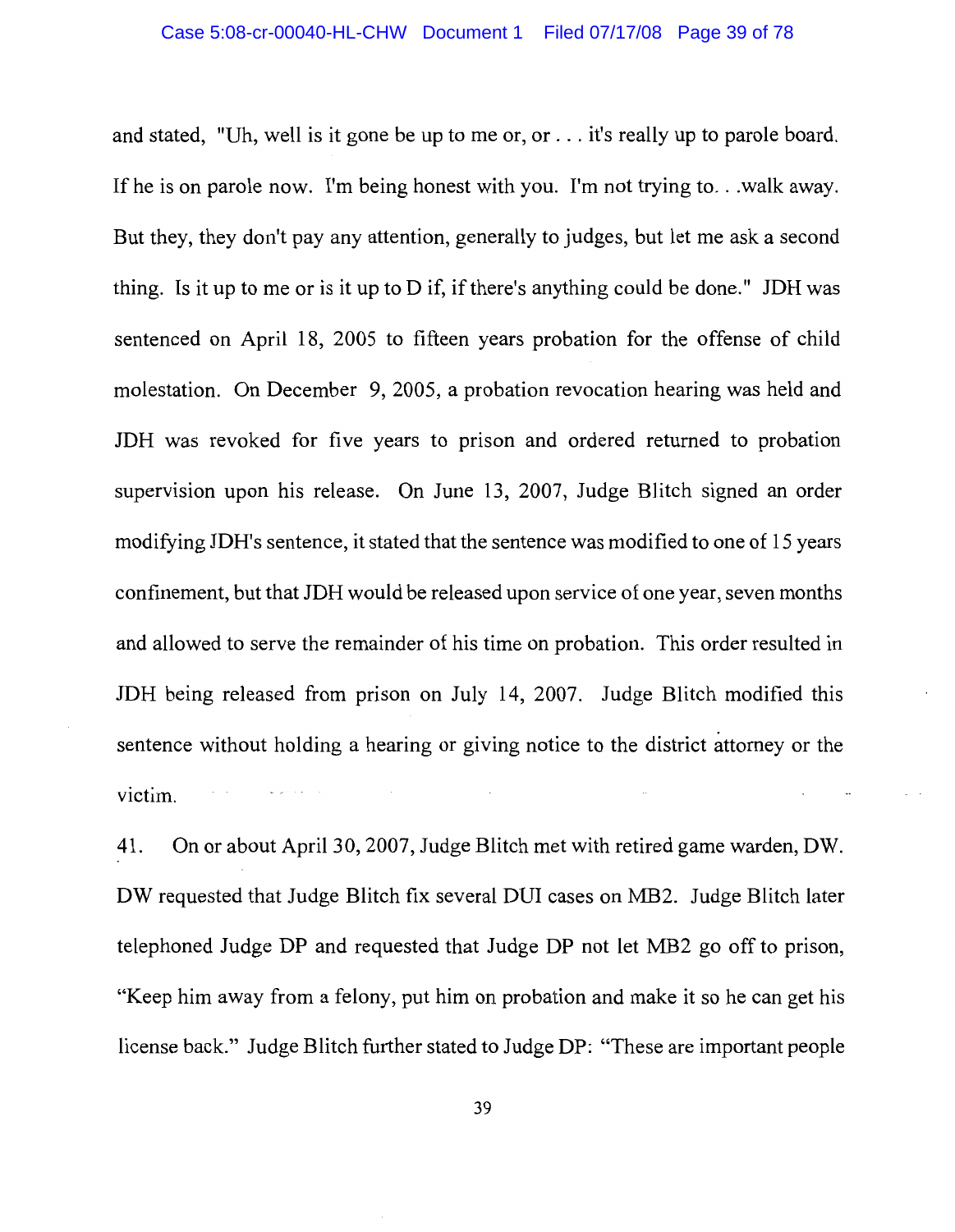#### Case 5:08-cr-00040-HL-CHW Document 1 Filed 07/17/08 Page 40 of 78

who you would want to help who are asking the favor." The district attorney had no knowledge of Judge Blitch's *ex parte* attempts to resolve the case before court. 42. On or about May 2, 2007, Judge Blitch had a telephone conversation with Johnny LNU regarding KH, then charged with drug and firearms charges. Judge Blitch stated. "If I can, if I can get him probation or something like that I'll do it... I can't promise you or not but he ain't going down Friday the worst be is we just can't work it out, but let's try anyway." The district attorney had no knowledge of Judge Blitch's ex parte attempts to resolve the case before court.

43. On or about May 2, 2007, Judge Blitch had a face to face conversation with Atkinson County Deputy Sheriff, EP. EP requested that Judge Blitch help HM get out of a DUI. Judge Blitch stated that he would try to reduce the charges to "public" drunk." The district attorney had no knowledge of Judge Blitch's ex parte attempts to resolve the case before court.

On or about May 2, 2007, WW telephoned Judge Blitch and requested a 44. probation bond for her son, DJ. Judge Blitch refused to assist stating that he "cannot" practice law," and instructed WW to have her attorney file a motion.

45. On or about May 3, 2007, Lanier County Sheriff NN returned a telephone call to Judge Blitch. Judge Blitch instructed Sheriff NN to allow attorney JS to get out of a misdemeanor charge of obstruction/attempting to elude an officer. Judge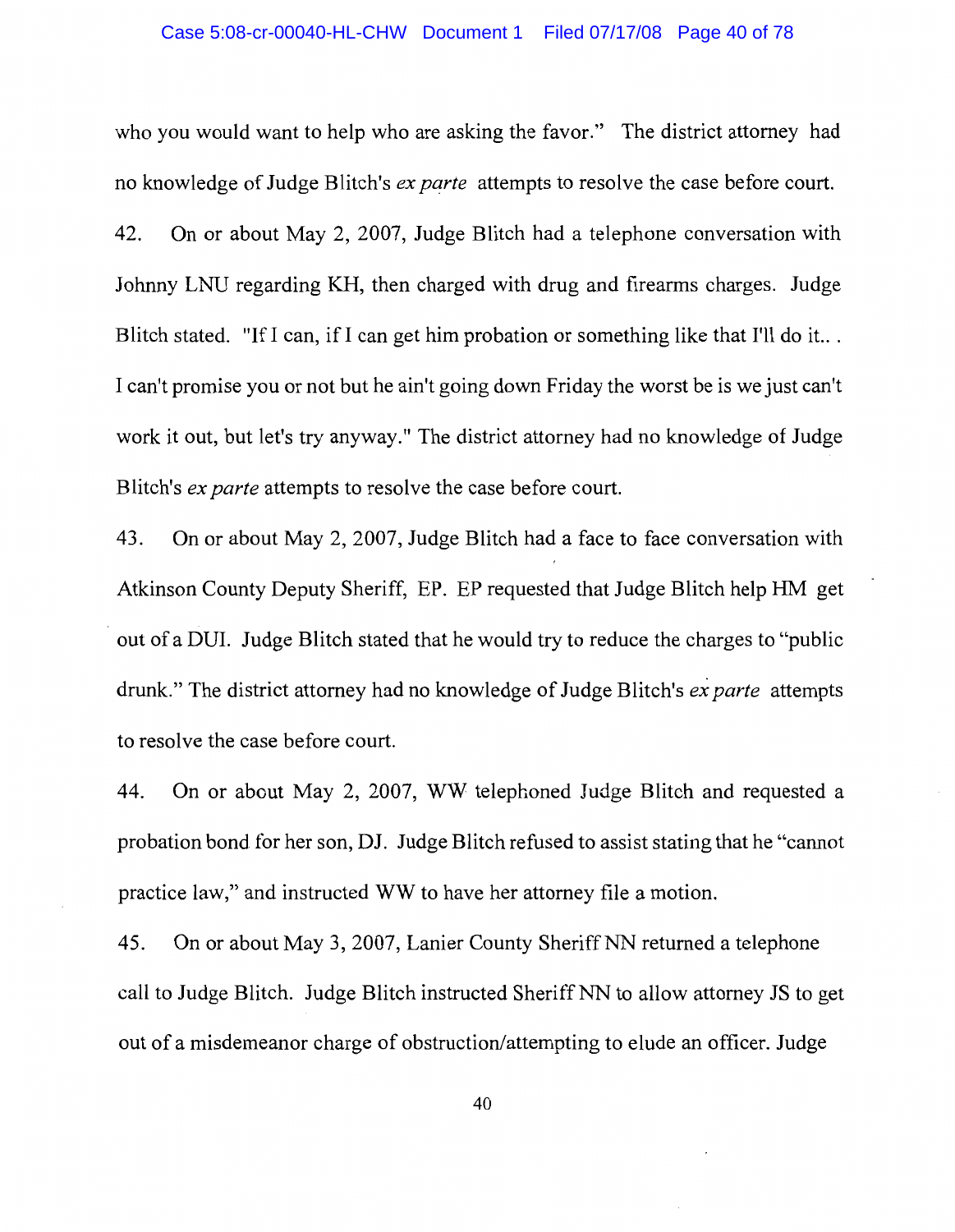Blitch explained that when law enforcement first told him about the incident he suggested that they take a warrant but later changed his mind upon learning that JS was the defendant, saying, "I tell ya, I said before I really knew who it was, was the way that I put it to him. I said, uh, they asked me what I thought about it if somebody did that. I said well I reckon you'd have to take a warrant for him. I said, I said I suggested a warrant that wasn't really appropriate but they said uh, that obstruction might be in line. I said well whatever, you know. And then they said it was you and I said oh, oh. And then uh ..." Judge Blitch further instructed NN on the ultimate resolution of the matter saying, "Why don't you ... do work something and let him do something and ya'll just hush it up. I wouldn't even do a fine. I'd do something else. Let him apologize or do something."

46. On or about May 21, 2007, SG2 telephoned Judge Blitch in reference to her grandson, BG, and requested that Judge Blitch release him from jail. BG had been arrested for probation violation and possession of marijuana. Judge Blitch stated he would call SW, BG's probation officer. The next day, Judge Blitch advised deputy sheriff, RC, "to let him out so he can get to work today." Later Judge Blitch telephoned SW and stated, "We will probably just let him serve a few weekends in jail." BG was in fact released from jail. The district attorney had no knowledge of Judge Blitch's *ex parte* attempts to resolve the case before court. These charges were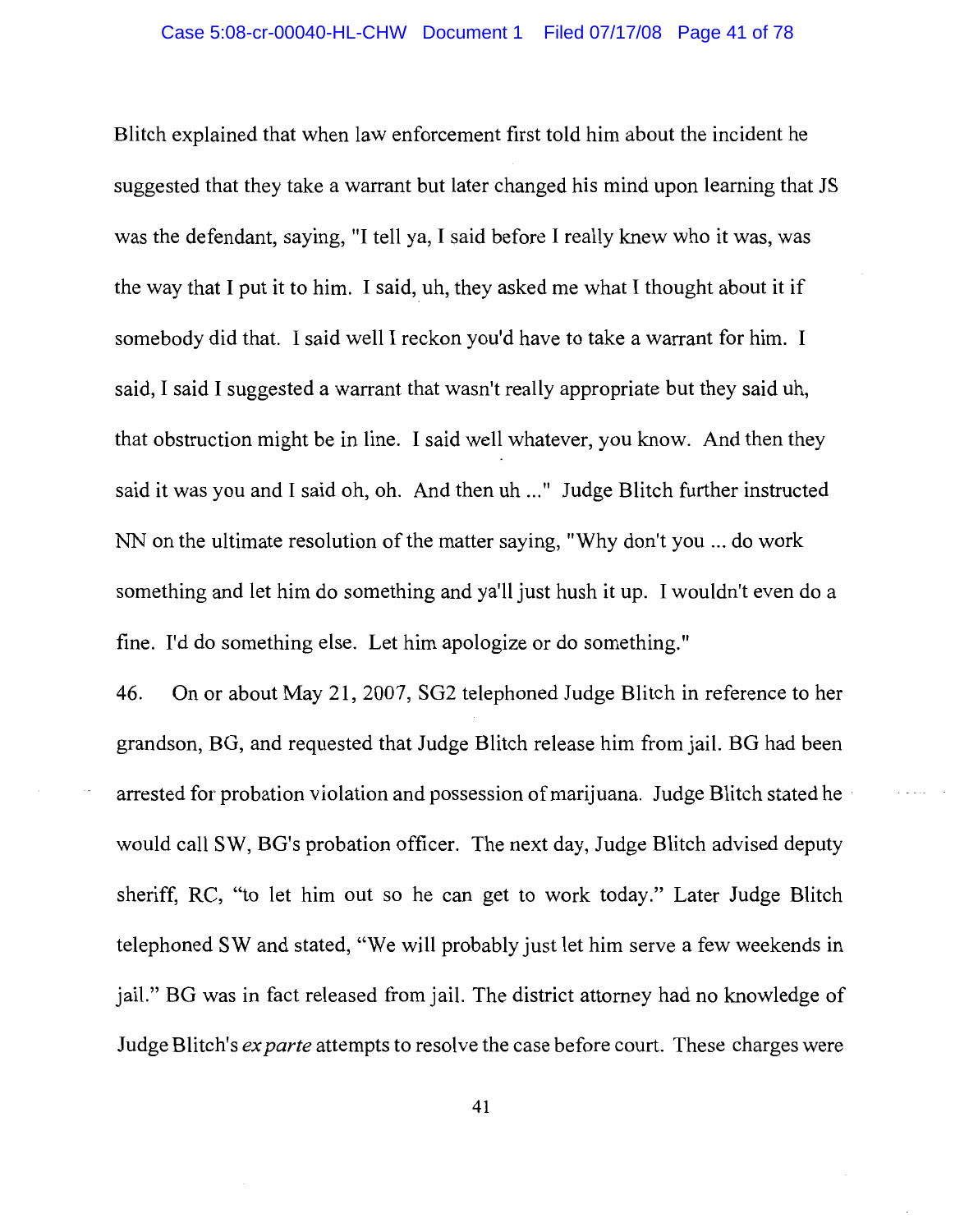never referred to the district attorney for prosecution.

47. On or about May 21, 2007, DJ called Judge Blitch regarding her son, CRJ and his pending child molestation case. Judge Blitch informed DJ to contact her son's attorney that he cannot have anything to do with her son's case.

On or about May 21, 2007, Judge Blitch received a telephone call from 48. Atkinson County Clerk of Court, WP regarding a pending DUI case against MA the niece of then Clinch County Clerk of Court, DL. Upon learning that her blood alcohol reading was .189, Judge Blitch told WP, "I think we're probably gonna have to work her around to, uh, you know, give her a drivin' permit or somethin' but I don't think there's any way out of that, but I'll talk to 'em. I'll see." On or about May 23, 2007, Judge Blitch received a telephone call from DL about the pending DUI against MA. During this conversation, Judge Blitch stated, "I don't know, you know, how far we can go with it other than I know I can give her a permit to drive I'm not worried about that... And uh CH's gone be eye ballin' it you know...' cause of you and me... Tell him that, that the worst can, is gonna happen is she'll plead nolo to it... And pay a fine and I'll give her a permit to drive...Tell him that's the worst and if we can do any better we'll try but don't count on it because of the DA. . If it had been 1-1, I'd have done it in a heartbeat and I wouldn't care what CH said but when they jump uh when WP says 1-8-9. I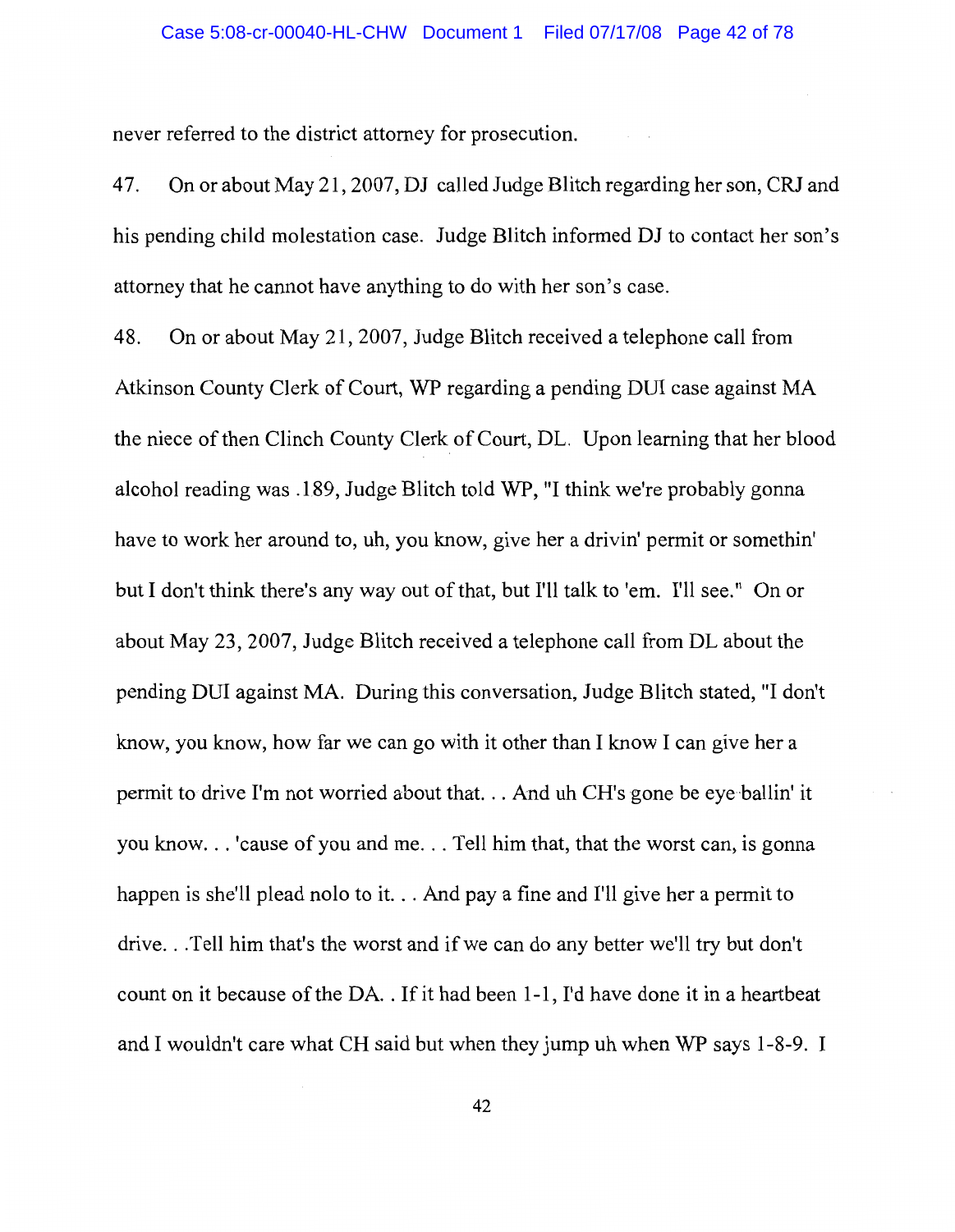said lord a mercy... Tell him we'll try but not, she'll be able to drive I can't promise him how it's gonna turn out because of CH but we'll work on it." The district attorney had no knowledge of Judge Blitch's *ex parte* attempts to resolve the case before court.

49. On or about May 22, 2007, Judge Blitch called the Cook County Clerk of Court and then the Cook County Sheriff's Office with regard to a traffic citation issued against AS2. Judge Blitch advised the Cook County Sheriff's Office to place the ticket in "C's (SCB) pile" because "[he'd] like to get rid of it tomorrow." This ticket was later dismissed.

50. On or about June 6, 2007, Judge Blitch spoke with attorney GM about fixing several pending DUI cases. In discussing one of the DUI charges the two had the following conversation:

- GM: Uh would it be possible you think we might be able to do something with the M woman?
- I. . yeah if you'll. . . let me tell you what if uh what you need to do is . . I  $JB:$ need to meet with you
- GM: Alright
- Like Friday  $JB:$
- GM: Alright, Sir.
- and go over these things  $JB:$

GM: Yes, Sir.

 $JB:$ And then do that in private.

GM: Yes, Sir.

You might be better if you come down here  $JB:$ 

GM: Alright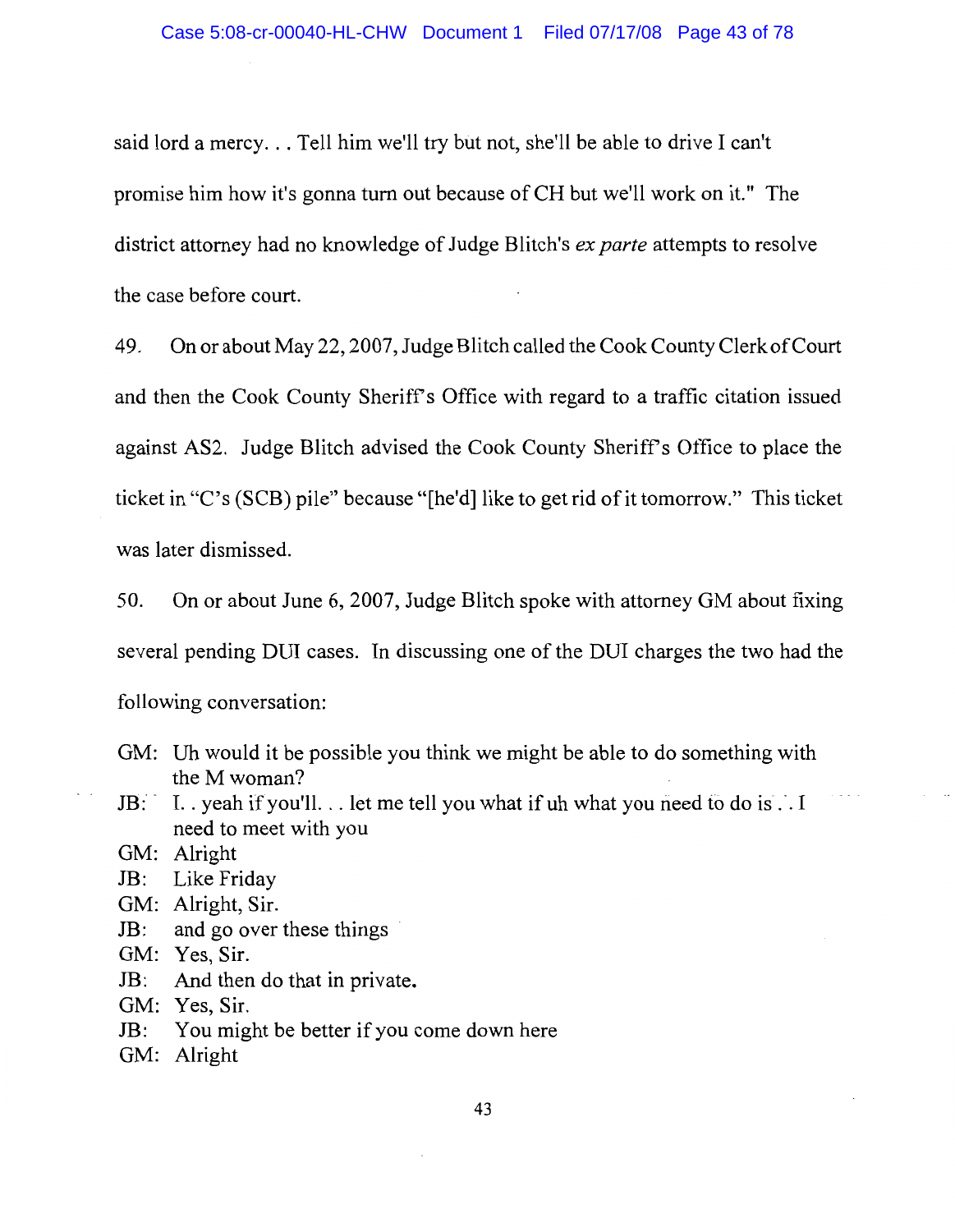- $JB:$ Let me... rather than getting caught up there
- GM: Yes, Sir.
- $JB:$ I will be there then that's when we get rid of it, but let's get the thing... what you do if you come call me and get down here Friday.
- GM: Yes, Sir.
- JB: And bring me a proposed order
- GM: Alright, Sir
- And then we'll just hold it next Tuesday in uh and get it worked out I'll help  $JB:$ ... we'll go over it Friday what's gonna happen alright?
- GM: Yes, Sir. Yes, Sir."

On or about June 8, 2007, the following Friday Judge Blitch met in his

office with GM about the previously referenced DUIs. First, GM reported that he had followed through on Blitch's earlier request to determine whether or not Berrien Sutton was certified as State Court Judge and informed Judge Blitch that Sutton was certified as to the State Court judgeship. GM then told Judge Blitch that he had four DUI cases that he needed the judge to take care of. During this discussion, Judge Blitch said: "What we do, uh, I, I'll, let me tell you something. I'm gonna get you out of P and that nurse, uh, the girl, and, what's the other one?" The district attorney had no knowledge of Judge Blitch's *ex parte* attempts to

resolve the cases before court.

51. On or about June 6, 2007, Judge Blitch met with JH. JH was inquiring about a DUI he received in Lowndes County. Judge Blitch directed JH to see the public defender in Valdosta saying that the judge that JH would appear before is the father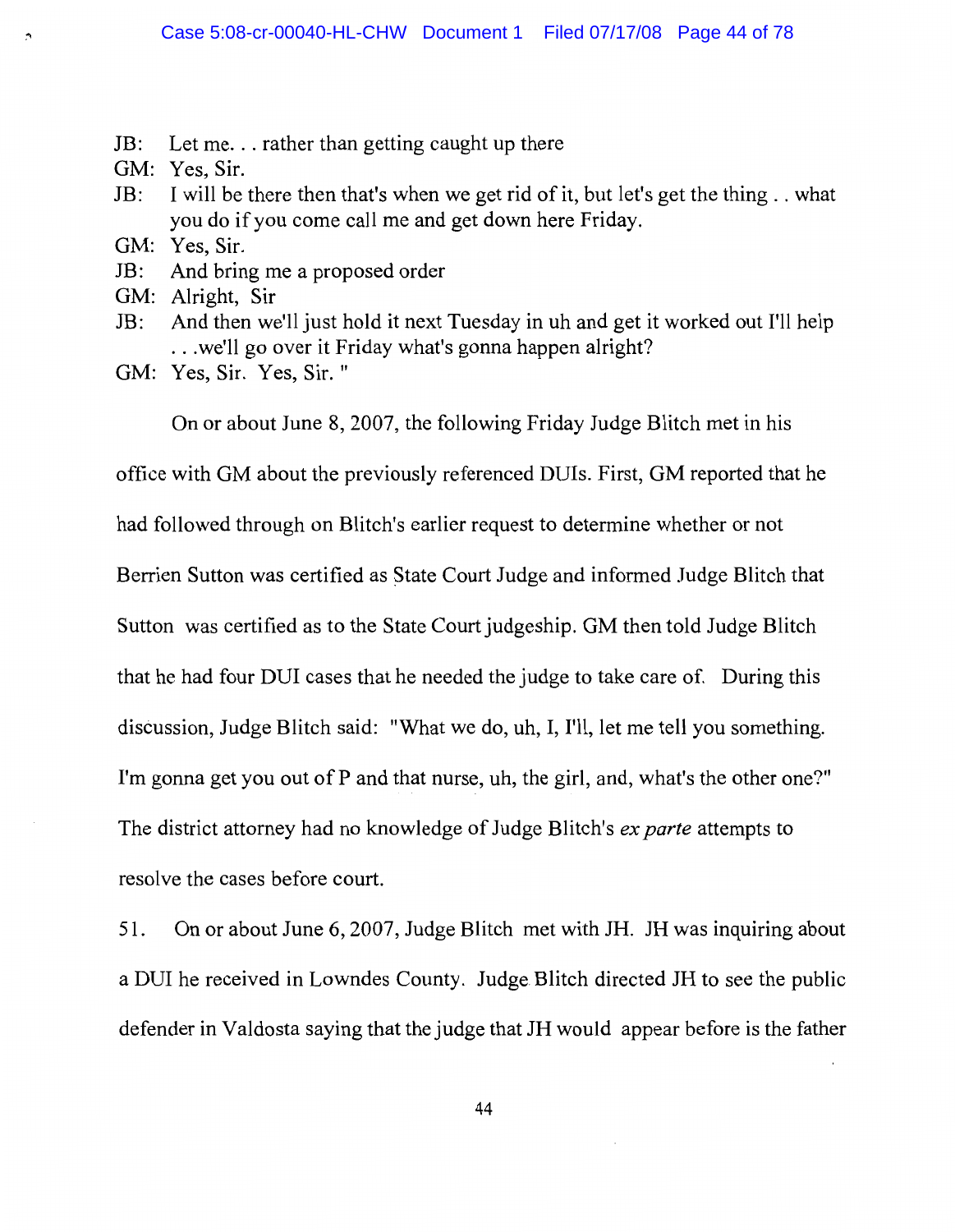of the public defender and that was probably the best way to handle the case. Judge Blitch said it is not in his circuit and "he could be in trouble so he should not be involved."

52. On or about June 8, 2007, MW called Judge Blitch about the early release of her son, DP2. Judge Blitch stated that he would release DP2 early from the sentence that he had imposed. MW also asked that Judge Blitch contact another judge who had sentenced her son and request early release from that sentence as well. Judge Blitch stated: "No, Ma'am. I, I, don't have, you know, I, I, I wouldn't let a judge call me. I can't call him... I just can't do that. Don't do that. I don't know...Well, I'll do that but I can't, honey, I can't do that with Judge J. I, I, I, he would be offended and he, uh, I and frankly I think it's illegal. I just can't do that." On June 14, 2005, DP2 was sentenced to ten years probation for Burglary and Theft by Taking. On October 31, 2006, DP2, was revoked for 720-730 days to the probation detention center. On June 18, 2007, Judge Blitch ordered DP2's early release from the detention center. The district attorney had no knowledge of Judge Blitch's *ex parte* attempts to resolve the case before court.

On or about June 11, 2007, Atkinson County Magistrate Judge, HJ, phoned 53. Judge Blitch on behalf of her friend, JM3, who then had a DUI pending in the Superior Court of Berrien County. Judge Blitch indicated that he would sentence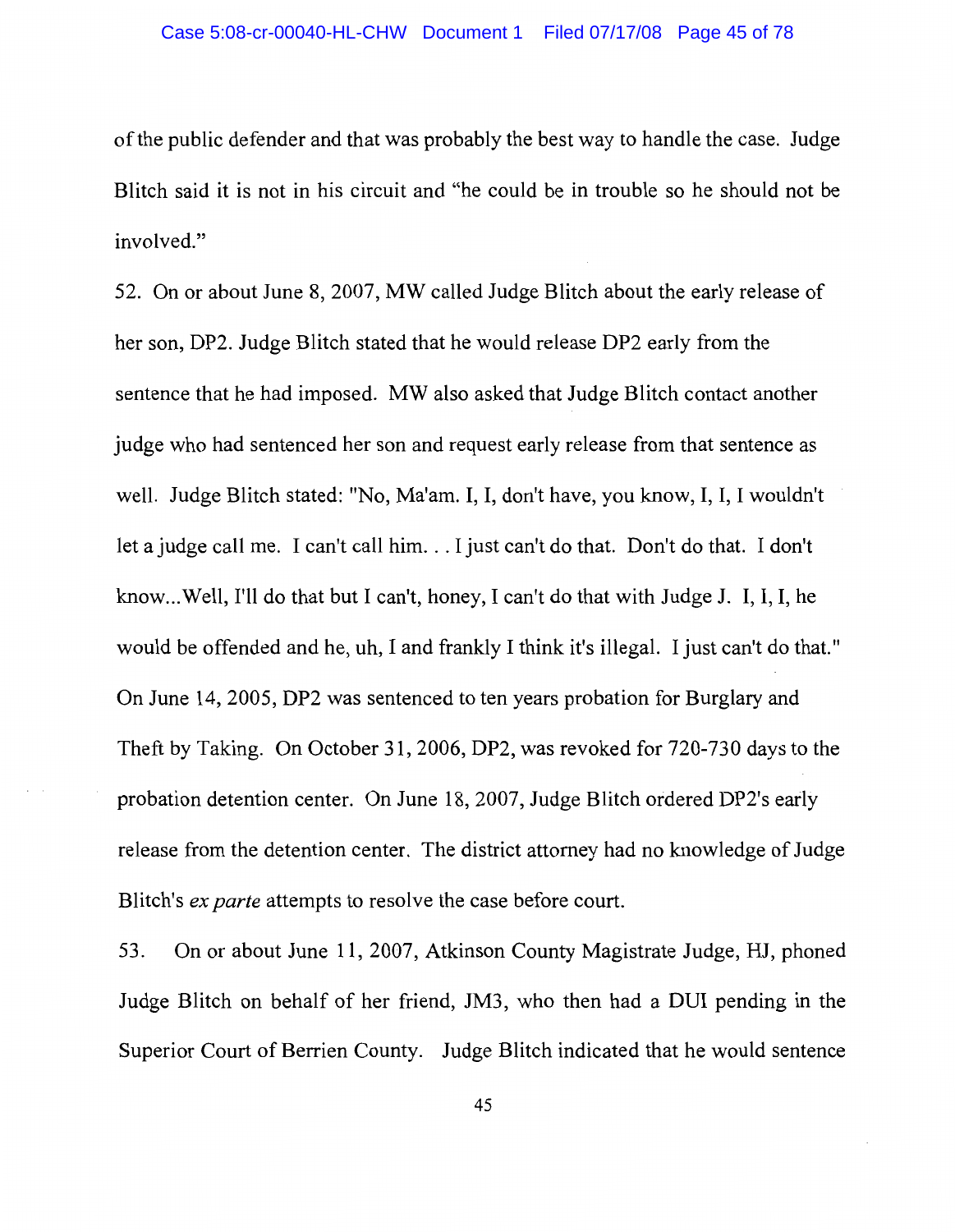JM3 to rehabilitation without hearing any evidence, considering the past record of the defendant or giving notice to the district attorney. The district attorney had no knowledge of Judge Blitch's ex parte attempts to resolve the case before court. The phone calls made by Judge Blitch to illegally affect the outcome of this case transmitted and caused to be transmitted in interstate commerce any writing, sign, signal, picture and sound for the purpose of executing the scheme and artifice to defraud.

DM had been sentenced on November 2, 1998 to ten years probation for 54. enticing a child for indecent purposes. In the spring of 2006, DM was charged in a new rape case in Atkinson County. As a result of this new charge, Probation officer JD prepared a petition for probation violation and warrant for the arrest of DM in connection with his 1998 conviction. Upon taking the documents to Judge Blitch for signature, Blitch instructed JD to go meet with Sutton about the matter. At the time DM was represented by Berrien Sutton on a medical malpractice case. Sutton then contacted attorney JT and asked him to represent DM on a habeas corpus petition to set aside the enticing a minor conviction. Sutton prepared all the paperwork and did all the legal research for JT. On June 15, 2006 a hearing was held on the habeas motion and the following day the conviction was set aside. This conviction being set aside was a benefit for Berrien Sutton in the civil litigation in which he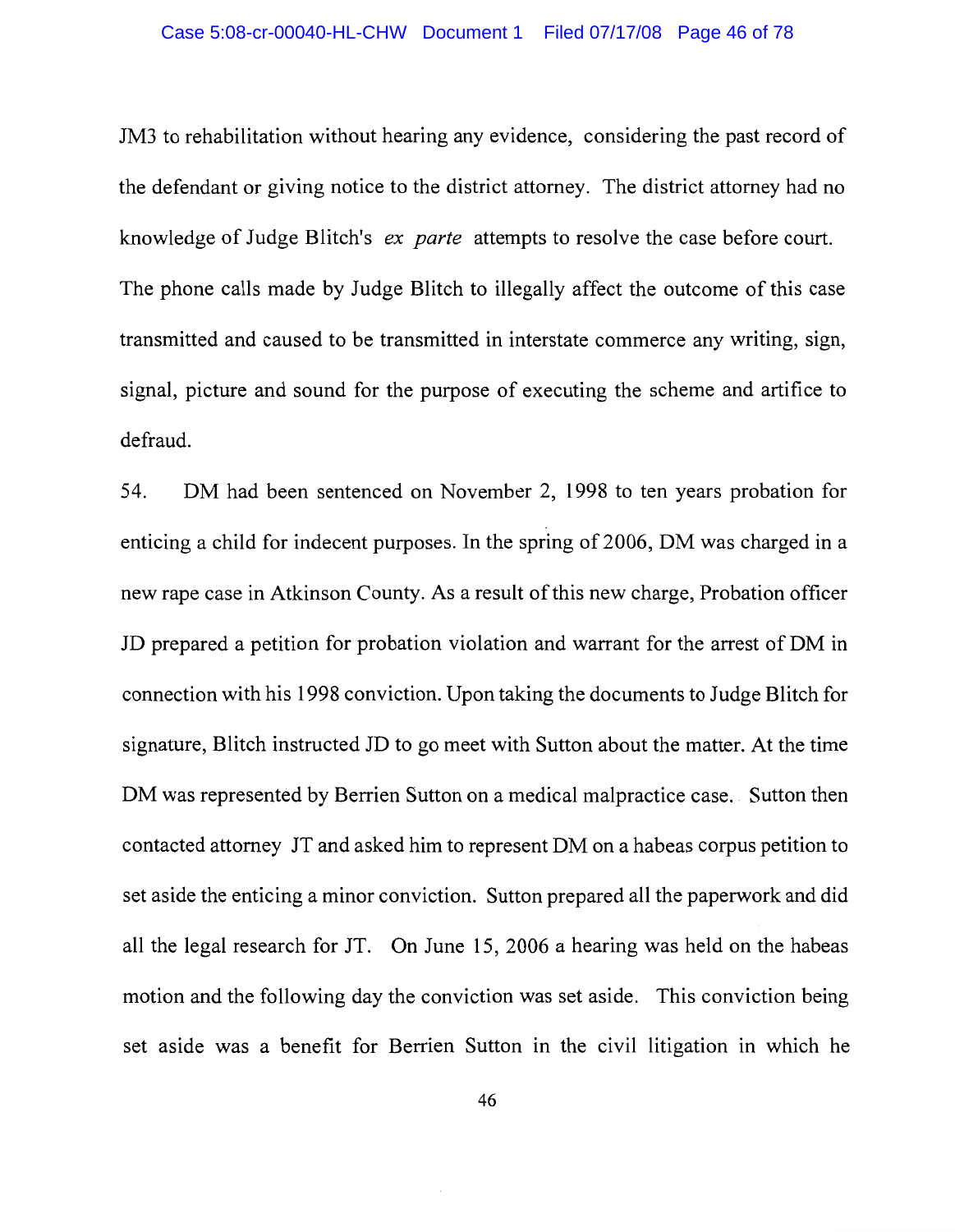represented DM and was done without notice to the district attorney or the victim about Blitch's ex parte involvement in the resolution of the case prior to the hearing. 55. At a date shortly before November 6, 2006, BB, IV suggested to attorney JT2 that JT2 file a writ of mandamus against the City of Homerville for its refusal to issue a beer and wine license to Hoagie's. JT2 then filed a petition for a writ of mandamus as suggested by BB, IV. Shortly thereafter, on or about November 6, 2006, Judge Blitch granted a Petition for a Writ of Mandamus ordering the City of Homerville to issue a beer and wine license to Hoagie's Restaurant. Judge Blitch made this judicial decision based on relationships with friends and family.

56. On or about December 8, 2004, defendant JC was arrested for felony child abuse. Later that same day Magistrate Judge EG denied bond to defendant JC on the grounds that defendant JC was a threat to the community, to himself or his child. That same evening JT called Judge Blitch at his residence requesting that JC be released on bond. The same evening, Judge Blitch telephoned Magistrate EG and ordered her to release defendant JC on bond. Magistrate EG refused to do so. The next day, Judge Blitch personally traveled to the Cook County jail and, without holding a hearing or taking evidence, signed bond paperwork releasing defendant JC. The district attorney had no knowledge of Judge Blitch's ex parte attempts to resolve the bond issue.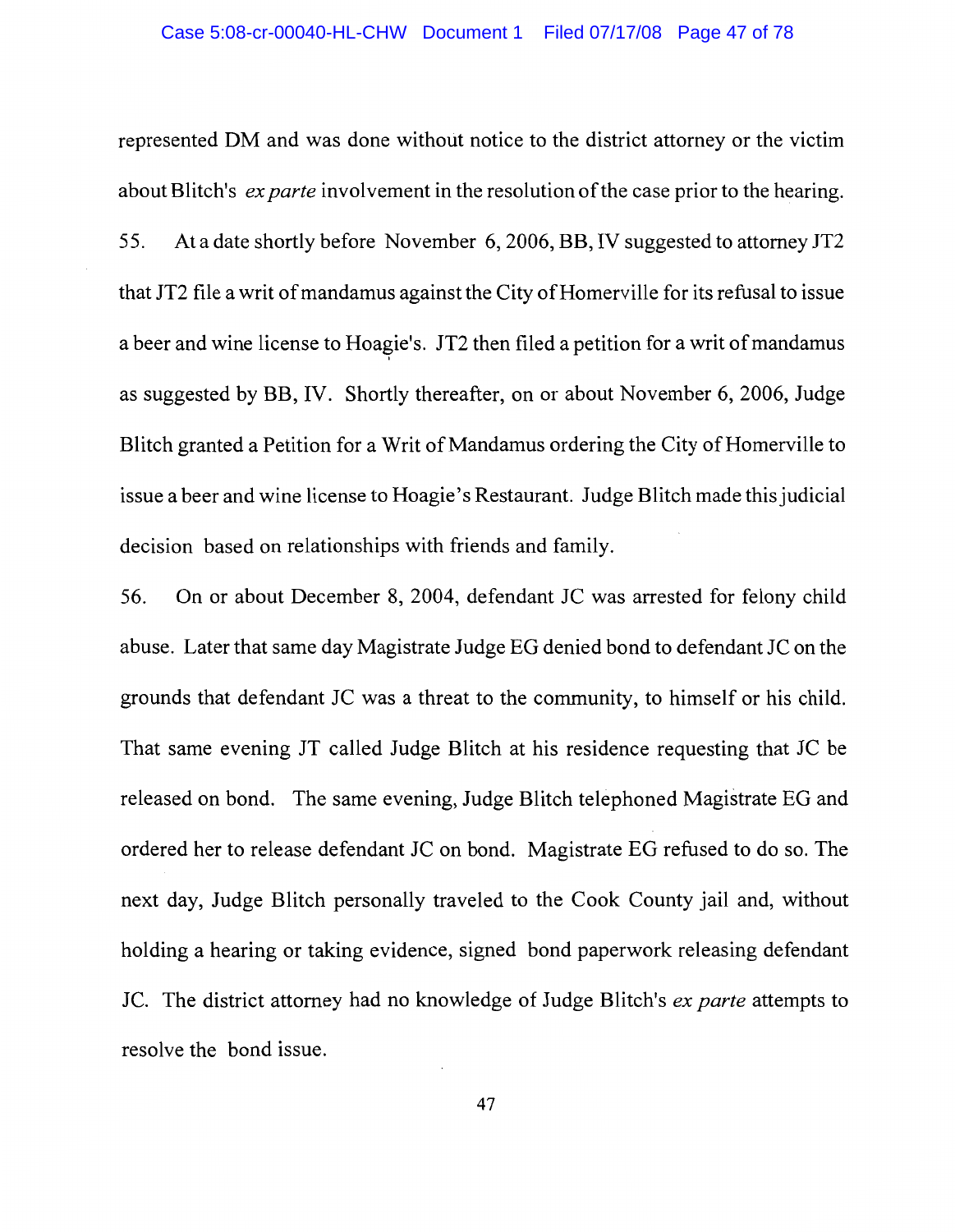Beginning in or about September 2003, and continuing until about March 2006, 57. Judge Blitch took improper judicial action with respect to the criminal case then pending against NGH, IV (a/k/a "B"). In September 2003, NGH, IV was arrested for felony drug and obstruction charges. Judge Blitch called jail officials and ordered the release of NGH, IV without a hearing. At a pre-trial hearing in 2005, Judge Blitch told District Attorney D.F., "You know B is my best friend's son. I'll tell you right now, I'm not sending him to prison period." In August of 2005, NGH, IV was convicted in Cook County of felony charges of burglary and forgery, and in Berrien County of forgery. Judge Blitch sentenced NGH, IV to serve eight years on probation. In March 2006, Judge Blitch terminated NGH, IV's probation without notice to the district attorney.

58. On September 30, 2004, WDC was sentenced to five years probation. WDC was later revoked and sentenced to the detention center. During WDC's incarceration, Judge Blitch hired WDC's father, LC2 to clear land. On November 16, 2006, Judge Blitch signed an ex parte order releasing WDC from custody without notice to the district attorney.

In November 2001, Judge Blitch met with defendant HL, then charged with 59. aggravated assault. HL was seeking Blitch's assistance in his upcoming aggravated assault case. Thereafter, HL was sentenced to a term of two years in the detention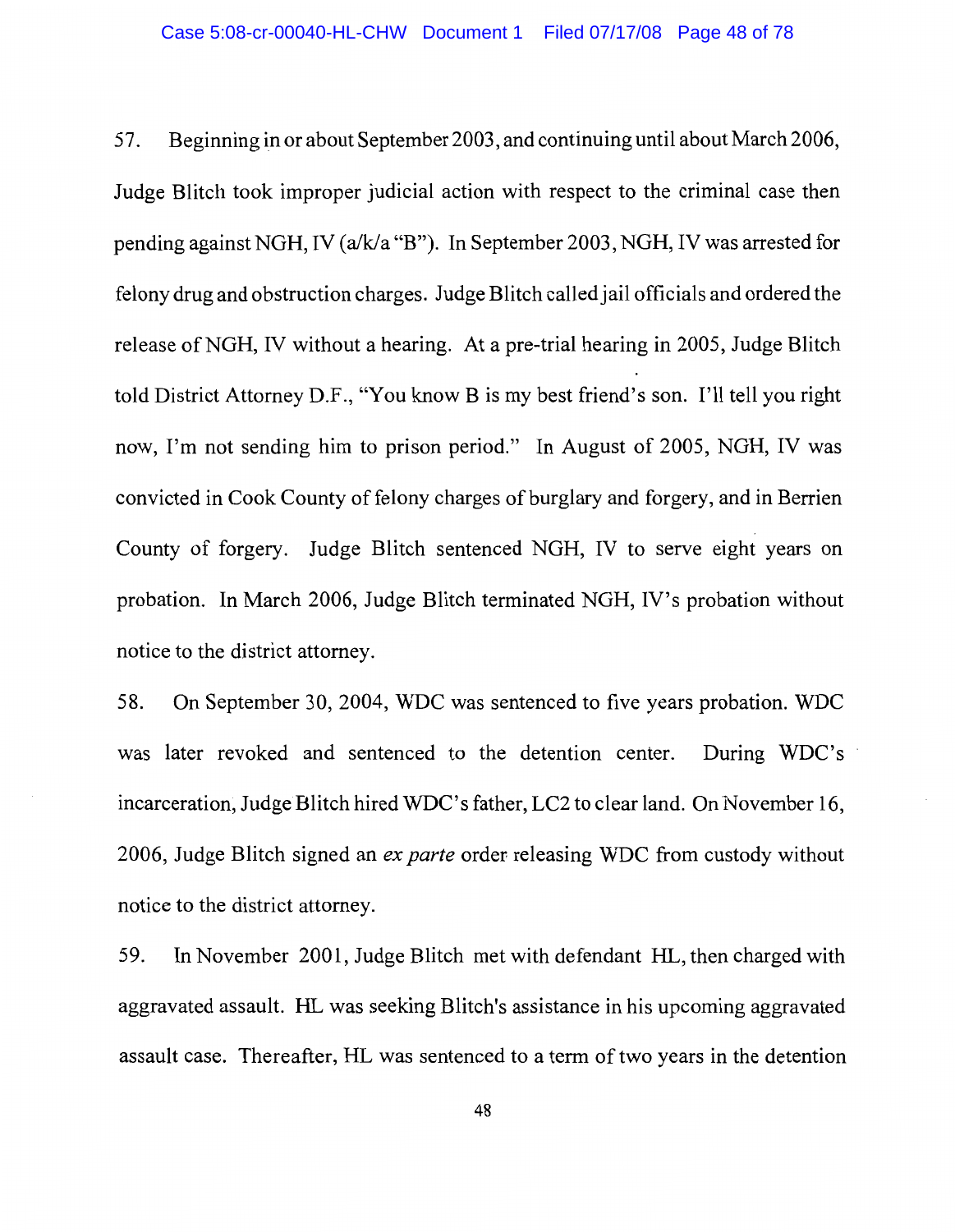center and the remainder of ten years on probation. As the two were leaving the courtroom, Blitch assured HL that he would release him after serving only one year. Thereafter, Blitch did modify HL's sentence and release him early. Further, HL was to make restitution payments to the victim for \$10,000 of medical bills associated with the gun shot wound suffered during the aggravated assault. Approximately eighteen months after his early release from the detention center, HL went to see Blitch about the restitution. Blitch removed this condition from HL's probation. HL had made no restitution payments.

60. On or about December 15, 2004, Judge Blitch entered an ex parte order terminating the probation of convicted child molester, CW. The order of termination stated that CW was to be "released and forever discharged from said sentence and probation." CW had entered a guilty but mentally ill plea on October 5, 1989, to child molestation. After serving approximately 10 years in prison, CW was released on probation. CW made contact with Blitch and asked that his probation be terminated. Judge Blitch issued this order without notice to the district attorney or the victim and without holding a hearing.

On or about February 20, 2006, PP was convicted of arson and sentenced by 61. Judge Blitch to a sentence of 420-540 days in the detention center. On December 22, 2006, Judge Blitch called the secretary of counsel for PP and dictated an order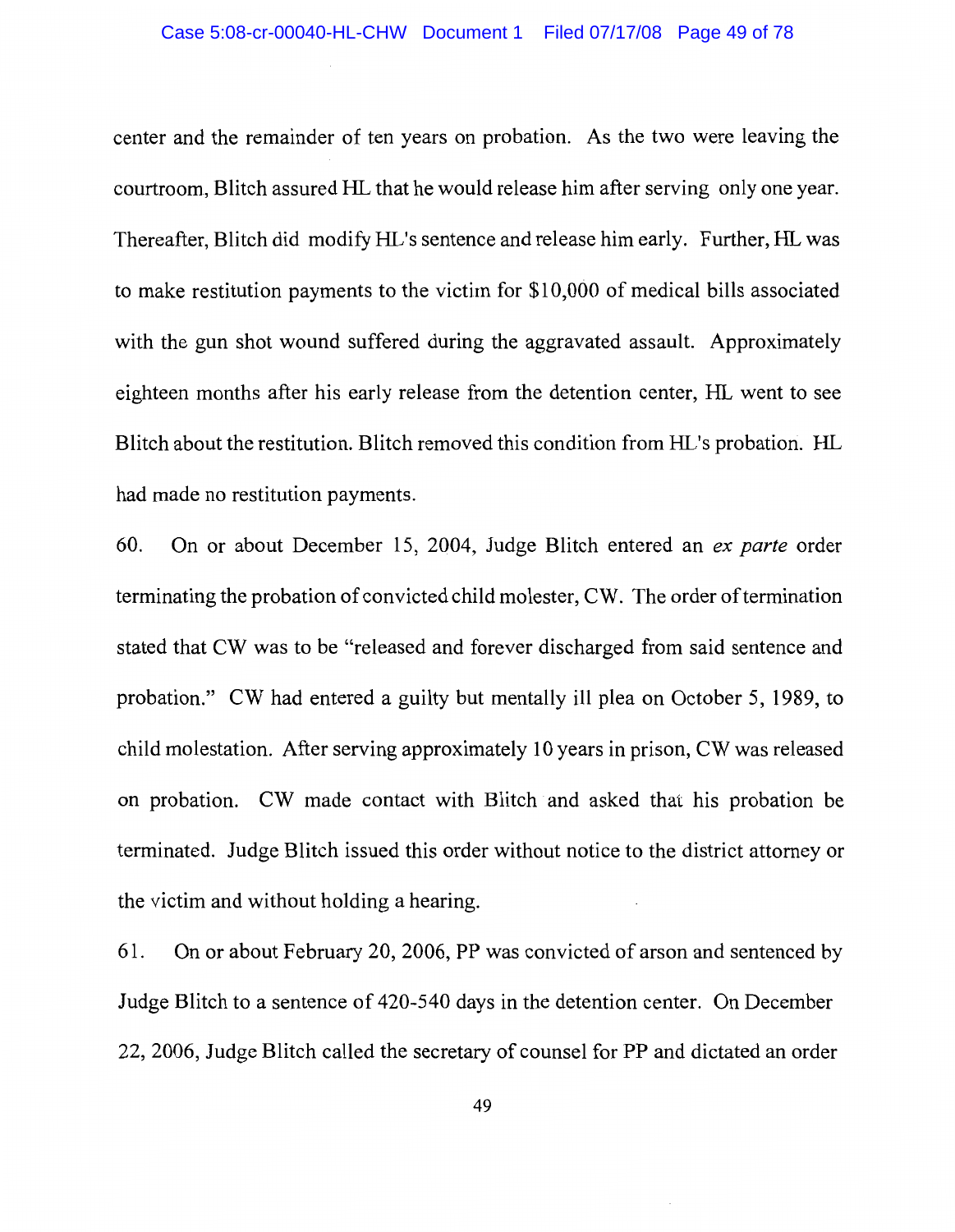for PP's release. This order was faxed from counsel to Judge Blitch. This

modification was made without notice to district attorney or holding a hearing.

All in violation of Title 18, United States Code §§ 1341, 1343, 1346, 1349 and  $2$ .

### **COUNT TEN Extortion by a Public Official - Brooks E. Blitch, III** 18 U.S.C. §§ 1951 and 2

1. Paragraphs 1-15 of the Introduction are incorporated herein by reference.

 $2.$ LP served as an Associate Magistrate Judge in Clinch County for approximately nineteen years.

3. ETS was a private citizen who managed certain commercial real property for the owner of the property (the "owner.")

BB, IV leased this property and stored certain commercial equipment including 4. a piece of logging equipment called a grapple. The equipment was an instrumentality of and used in interstate commerce, in particular the logging business.

5. Both Judge Blitch and BB, IV had a financial interest in the equipment.

6. BB, IV owed approximately \$900 in back rent on the real property where the equipment was stored.

7. On or about December 1, 2006, the exact date being unknown, the owner of the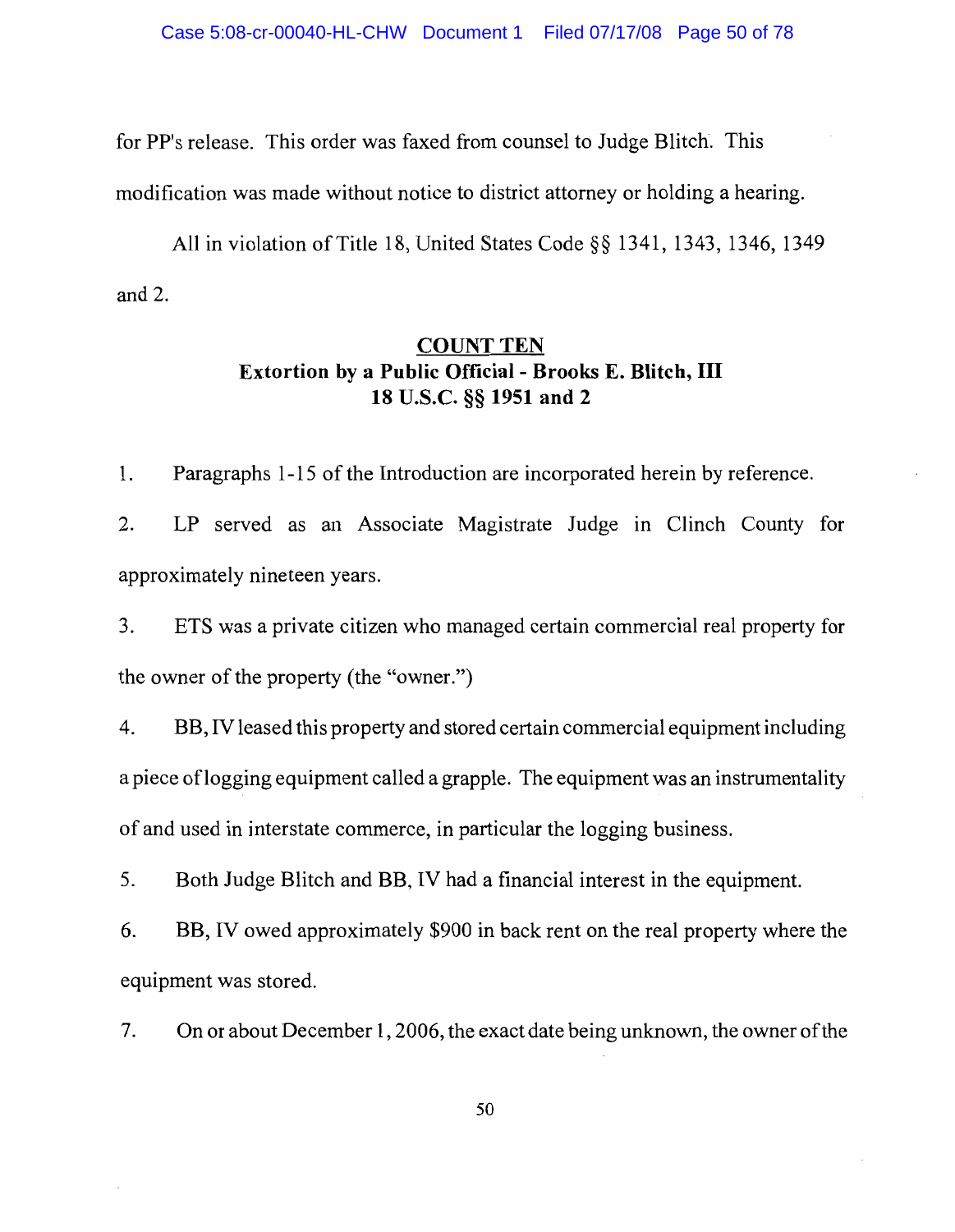property asked ETS to remove certain items of personal property owned by Judge Blitch and his son, BB, IV from the property.

8. Thereafter, ETS, and another person at his direction, began removing and dismantling the items of personal property.

9. On or about December 19, 2006, Judge Blitch personally confronted ETS at the location of the real property cursing and yelling at ETS, and threatened legal action if ETS did not pay him and BB, IV a sum of money, the estimated value of the disputed property.

Judge Blitch later wrote to the Judicial Qualification Commission concerning 10. this incident that "I was upset and profane, as we caught the 'individual' in the act of theft."

On or about December 19, 2006, Judge Blitch met with Clinch County Chief 11. Magistrate Judge ARS and demanded that she take judicial action against ETS.

 $12.$ Judge Blitch requested that Magistrate Judge ARS issue a warrant against ETS.

13. Judge Blitch stated that BB, IV was the owner of the equipment in dispute. Judge Blitch did not disclose that he had a financial interest in the equipment in dispute.

Magistrate ARS then told Judge Blitch that only the owner of the property 14.

51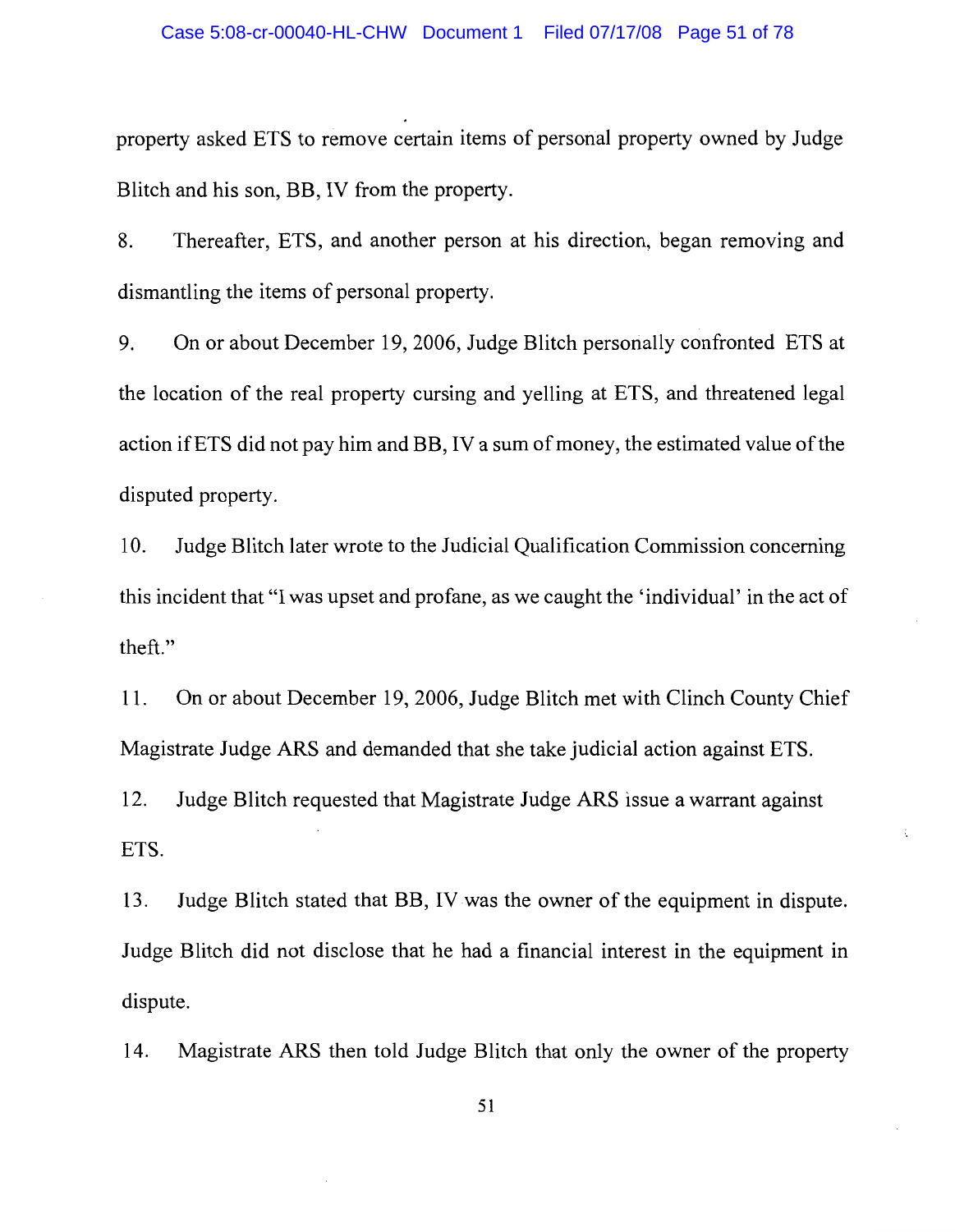could seek judicial action from her office.

Magistrate LP was present in the office and overheard a portion of ARS's 15. conversation with Judge Blitch.

Thereafter, BB, IV came to the office of the Magistrate Judge and filled out an 16. application for the arrest of ETS.

Magistrate ARS told Magistrate LP that she (ARS) would not hear the case 17. because of the apparent conflict of interest. ARS suggested that they contact an outof-town magistrate judge to hold the hearing. Later, Magistrate LP volunteered to conduct the hearing.

18. On or about December 22, 2006, Magistrate LP held a hearing on the arrest warrant application against ETS.

19. After the hearing, Magistrate LP told ETS that she would issue a warrant against him. Magistrate LP further stated that ETS could avoid arrest and incarceration if he immediately went and got payment in the amount of \$4,000 in favor of BB, IV.

20. ETS went and got monies in the amount of \$3,100 (\$4,000 minus the back rent owed) which he paid to BB, IV.

21. Thereafter, on or about December 29, 2006, Judge Blitch promised to reinstate Magistrate LP as an Associate Magistrate Judge of Clinch County.

52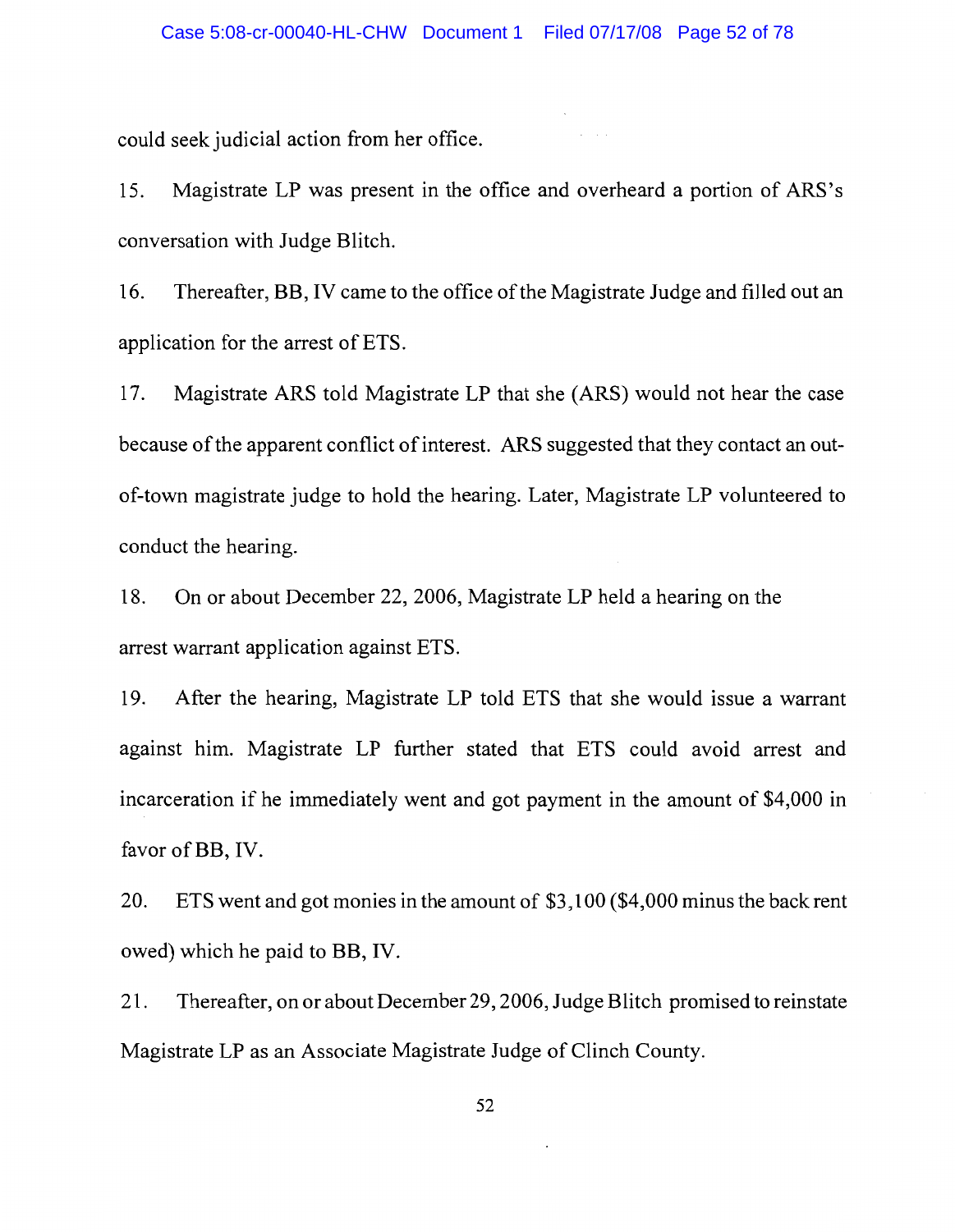22. On January 2, 2007, Judge Blitch issued an order reinstating Magistrate LP as a full-time magistrate judge. Magistrate LP's reinstatement resulted in her receiving a \$14,000 per year raise.

23. When asked by Magistrate CH what had happened to change Judge Blitch's mind about reinstating her as a full-time Magistrate, LP replied, " I guess, I got back in his good graces."

24. On or about January 13, 2007, LP prepared a letter which Judge Blitch submitted to the Judicial Qualifications Commission in support of Blitch's response to a complaint against him filed by Berrien Sutton. LP's letter was not consistent with the actual events which occurred at the hearing on December 22, 2006.

25. The Office of the Magistrate Judge of Clinch County, Georgia, the Alapaha Judicial Circuit, the Clinch County Commission, the logging interests of Judge Blitch and of BB, IV, ETS's activities in managing commercial real estate and ETS's bank account, and the interest of the owner of the commercial property were all involved in activities which affected interstate commerce.

26. On or about June 8, 2007, Magistrate LP and Judge Blitch met in Judge Blitch's chambers to discuss LP's upcoming testimony before the Federal Grand Jury in Macon regarding the ETS matter.

26. From on or about December 19, 2006, until on or about June 13, 2007, in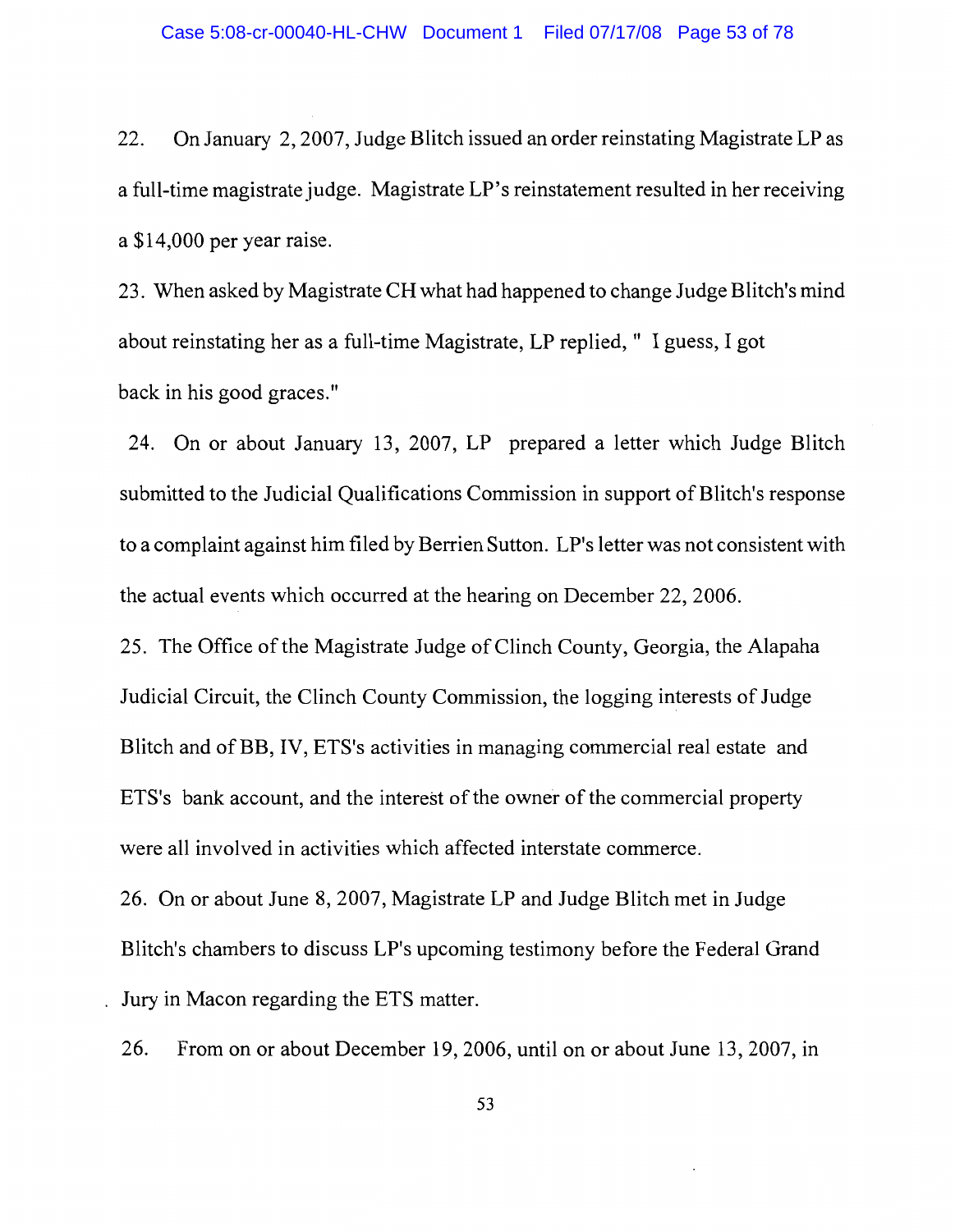the Valdosta Division of the Middle District of Georgia, and elsewhere within the jurisdiction of this Court, the defendant,

#### **BROOKS E. BLITCH, III,**

did aided and abetted by persons known and unknown to the grand jury, knowingly, willfully and unlawfully affect and attempt to affect interstate commerce by extortion, in that the defendant unlawfully obtained monies from ETS, with his consent, induced by wrongful use of actual and threatened fear of economic harm, and under color of official right.

All in violation of Title 18, United States Code §§ 1951 and 2.

## **COUNT ELEVEN Conspiracy to Commit Mail Fraud Brooks E. Blitch, III and Berrien Sutton** 18 U.S.C. §§ 1341 and 1349

#### L. **Introduction:**

At all times relevant to Count Eleven of the Indictment:

1. Paragraphs 1-15 of the Introduction are incorporated herein by reference.

2. Defendant Berrien Sutton was the State Court Judge in Clinch County.

Defendant Sutton was also the County Attorney for Clinch County.

3. DL was the elected Clerk of Court of Clinch County.

4. MD2 was a Deputy Clerk of Court.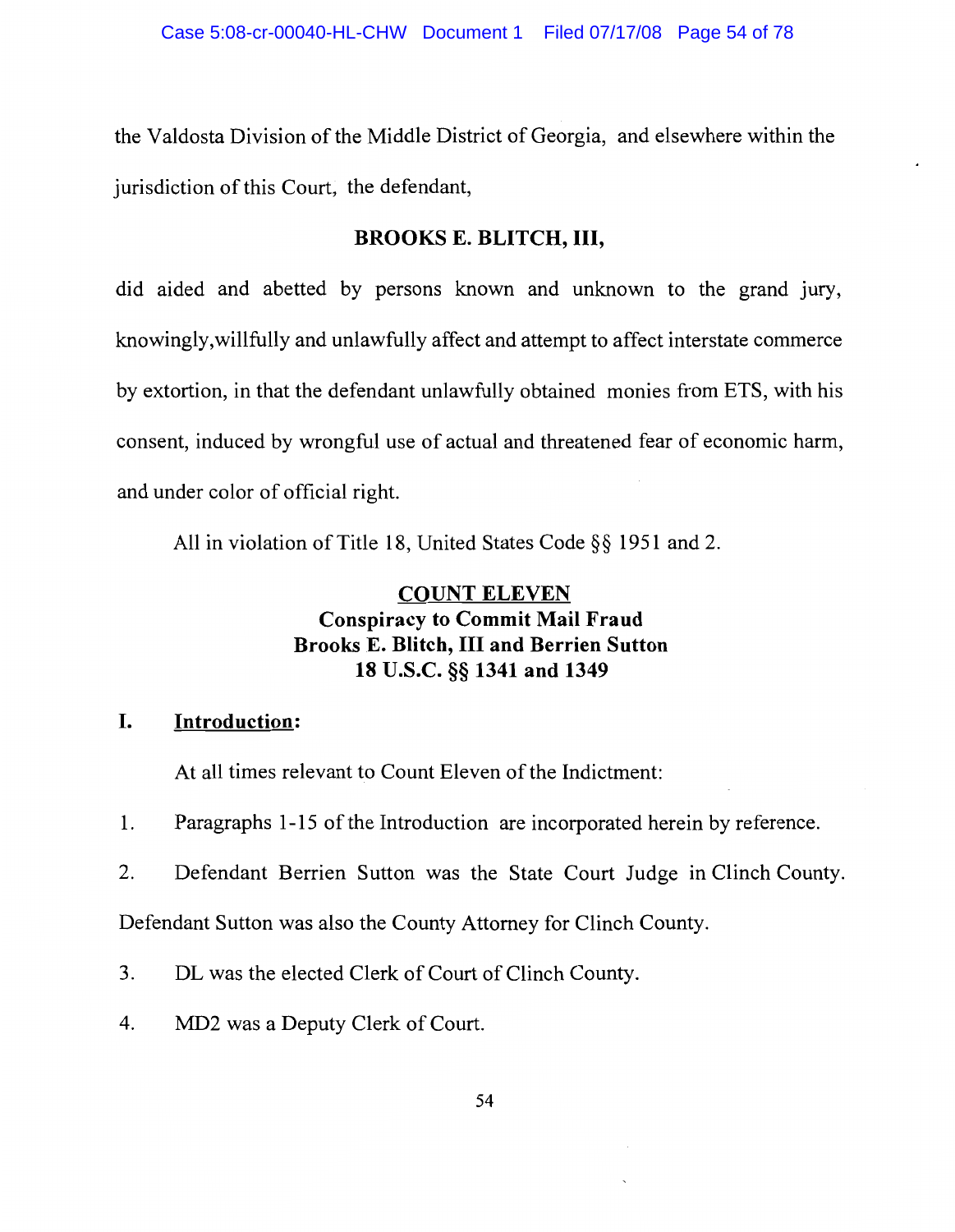5. SS2 was a Clinch County Sheriff's Deputy.

 $\bullet$ 

The duties of the Clerk of Court include receiving fines, assessments and 6. restitution in criminal cases and thereafter distributing the monies collected according to law.

The salary of the Clerk of Court is established by legislation passed by the  $7.$ General Assembly of the State of Georgia, and the Clerk is prohibited from receiving additional fees in payment for services.

The O.C.G.A. § 15-6-77(k) states in particular: "No fees, assessments, or 8. other charges may be assessed or collected except as authorized in this code section or some other general law expressly providing for the same."

The salaries of county employees MD2 and SS2 were established by the 9. Clinch County Commission.

Beginning on or about June 1, 1992, Judge Blitch and Judge Sutton issued a 10. judicial order imposing a \$15 fee or assessment (hereafter the "fee(s)") on defendants in criminal cases in the Clinch County Superior Court and the Clinch County State Court.

The stated purpose of the 1992 order was to compensate certain county 11. employees for their duties in supervising and managing misdemeanor probation cases.

55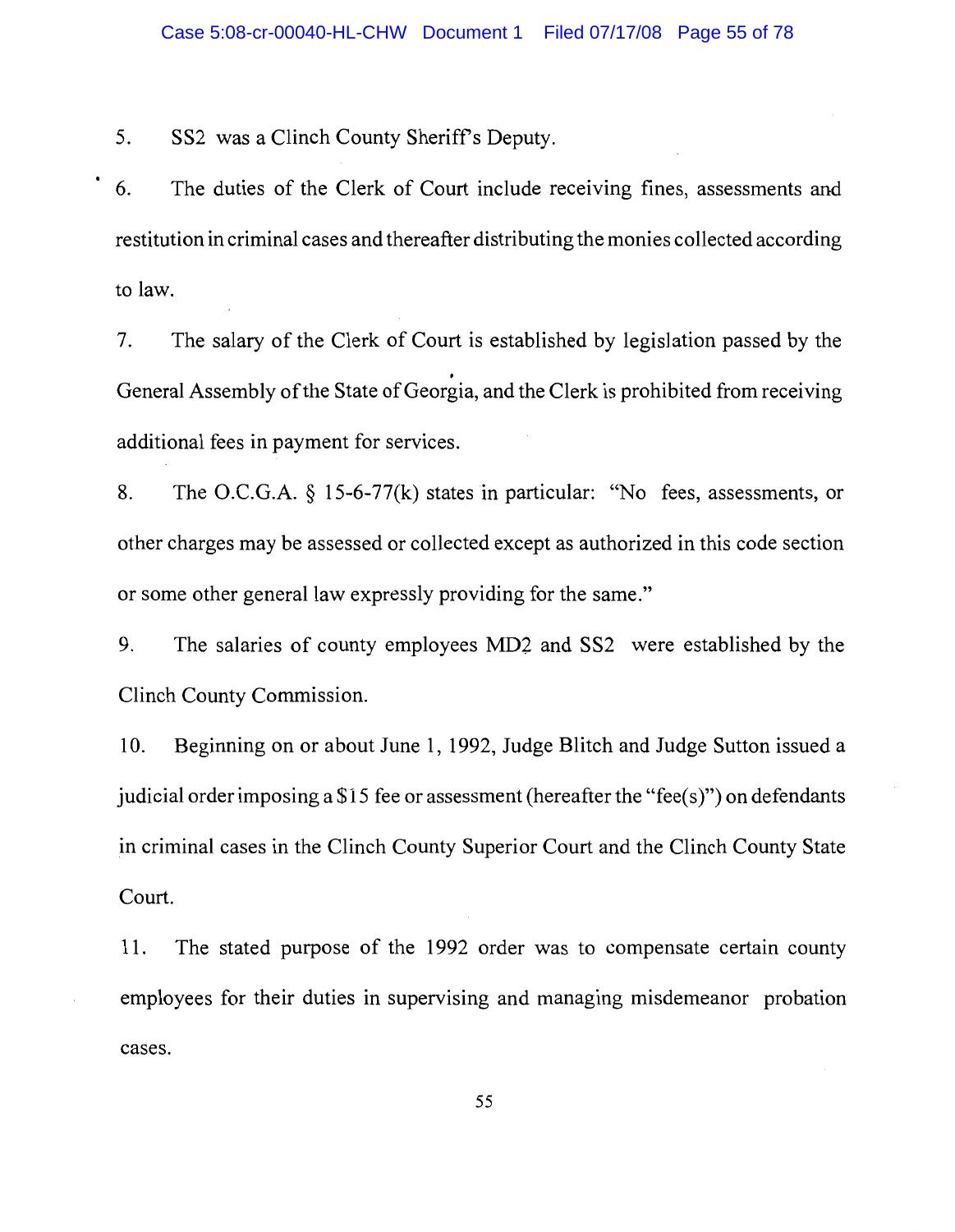During the period from approximately July 1, 1992, until approximately August 12. 6, 2001, supervision of misdemeanor probation cases was, in fact, handled by Clinch County employees.

There was no statutory or other legal authority for the orders Judge Blitch and 13. Judge Sutton issued in July of 1992.

 $O.C.G.A. § 15-6-77(c)$  mandates that fees paid to the Clerk of Court shall be 14. remitted to the county treasury.

On or about August 6, 2001, the Clinch County Commission voted to hire a 15. private probation company to supervise misdemeanor probation cases and to discontinue the assessment of the fees.

On September 13, 2001, Judge Blitch signed another written order authorizing 16. the collection of a fee of \$10 per criminal defendant in Clinch County and the distribution of the money collected to the co-conspirators.

From August 6, 2001, until January 9, 2007, Judge Blitch, Judge Sutton and  $17.$ Clerk DL and others continued to impose and collect the fees in misdemeanor criminal cases, in violation of the Official Code of Georgia Annotated and in violation of the directive of the Clinch County Commission.

18. Judge Sutton imposed the fee in numerous misdemeanor cases.

19. During this six year period Judge Blitch and Judge Sutton, together with other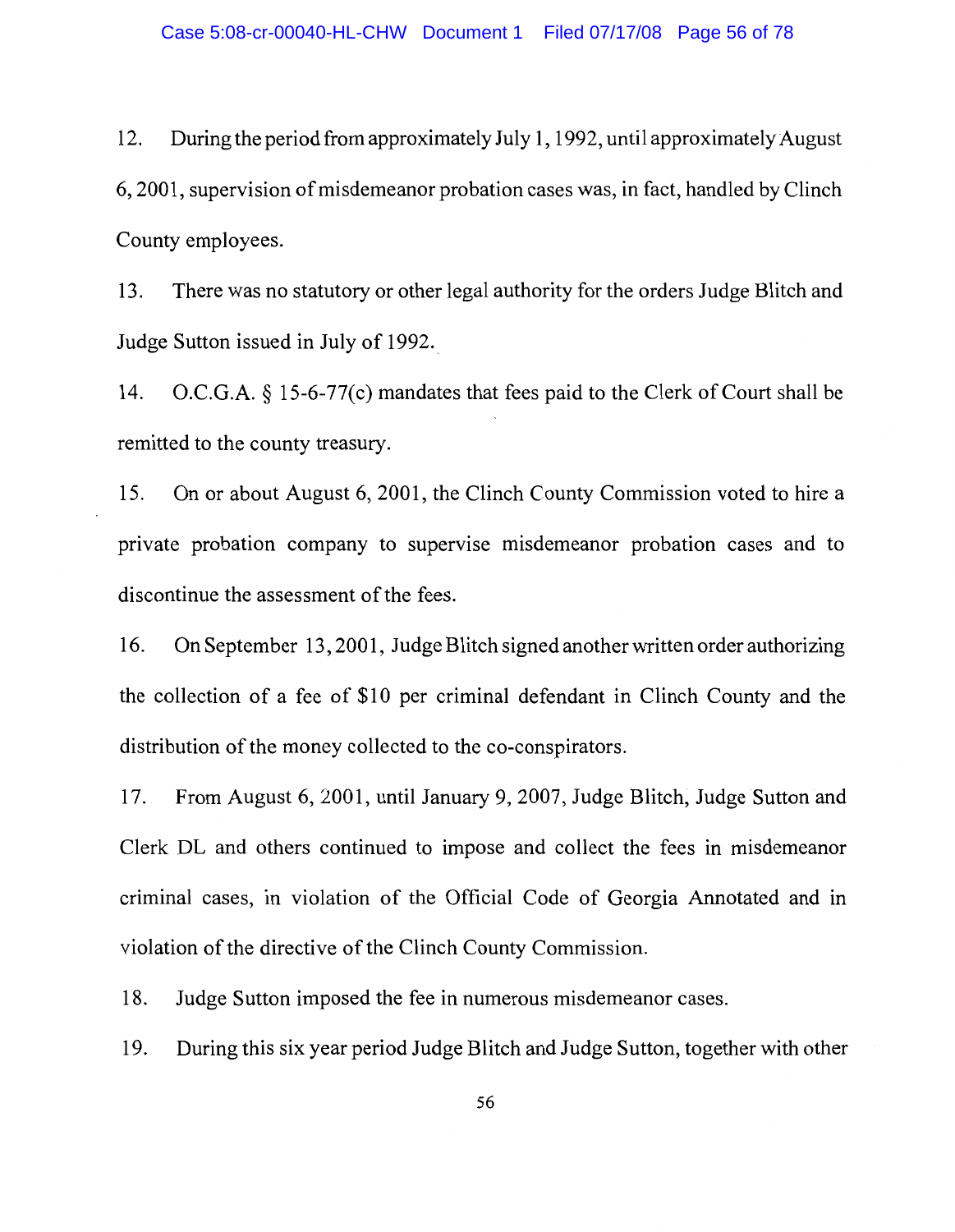co-conspirators, unlawfully collected and caused the collection of \$76,283 from misdemeanor probationers. \$73,286 of this total was disbursed to co-conspirators DL, SS2, MD2 and other county employees.

On or before January 9, 2007, the Clinch County Commission discovered that 20. contrary to their August 6, 2001, vote and directive, Judge Blitch and Judge Sutton had continued to impose the unauthorized fees.

#### II. The Conspiracy to Defraud:

 $21.$ Beginning on or about September 10, 2001, and continuing until on or about January 9, 2007, in the Valdosta Division of the Middle District of Georgia and elsewhere within the jurisdiction of this Court, the defendants,

#### **BROOKS E. BLITCH, III and BERRIEN SUTTON,**

conspired, combined, confederated, agreed and had a tacit understanding with one another and with others whose identity is known to the grand jury, to devise a scheme and artifice to defraud and attempt to defraud and obtain and attempt to obtain money by means of false and fraudulent pretenses and representations and the omission of material facts and for the purpose of executing such scheme or artifice, and attempted so to do, placed in any Post Office or authorized depository for mail matter, any matter or thing whatever to be sent or delivered by the Postal Service, and by any private or commercial interstate carrier, and caused to be deposited or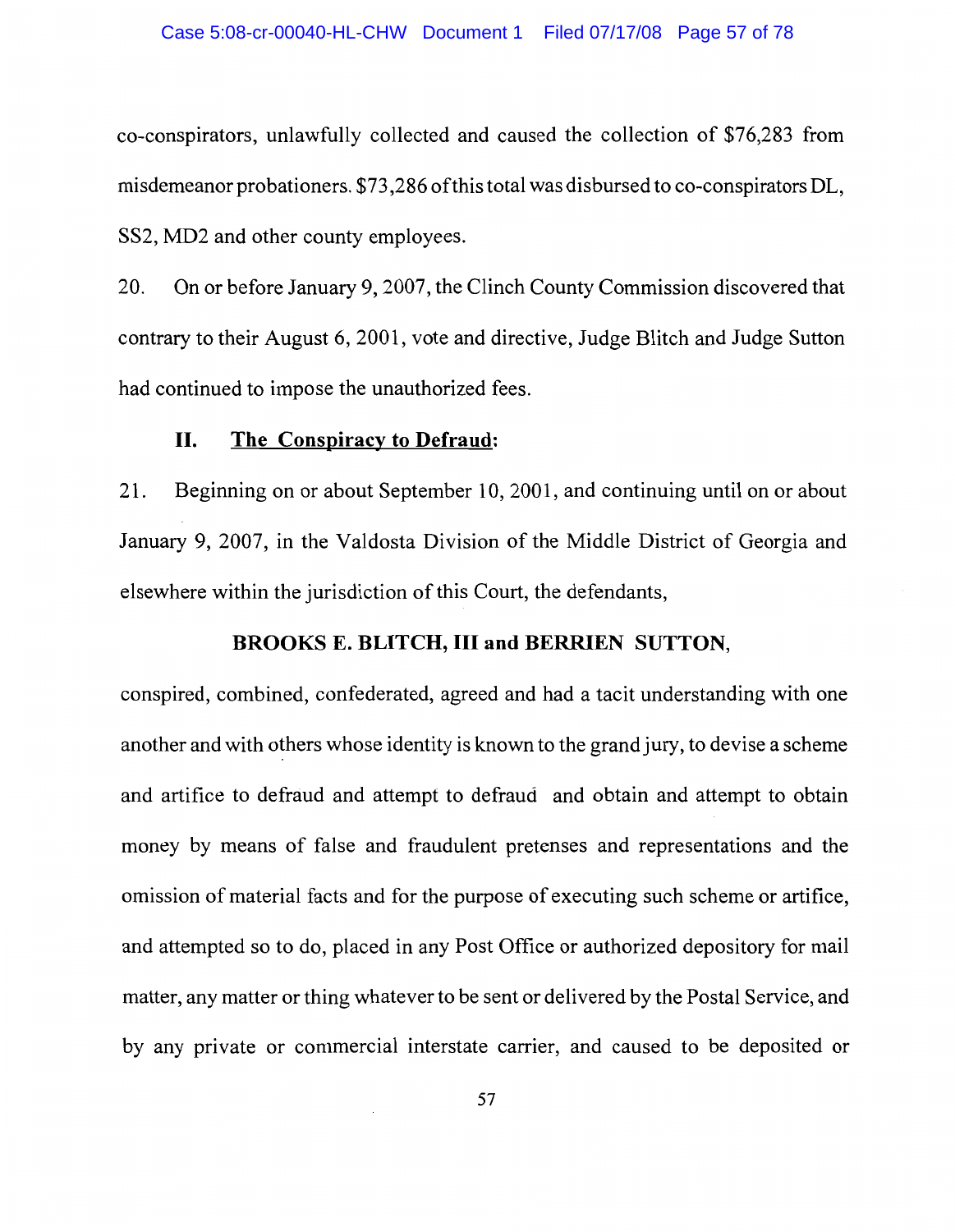delivered, any such thing according to the direction thereon, and took and received therefrom any such matter or thing.

#### A. Objects of the Conspiracy:

It was an object of the conspiracy to use the authority of State and Superior 22. Courts of Clinch County to compel defendants with misdemeanor cases to pay an illegal and unauthorized fee, and thereafter, to distribute the monies collected for the benefit of the conspirators.

It was further an object of the conspiracy to hide the existence of the bank 23. account containing the unlawfully assessed fees from the Clinch County Commission.

It was further an object of the conspiracy that the collection of these 24. unauthorized fees would and did give Judge Blitch authority over additional monies which could be given out solely at his discretion.

#### B. Manner and Means of the Conspiracy:

It was part of the manner and means of the conspiracy that the co-conspirators would and did:

- 25. Issue and enforce judicial orders that had no legal basis or lawful authority in order to justify the collection of fees from criminal defendants.
- Use the offices of the Superior Court, State Court and Clerk of Court of Clinch 26. County to collect and receive the fees from misdemeanor criminal defendants.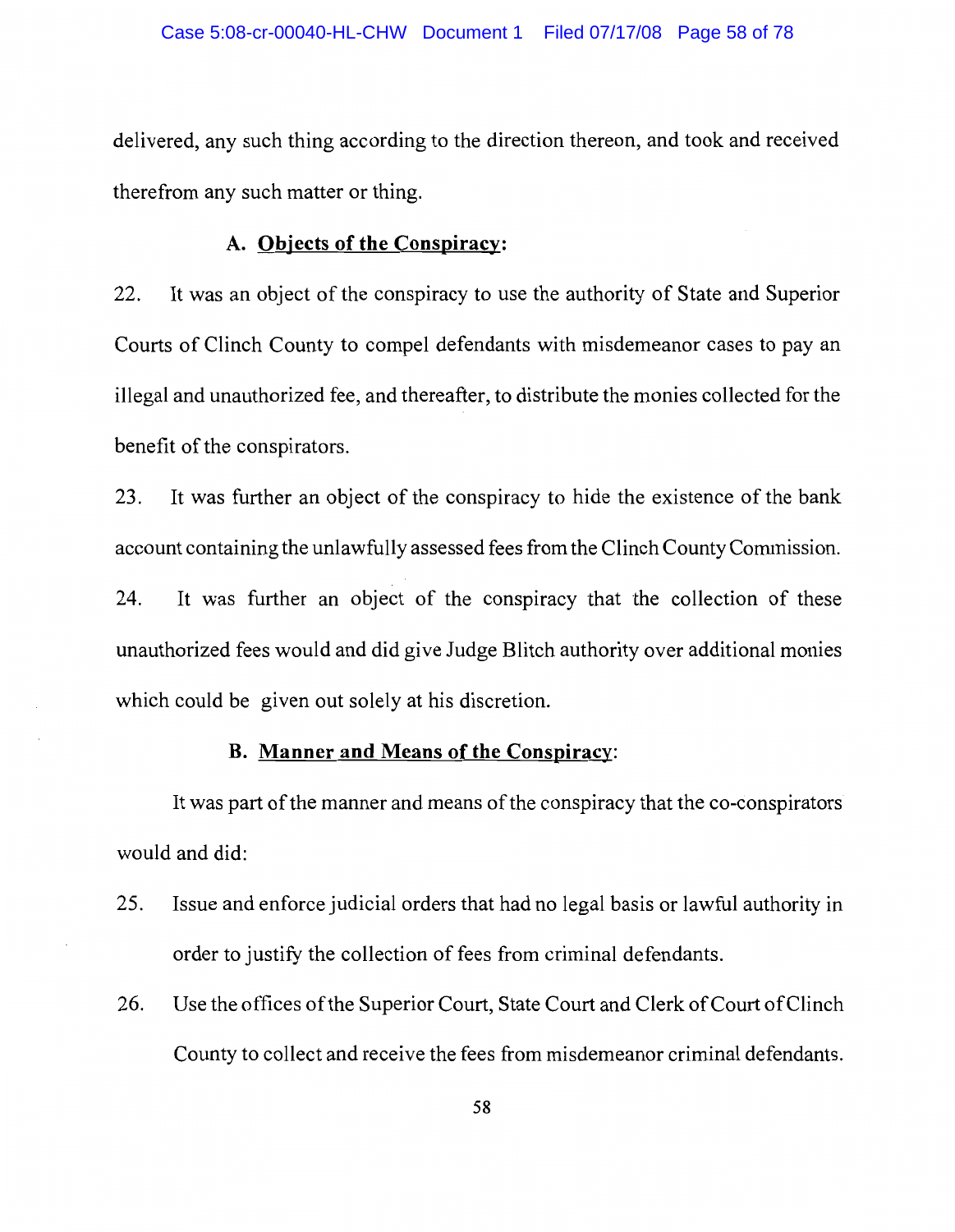- Set up a separate bank account where the unlawful fees would be deposited. 27.
- Distribute the monies to certain of the co-conspirators as if the monies were 28. legitimate income to the recipients.
- Fail to withhold federal and state taxes and other obligations on the monies 29. distributed.
- Fail to issue W-2 and 1099 Forms or other tax documents to the recipients of 30. the monies.
- Hide the existence of the fund from the Clinch County Commission, including 31. its accountant and auditor.
- 32. Use the United States Postal Service to send court notices to defendants, and to receive correspondence and payments, including payments of the unauthorized fees from misdemeanor criminal defendants.

#### **Overt Acts:**  $\mathbf{C}$ .

In furtherance of the conspiracy the defendants and their co-conspirators committed the following overt acts:

33. On or about July 1, 1992, Judge Blitch and Judge Sutton issued a joint judicial order imposing the previously described administrative fee.

34. On or about September 10, 2001, Clerk DL opened account # 203152605, entitled "Clinch Misdemeanor Probation," a bank account at the Clinch Banking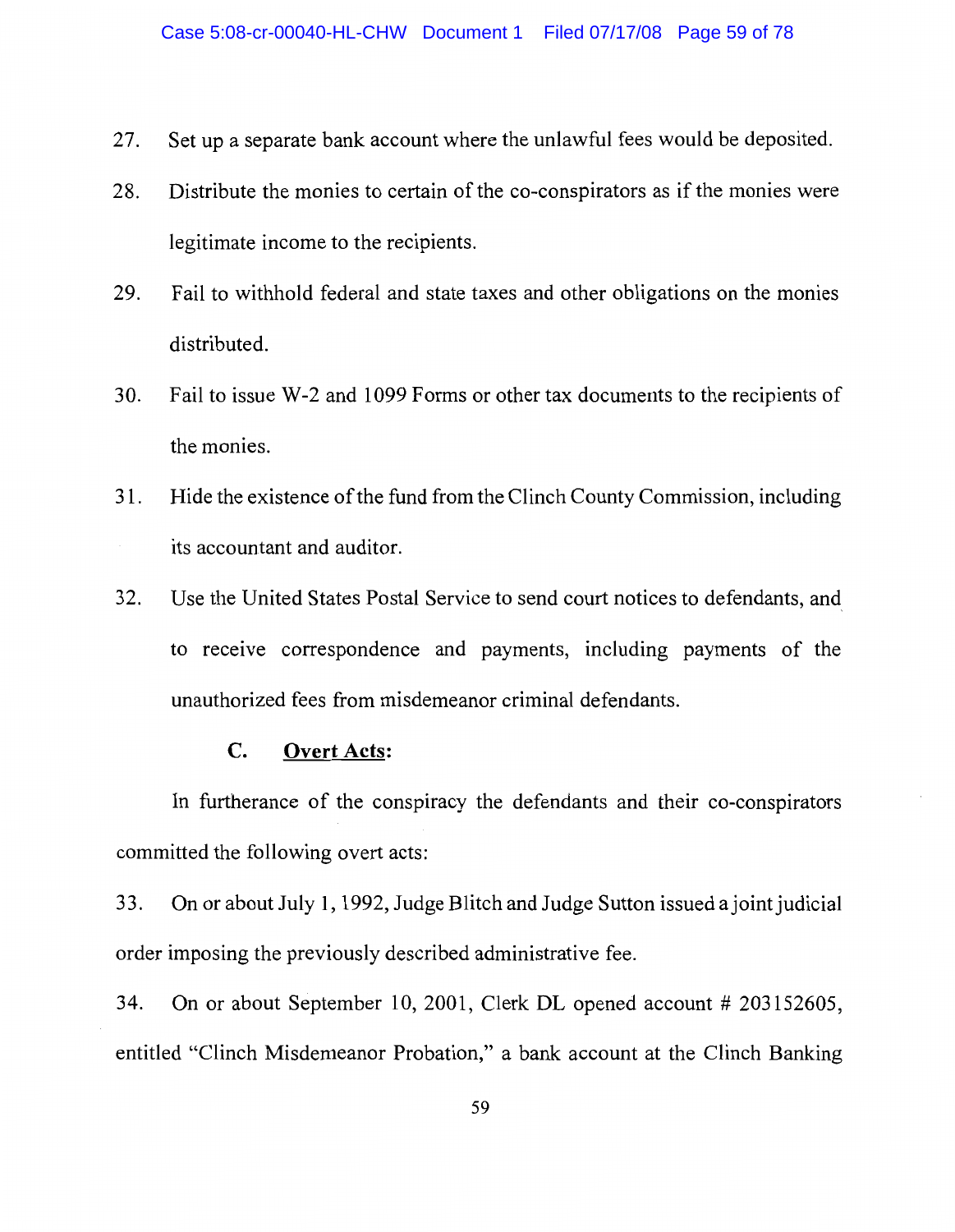Company, Homerville, Georgia, for the purpose of receiving the illegal fees from misdemeanor defendants in Clinch County. The existence of this bank account was concealed from and not disclosed to the Clinch County Commission.

35. On or about September 13, 2001, Judge Blitch issued another written order authorizing the collection of a fee of \$10 from criminal defendants in Clinch County, and the distribution of the monies collected to certain of the co-conspirators. This order stated that the fees were to be kept in a separate bank account. This order was concealed from and not disclosed to the Clinch County Commission.

36. From September 13, 2001, until January 9, 2007, defendant Berrien Sutton in his capacity as State Court Judge signed approximately 7000 final dispositions and/or bond forfeitures in misdemeanor cases ordering the payment of the unauthorized fee.

From on or about July 1, 1992, until January 9, 2007, the co-conspirators 37. ordered, collected, and then distributed the fees from misdemeanor defendants.

During the conspiracy, Judge Blitch periodically issued other written orders 38. purporting to authorize particular payments to certain of the co-conspirators. These orders were concealed from and not disclosed to the Clinch County Commission.

39. During the period from September 13, 2001, through January 9, 2007, none of the co-conspirators disclosed the assessment of the fees or the existence of the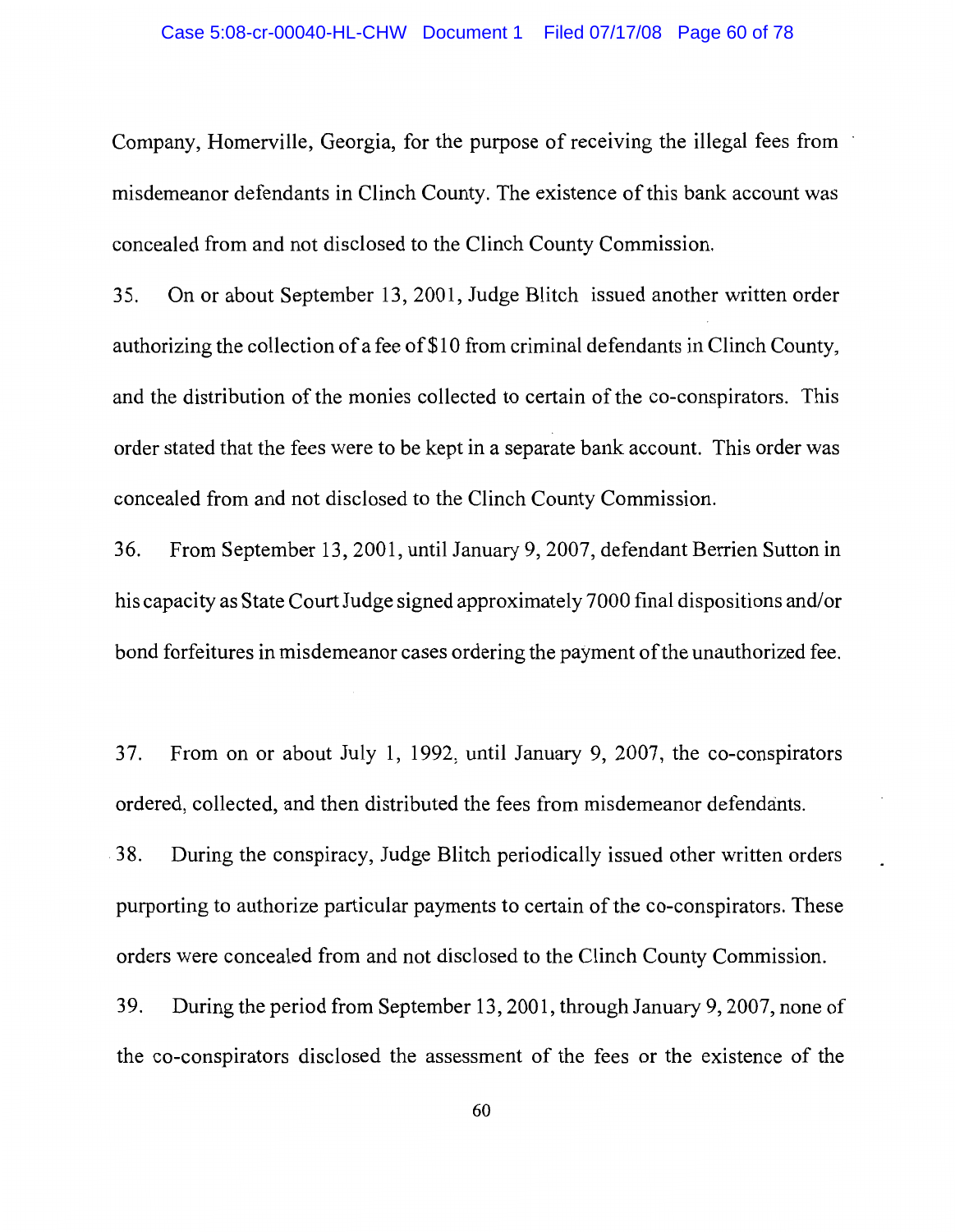account to the Clinch County Commission or to the accountant who performed yearly audits of Clinch County bank accounts.

40. Clerk DL failed to withhold federal and state taxes and other benefits from the monthly checks he issued from the Misdemeanor Account.

According to the terms of the order issued by Judge Blitch, Clerk DL, MD2, 41.

SS2, and other county employees received the proceeds of these unauthorized assessments in monthly allotments in addition to their authorized official salaries.

All in violation of Title 18, United States Code  $\S$ § 1341 i/c/w 1349.

#### **COUNT TWELVE** Perjury - Hayward Collier 18 U.S.C. § 1623

At all times relevant to Count Twelve of the indictment, Defendant Hayward Collier lived in Nashville, Berrien County, Georgia.

On June 13, 2007, in the Macon Division of the Middle District of Georgia, and elsewhere within the jurisdiction of this Court, having taken an oath to tell the truth under penalty of perjury, before a Grand Jury of the Middle District of Georgia, United States, the defendant,

#### **HAYWARD COLLIER,**

knowingly, and contrary to the oath, made the following false material declarations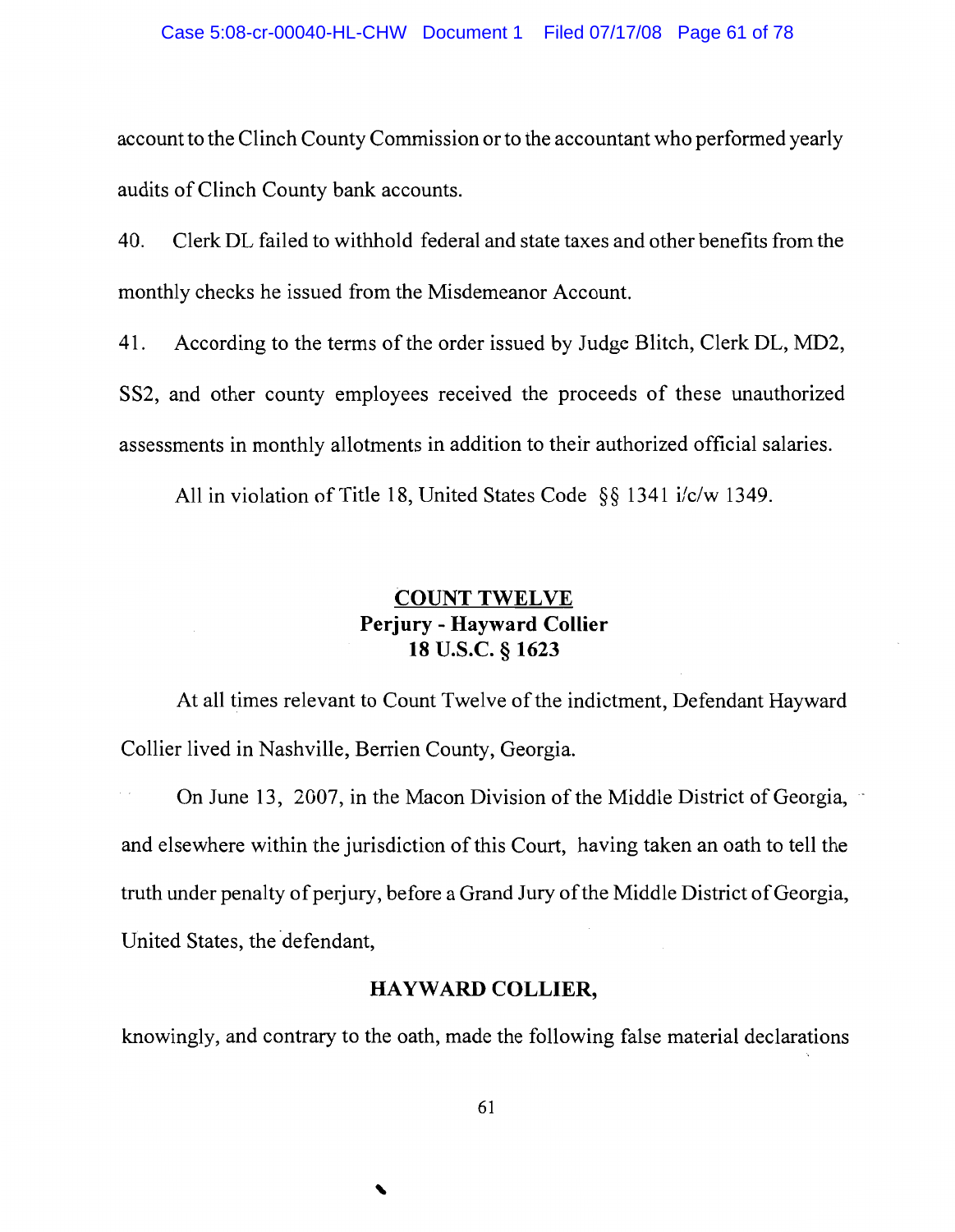in response to the following questions posed by the federal prosecutor before the

grand jury of the Middle District of Georgia:

### **First Specification of Perjury: Purpose of the Visit**

- $Q:$ What did ya'll go to see the Judge [Blitch] about? [GJ: 7]
- $A$ : I just took her (CS) over there. I don't know what her and Judge Blitch talked about. I'd be lying. I took her over there. She said she wanted to talk to him, talk to Judge Blitch, so I said, "I've got to go over there anyway because I need to talk to him." So we went over there, but I didn't stay in the office when they talked.
- So you took her over there? You sat outside in his office or walked around?  $Q:$
- $A$ : No, Ma'am. I sat out there and talked to the secretary.
- $Q:$ And you don't have any idea what it was she wanted?
- No, Ma'am, she didn't discuss that with me. [GJ:7]  $A$ :
- $Q<sub>i</sub>$ Did you tell her how Judge Blitch would go about helping her with the case?  $[GJ: 27]$
- No, I didn't. Like I told her, she needed to talk to Judge Blitch by herself; I A: didn't want to know what was going on. And the secretary there will tell you that I sat on the outside. [GJ: 27]

When in truth and in fact, as defendant Collier then and there well knew and

believed, the foregoing answers set forth in bold face were false and that he knew the

purpose of the trip to Blitch's office, as defendant Collier admitted in a tape recorded

conversation in which he and CS discussed the purpose of the visit as follows:

- $HC:$ I told you's a church woman and I told him I didn't know what you wanted to talk to him about, but I do know that I'm going to let you do the talking to him cause he'll knows he'll listen to women.
- $CS:$ Uh, huh.
- $HC:$ I'll tell you no.
- $CS:$ They say he like women.
- $HC:$ He listen to women now. He'll listen, all you got to do is talk to him and talk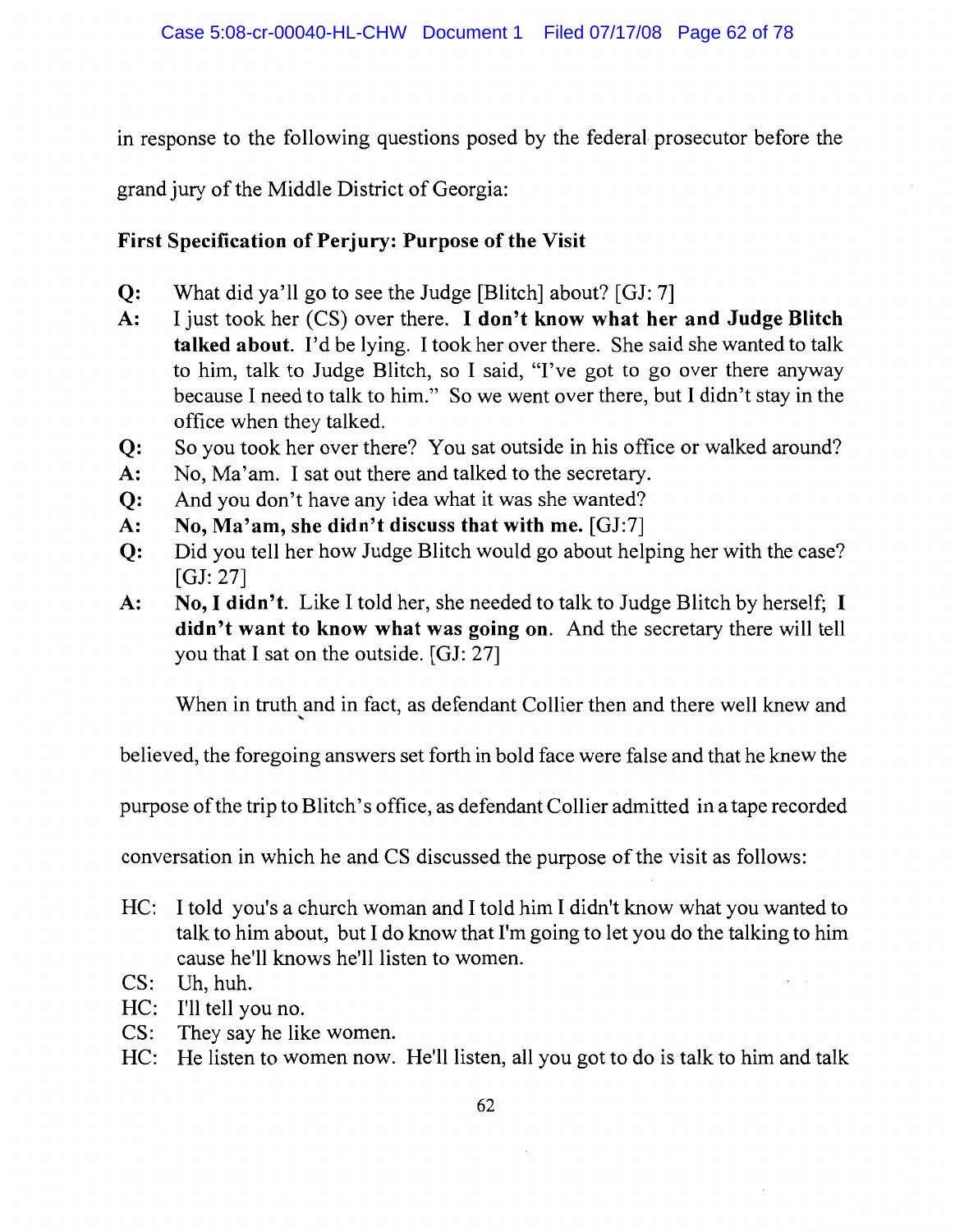to him and tell him. See (Unintelligible) just be straight forward because he's going to call the probation office now.

- $CS:$ Uh. hum.
- HC: You got to be straight forward with him. Straight forward with him. I'm telling you tell him like ya'll got children. Tell him you got children, shit. Tell him y'all got two children, shit. You know what I'm saying. Just let him know things got a little out of whack. You know you got a little money to pay part of his probation so he can get out. Tell him you got him a job. Tell him you got a job waiting on him at D&H out there with you. Tell him, you know. See his parole done ran out.
- CS: Uh, hum.
- HC: Probation is one they got the thang on.
- CS: Uh, hum. (Unintelligible).

#### $\left[\ldots\right]$

HC: He ain't gonna get fresh with you. He going a, he'll help you. Judge Blitch (Unintelligible) he'll help a brother, too, see.

#### $[\ldots]$

- HC: Yeah, he the type of person that's what I'm telling you now all you got to do is play that religion role with him.
- CS: Oh, okay.
- HC: I'm telling you now (Unintelligible). You pay the probation fine, how much you say about \$6,000?
- It's about it's 48 on one and uh...  $CS:$
- HC: (Unintelligible) .... I can pay half of it \$4,800 I can pay half of the probation (Unintelligible) up to \$2,400 (Unintelligible) talk to him. He gonna listen. He gonna call the probation officer. Anything you tell him he's gonna turn around and call that probation officer. I'm telling you what he gonna do. He got to go probation office to get him out.
- $CS:$ Um, hum.
- HC: He can overrule it but he got to do it in a respectful way ...
- CS: Yeah.
- HC: ... with them. Yeah, Adel is the jail, right?
- $CS:$ Yeah. I got to pay, uh, the other probation, too, LH.
- HC: I wouldn't worry about it. L ain't got no hold on him.
- Yep, I think she do but I know it's mainly on.......  $CS:$
- HC: What (Unintelligible).
- CS: No he got on with L last year and year before last.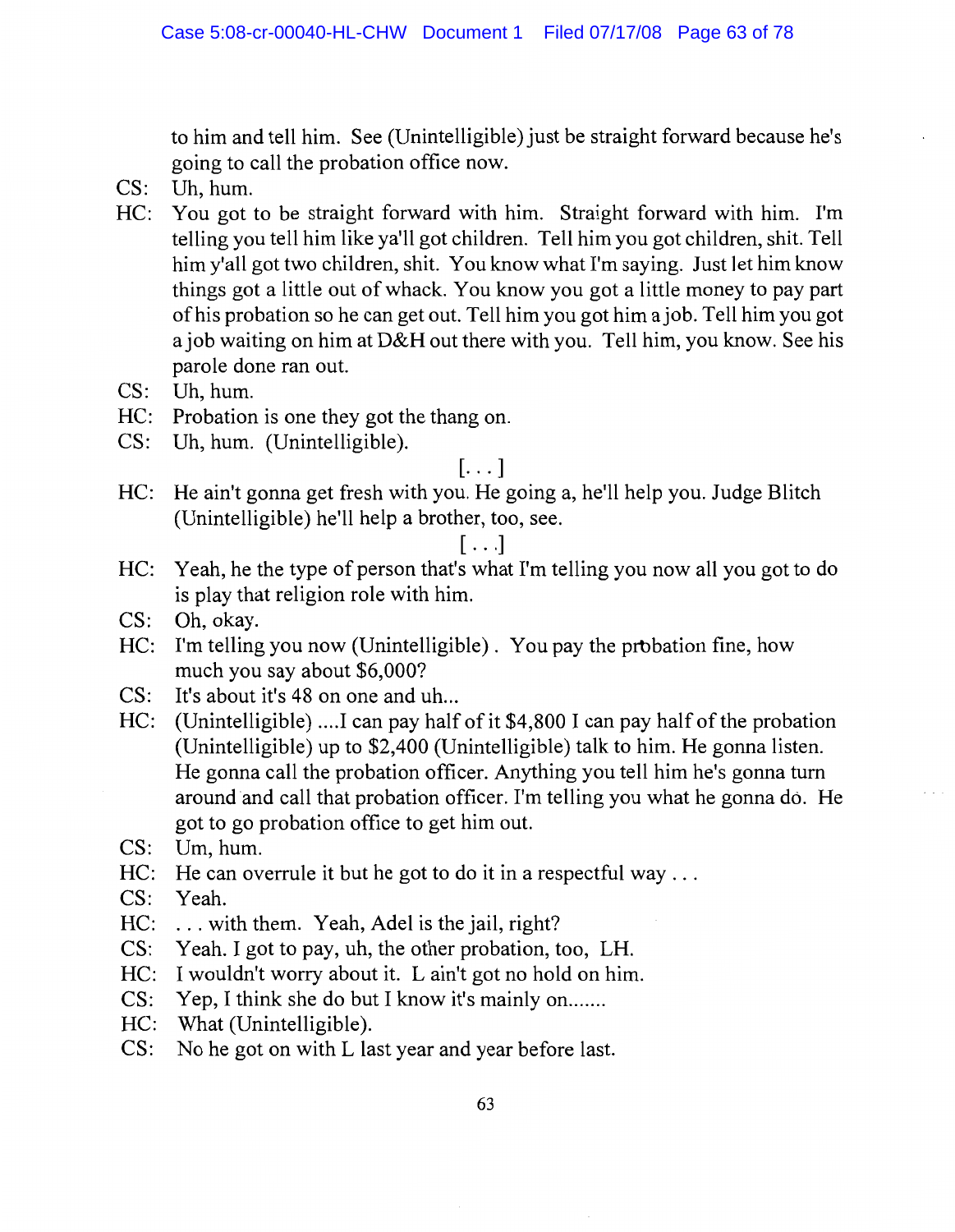- HC: But that's since he been out? (Unintelligible).
- $CS:$ Yeah. (Unintelligible) She called that...that victim impact place? She wanted all that stuff. I ain't never been over here.
- HC: (Unintelligible) L want that money.
- $CS:$ Um, hum.
- HC: You only owe about what about?
- CS: Fourteen hundred she wants.
- HC: Good God almighty.
- CS: I don't even know where the \$1,400 come in at.
- HC: Oh, that's because you have to pay so much for being on probation now. I think you have to pay \$33 per month to be on probation. Get ready, get ready now (Unintelligible) in here turn right here by the court house. The courthouse here on the left, you'll see it. There the courthouse, that first road to your right, I mean left.

# Second Specification of Perjury: Method of Transportation

- Did you and she ride over from Nashville together, or did ya'll meet up?  $Q:$  $[GJ: 9]$
- $\mathbf{A}$ : No, I drove my own vehicle.
- She met you over there?  $Q$ :
- $A$ : She followed me.
- $Q$ : So ya'll wouldn't have had the chance to make any discussion while you were in the car then because ya'll were in separate cars?
- $A$ : Yes, Ma'am.
- $Q<sub>i</sub>$ Just a few follow-up questions. When you met with CS where were you to see Judge Blitch? Where were ya'll traveling from? [GJ: 26]
- She came to Nashville, she followed me. When I left there, I had to go to  $A$ : Valdosta.
- $Q:$ Do you think your memory might be mistaken, that ya'll in fact rode in the same car?
- $A$ : No. She didn't ride in no car with me. [GJ: 26]
- Could you be mistaken about that? [GJ: 27]  $Q:$
- I'm not gonna ride with no woman in the car with me. My wife won't . . . I  $A$ : wouldn't do that.

When in truth and in fact, as defendant Collier then and there well knew and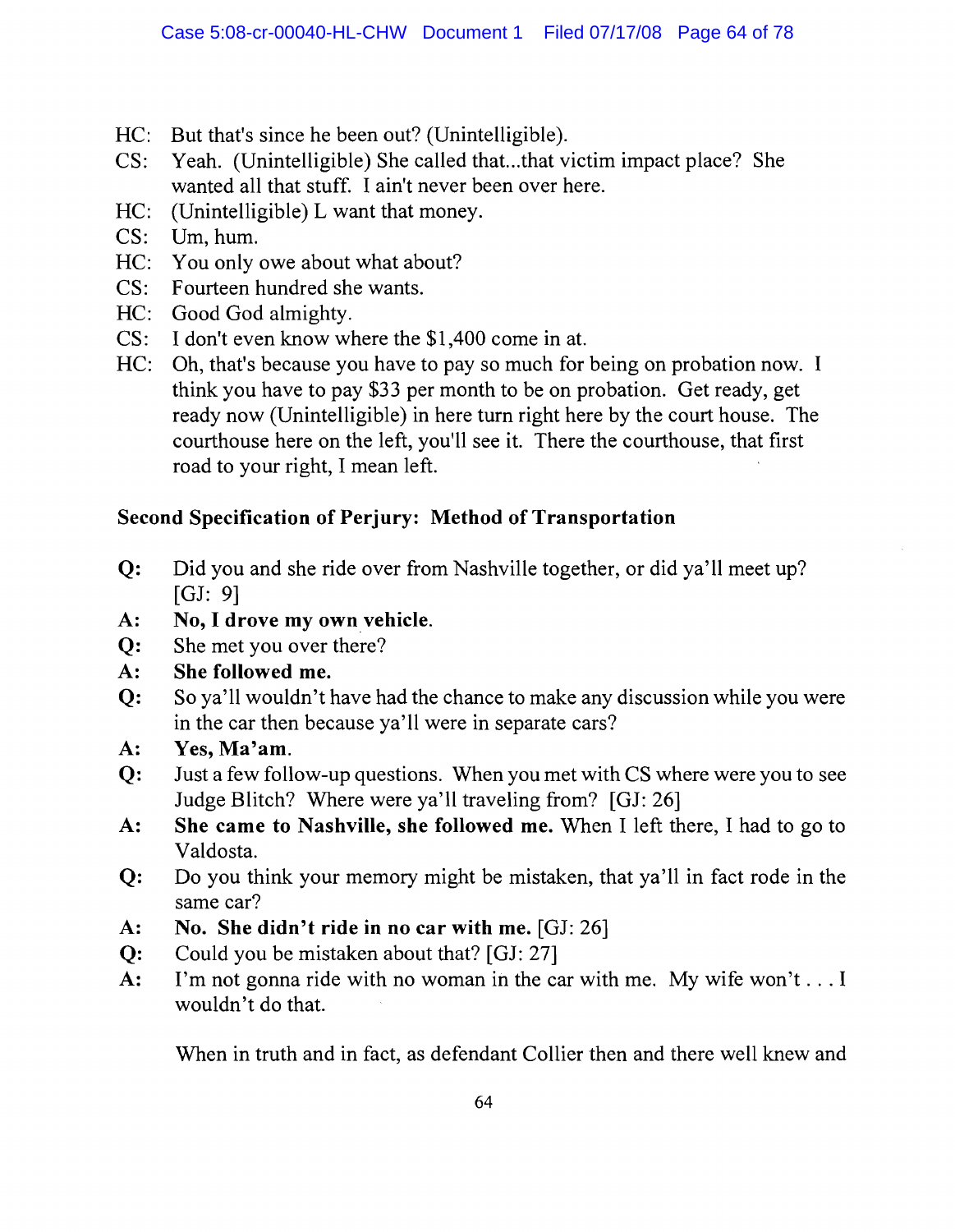believed the foregoing answers set forth in bold face were false and that he did ride

in the same vehicle with CS on their way to meet Judge Blitch:

- $CS:$ There ain't none in there. Let me tell you. I thought you were driving your vehicle.
- HC: No, I was gonna ride with you.

 $[\ldots]$ 

HC: Oh, that's because you have to pay so much for being on probation now. I think you have to pay \$33 per month to be on probation. Get ready, get ready now (Unintelligible) in here turn right here by the court house. The courthouse here on the left, you'll see it. There the courthouse, that first road to your right, I mean left.

## Third Specification of Perjury: Exchange of Money

- Did you take anything from her or anybody else in exchange for introducing  $Q:$ them to the judge?
- No, Ma'am. [GJ: 9] A:
- Did you take some money from her (CS)? [GJ: 27]  $Q$ :
- No, Sir. [GJ: 26]  $A$ :
- Is it possible you did, but you've forgotten?  $Q$ :
- $A$ : We always swap money. I mean I give her money.
- But that's not what I'm saying, did you take money from her?  $Q:$
- $A$ : Not at the time, she had talked to the judge, now. I might get \$10 from her, \$20 from her, and she might get it from me. But that's just as far as that goes.
- That's not my question. My question is, did you take about \$350 from her to  $Q:$ meet with Judge Blitch?
- No, Sir.  $A$ :
- Are you sure you might not -?  $Q:$
- $A$ : No, Sir. I'm sure of that now. Because if it's \$350, you'll know that you took that. [GJ: 27]

When in truth and in fact, as Defendant Collier then and there well knew and

believed the foregoing answers set forth in bold face were false and that he did take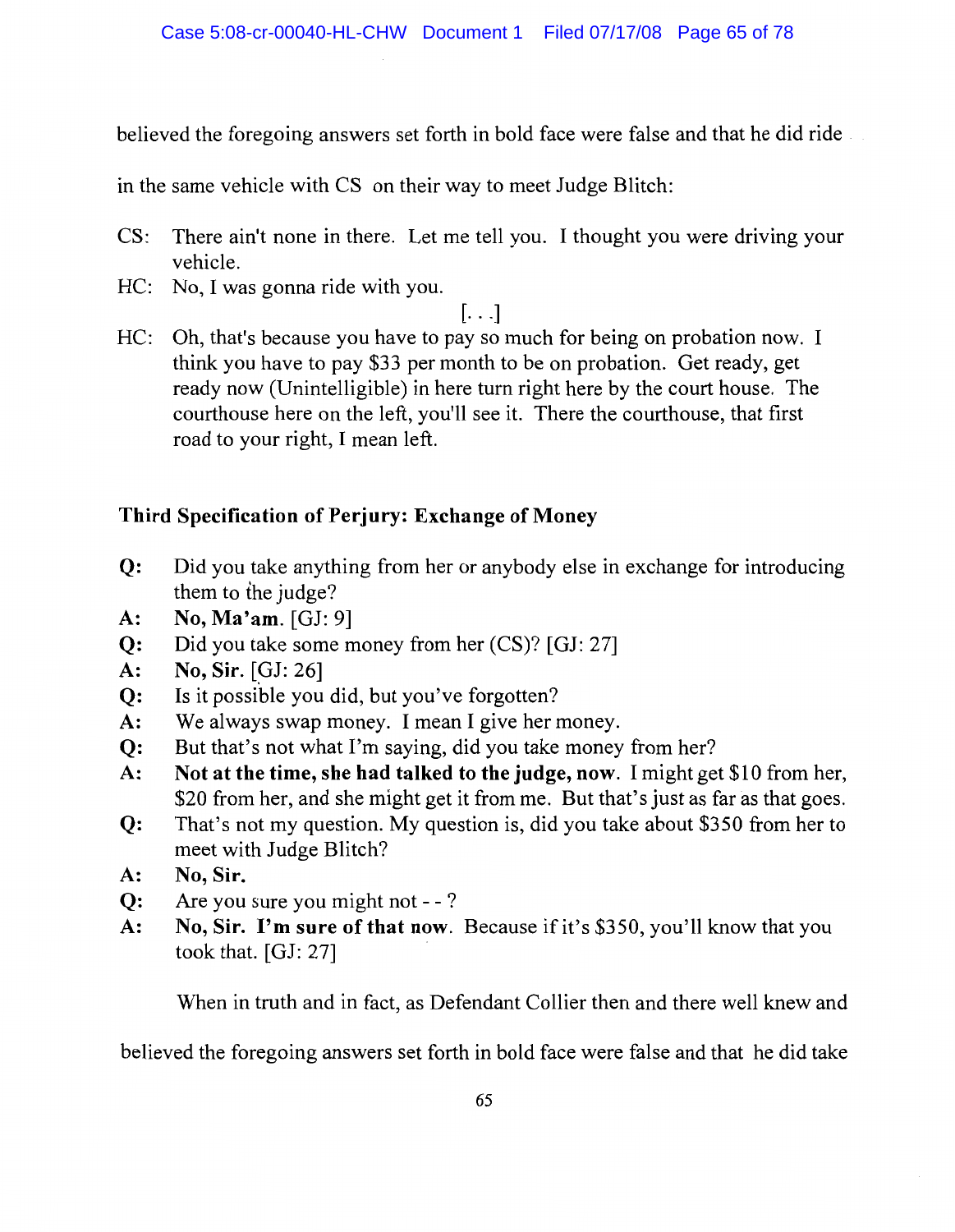\$350 from a CS in exchange for setting up a meeting with Judge Blitch at which she

requested that Judge Blitch release a criminal defendant, her boyfriend, MAH from

jail and engaged in the following conversation while the money was exchanged:

- CS: How much you want?
- HC: Whatever you give me.
- CS: laughs.
- HC: Whatever you give me. I'm gonna take what ever you give me, take whatever vou give me. I ain't gonna be greedy whatever you give me I'm a take . . sure is. Been good to me now, sure been good to me, my best friend

### Fourth Specification of Perjury: Don't say anything about money

- $Q$ : CS, the lady from the prison, or anybody else that you have gone to see Judge Blitch about, have you ever told them something to the effect of, "Don't mention anything about any money to Judge Blitch, because he'll have mine and your asses both locked up?" [GJ:28]
- I don't remember that. I'll be honest with you, I don't remember that.  $A$ : If I did, I don't remember saying that.
- So you don't remember saying it to anybody, ever?  $Q$ :
- No, Ma'am.  $A$ :
- $Q$ : Do you specifically [remember] saying it to CS?
- I can't remember saying nothing about it. We didn't talk about no  $A$ : money now. I might be wrong, but I just don't remember me and her talking about no money.
- Now you said earlier, if she would have given you something like \$300- $Q$ : \$350 dollars, you'd remember that.
- That's what I'm saying. [GJ: 29]  $A$ :
- So if ya'll had a discussion about her giving you that much, you'd remember  $Q:$ that, too, wouldn't you?

Yeah, but she didn't give me no money like that right there. [GJ: 29]  $\mathbf{A}$ :

When in truth and in fact, as defendant Collier then and there well knew and

believed, the foregoing answers set forth in bold face were false in that Collier had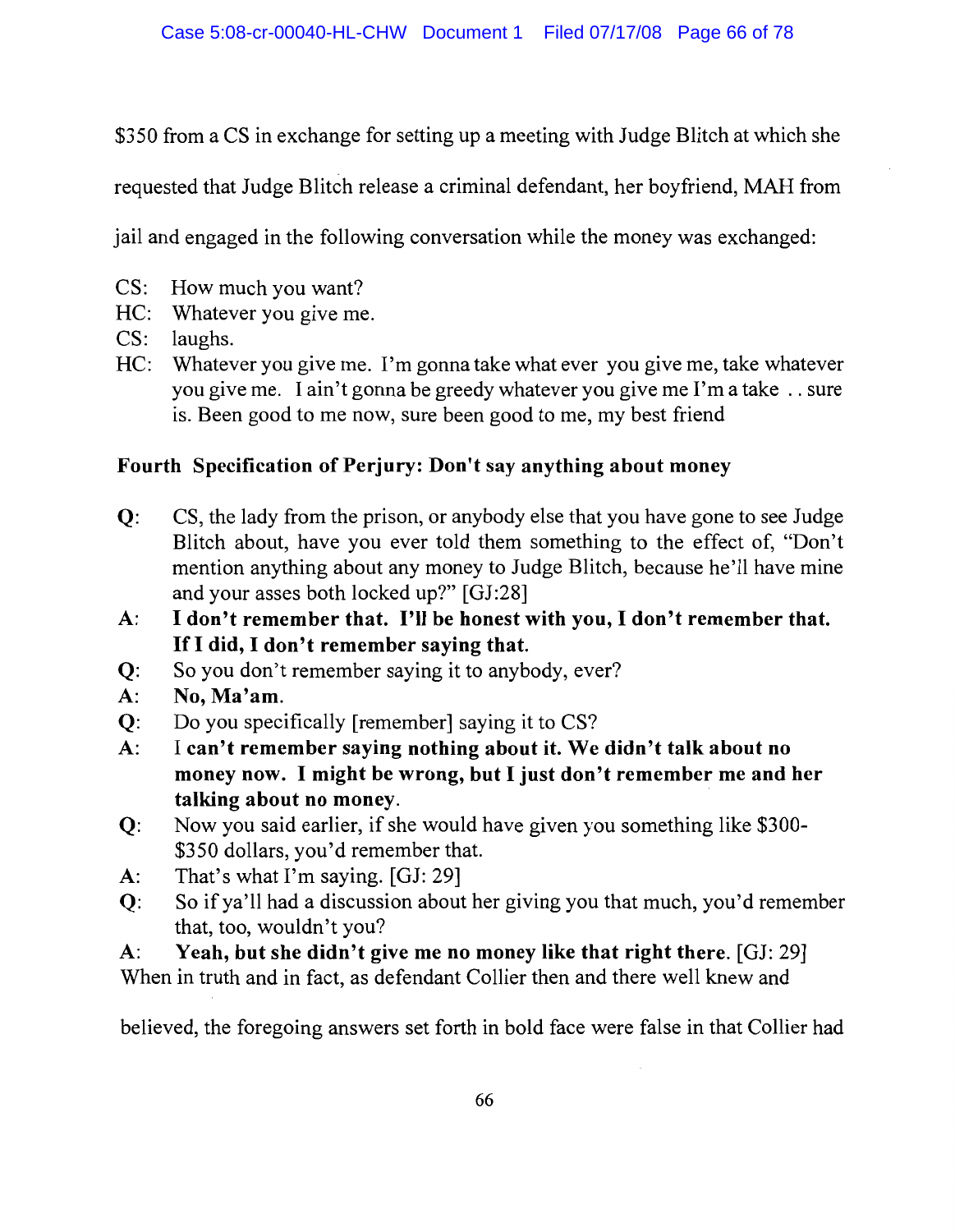a conversation with CS in which he stated to her:

- HC:. Now, don't say nothing to Judge Blitch about no money.
- CS: All right, I won't.
- HC: Okay, let me tell you, the only money you're gonna mention about you is that you gonna pay that probation  $\ldots$
- $CS:$ Alright.
- HC: Whatever you gonna pay, how much you think you're gonna pay. You start talking about money he'll probably get me and your ass both locked up. Start thinking we're trying to buy the Fibbies

# Fifth Specification of Perjury: Method of Helping with Case

- Did you tell her how Judge Blitch would go about helping her with the case?  $Q$ : [GJ:  $27$ ]
- No, I didn't.  $A$ :

When in truth and in fact as Defendant Collier then and there well knew and

believed the foregoing answer was false in that he had told CS the following before

their meeting with Judge Blitch:

- HC: He listen to women now. He'll listen, all you got to do is talk to him and talk to him and tell him. See (Unintelligible) just be straight forward because he's going to call the probation office now.
- CS: Uh. hum.
- HC: You got to be straight forward with him. Straight forward with him. I'm telling you tell him like ya'll got children. Tell him you got children, shit. Tell him y'all got two children, shit. You know what I'm saying. Just let him know things got a little out of whack. You know you got a little money to pay part of his probation so he can get out. Tell him you got him a job. Tell him you got a job waiting on him at D&H out there with you. Tell him, you know. See his parole done ran out.
- CS: Uh, hum.
- HC: Probation is one they got the thang on.

 $[\ldots]$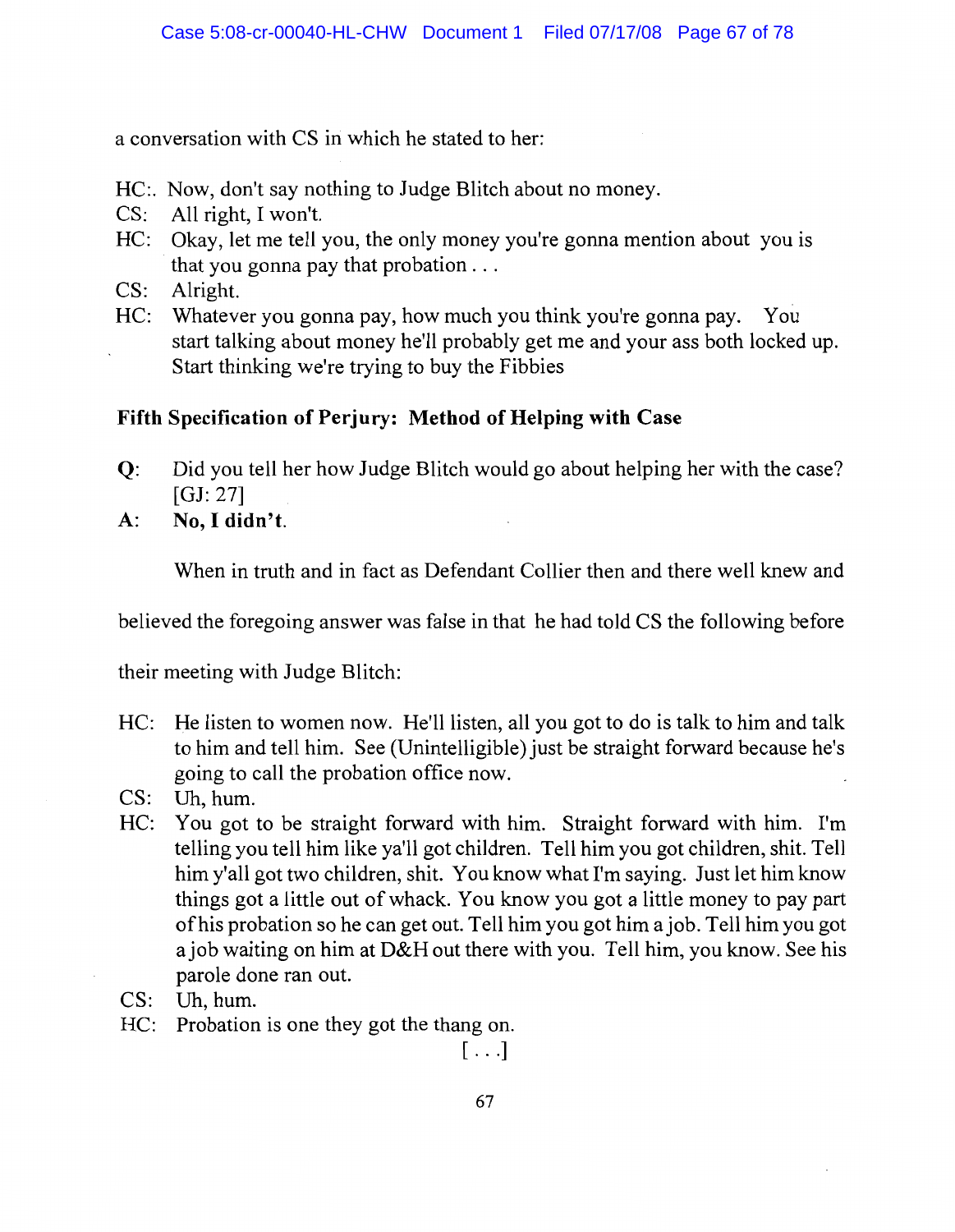- HC: (Unintelligible) .... I can pay half of it  $$4,800$  I can pay half of the probation (Unintelligible) up to \$2,400 (Unintelligible) talk to him. He gonna listen. He gonna call the probation officer. Anything you tell him he's gonna turn around and call that probation officer. I'm telling you what he gonna do. He got to go probation office to get him out.
- Um hum.  $CS:$
- HC: He can overrule it but he got to do it in a respectful way.

# **Sixth Specification of Perjury: Helping DJM**

- $Q:$ And other than this corrections officer who was a friend of yours from school and CS, who else have you gone to see the judge about? [GJ:10]
- Just me. Just about my problems.  $A$ :
- Do you know a fellow by the name of DJM from there in Nashville?  $Q:$
- DJM. I know a M. Wait a minute. Let me think of this boy's name. BM.  $A$ :
- $Q:$ Did you go to see the judge about him?
- No, Ma'am.  $A$ :
- $Q:$ Do you know a fellow whose name is DJM, however his first name may be pronounced D or D who got arrested for drugs by ROB?
- That's who you are talking about.  $A$ :
- You think his name is B?  $Q:$
- DM. That's the only M I really know.  $A$ :
- And he got arrested for drugs by the local deputy, ROB?  $Q:$
- I know he was on probation for drugs. I don't know who arrested him, now  $A$ : but I know he was on probation.
- And how old of a fellow is this M that you're speaking of?  $Q:$
- About 21 or 22.  $A$ :
- You don't know any younger Ms 17 or 18 years of age that you've been to  $O:$ see the judge to get a bond for?
- No, Ma'am.  $A$ :
- Do you know an attorney, JS? Q.
- I know JS.  $A$ :
- $Q:$ How do you know JS?
- $A$ : Because he is my attorney.
- Have you ever arranged between JS and Judge Blitch to set up a plea on  $Q:$ anybody to include DJM?
- No, Ma'am. Hold it now. Just one minute. Let me make sure I get my head  $A$ :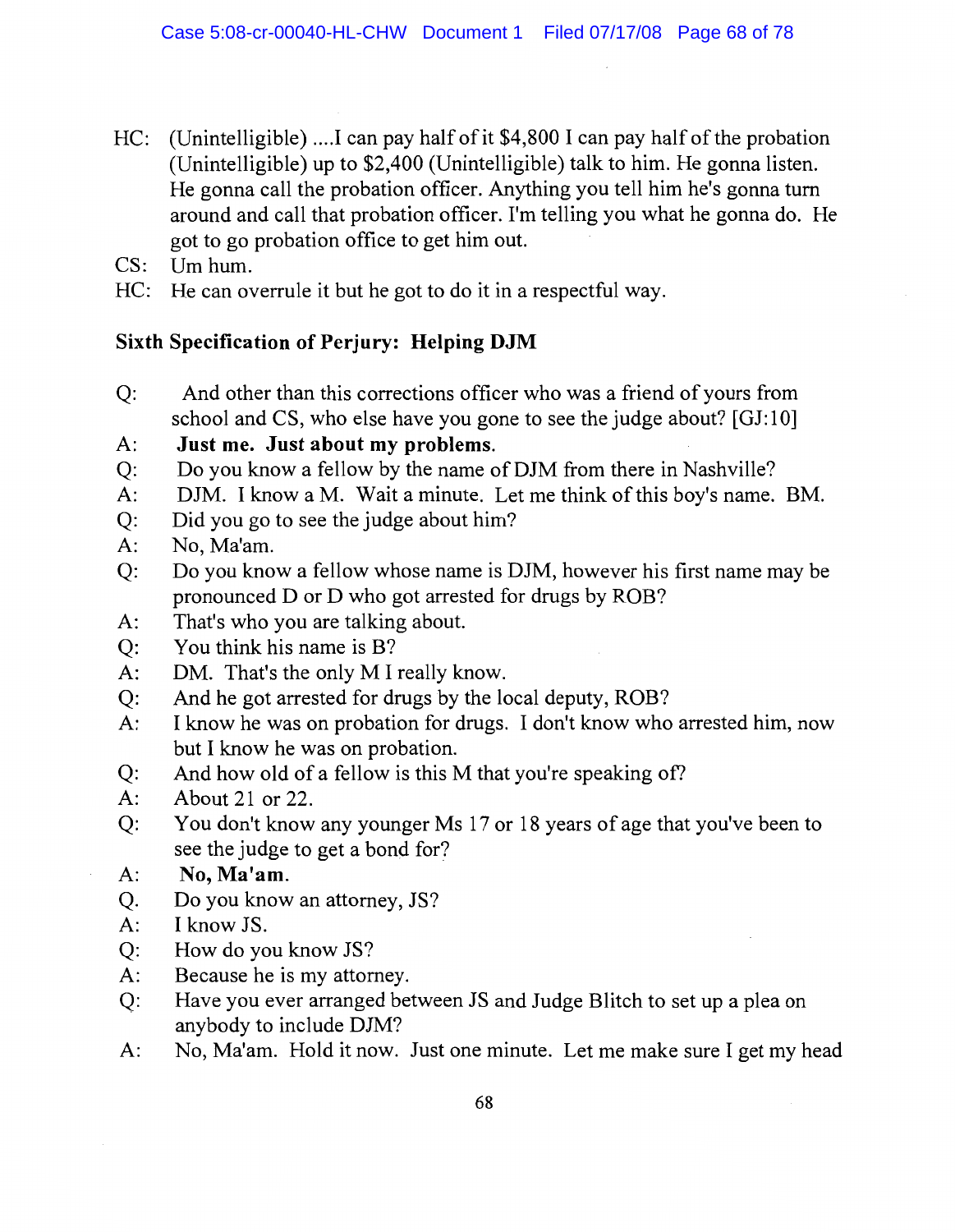in what you're saying. Me and JS, when I talk to JS, that would be about my family. I don't get him to talk about somebody else's family.

- The M family?  $Q$ :
- Right, I talk to JS, because I see him about my problems.  $A$ :
- So you've never taken anybody with you to say, JS has got the judge's ear  $O:$ and you ought to use him as your lawyer because he can work it out for you or something to that effect?
- $A$ : No, Ma'am. I ain't never told anybody about JS. No. The only thing that I ever said was the judge will be able to listen to you; if you want to talk to you, he'll listen to you. Now, I'll tell anybody that. He'll listen. He'll give you his honest opinion. He'll say, I can't do that and he'll tell you if could do something to help your case. But if he can't, he'll say he can't.

When in truth and in fact as Defendant Collier then and there well knew and

believed the foregoing bolded answers were false in that he had contacted Judge

Blitch on behalf of DJM to arrange release on bond and that he told CS about it as

follows:

- When they gonna let J out?  $CS:$
- HC: J? I don't know. I might ask him while I'm over here about her bond.
- $CS:$  Oh, she ain't got a bond yet?
- HC: Yes, she got a thirty thousand dollars cash.
- CS: Why they got a cash bond for?
- HC: This woman up here she's new and that's what she's doing to everybody.
- $CS:$  For real?
- HC: Yeah, about these bonds.
- CS: Uhm, Uhm Um, be and they should (Unintelligible) drop it down to a property.
- HC: Yeah, I got little D's dropped down to a property yesterday.
- CS: For real.
- HC: (Unintelligible) got him out. I ain't signing nobody bond, I'll you know get it dropped down...
- CS: Yeah, yeah.
- HC: and shit. Little boy, I tell you what, he was right out there last night right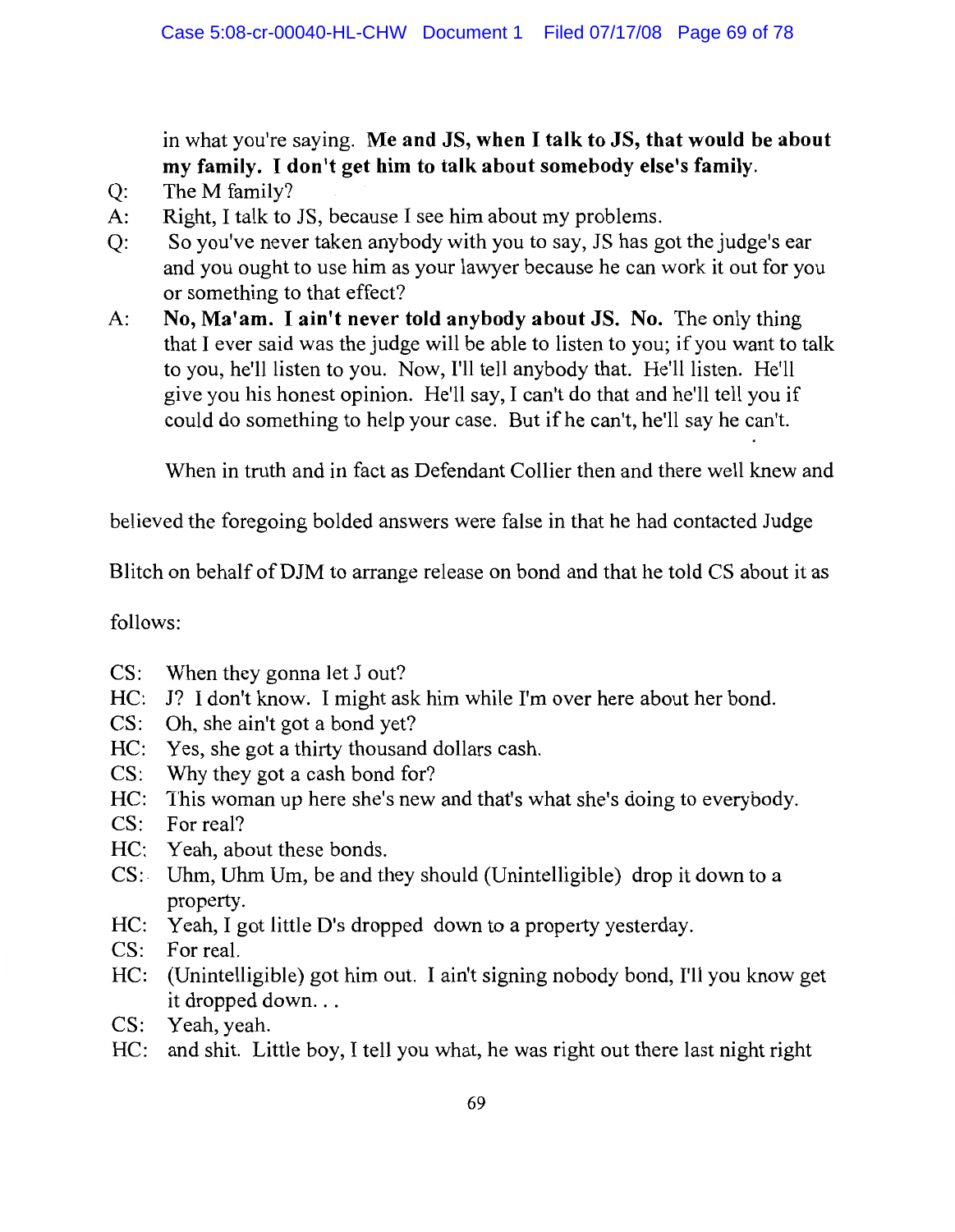there with them same damn boys.

- What? He wasn't with that girl he go with?  $CS:$
- He with them boys, hell he was with his boys last night, they were smoking  $HC:$ and shit. I say god damn, he needs to have a little common sense ...
- $CS:$ He just got out!
- ... and chill out for a minute. You go it this way. Out there smoking weed  $HC:$ and shit. I'd say shit god damn them boys. I'd be done got my woman and try to chill out and get up this morning and went out there to Chaparral trying to get me a job. He'd better have a job before he goes to court but see that what he don't understand. Them crackers they gonna stick something in his ass.

All in violation of Title 18, United States Code § 1623.

# **COUNT THIRTEEN** Retaliation Against a Witness - Brooks E. Blitch III 18 U.S.C. § 1513

### **Introduction to Counts Thirteen and Fourteen**

- 1. Paragraphs 1, 6 and 10 of the Introduction are incorporated herein by reference.
- $2.$ WB served as a Special Agent with the Georgia Bureau of Investigation

(hereinafter "GBI") for more than 20 years.

WB retired from the GBI on November 30, 2005.  $\overline{3}$ 

 $\overline{4}$ After his retirement from the GBI, WB sought employment in local law enforcement in two south Georgia cities, Nashville, and Adel. Both cities are within the Alapaha Judicial Circuit.

5. While a Special Agent with the GBI, WB assisted in the investigation and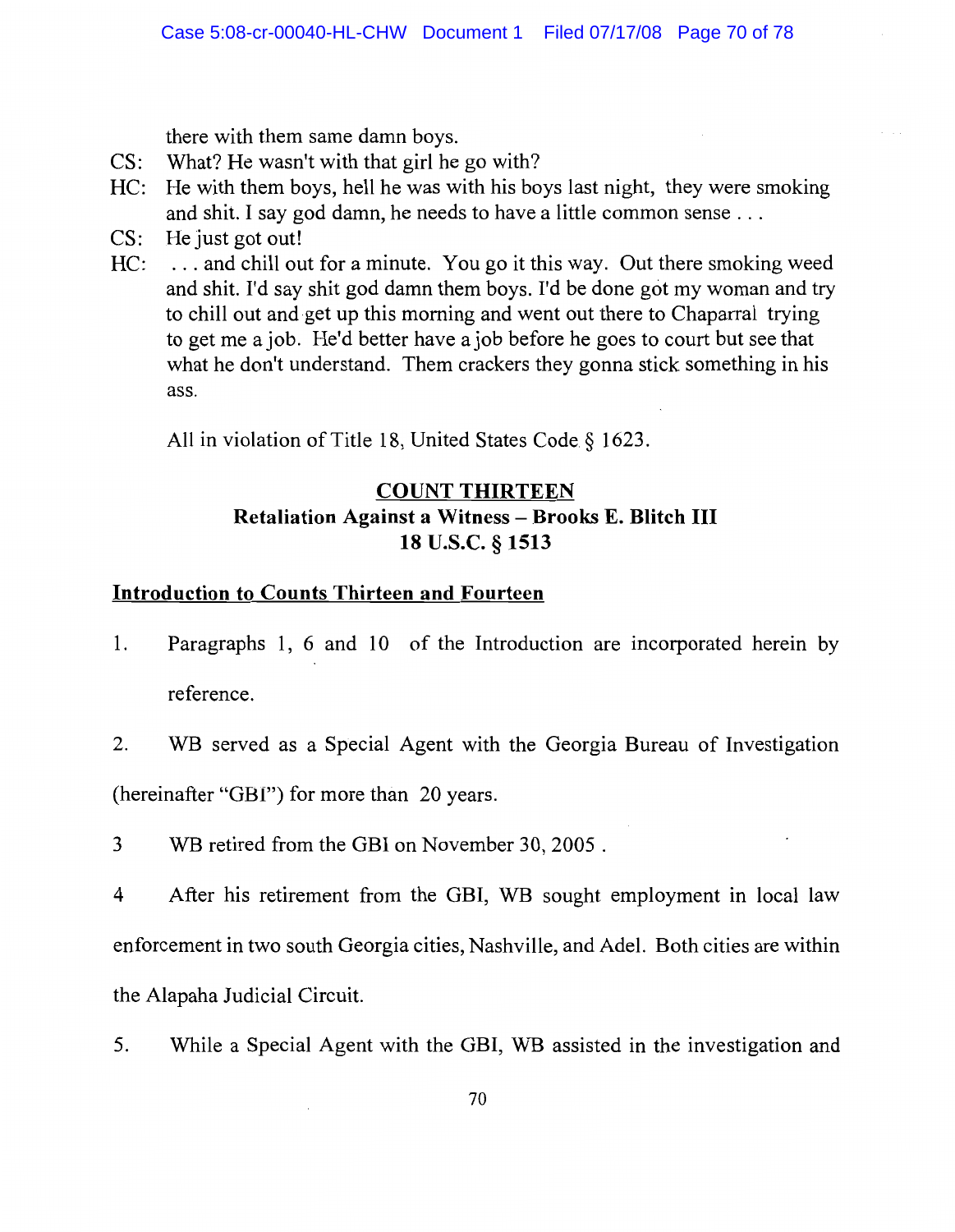prosecution and conviction of BB for insurance fraud related to the arson of Blitch Ford. BB is the son of Judge Blitch. Blitch Ford was owned by BB and Judge Blitch's wife, PB.

While a Special Agent with the GBI, WB also assisted in the investigation and 6. prosecution of two south Georgia sheriffs for the cultivation and distribution of marijuana.

On or about May 13, 2004, Judge Blitch telephoned the City Manager of the 7. City of Adel, Georgia, JP, and urged him not to allow the City of Adel to hire WB as Police Chief.

On or about August 23, 2004, Judge Blitch called MD3, a County 8. Commissioner of Cook County, and urged him to tell JP not to hire WB.

In particular, defendant Judge Blitch urged MD3 and JP not to hire WB 9. because of his role in the investigation and prosecution of a) BB for mail fraud i/c/w the arson of "Blitch Ford," a violation of 18 U.S.C. §§ 1341 and 1343, Case No. 98-CR-20-HL, and b) an investigation in 2001 of the sheriffs of Coffee and Atkinson Counties, United States v. Carlton Evans Case. No. 99R00609. a violation of 21 U.S.C.  $\S$  841, et seq.

On or about May 11, 2004, and continuing until on or about August 23, 2004, in the Valdosta Division of the Middle District of Georgia, and elsewhere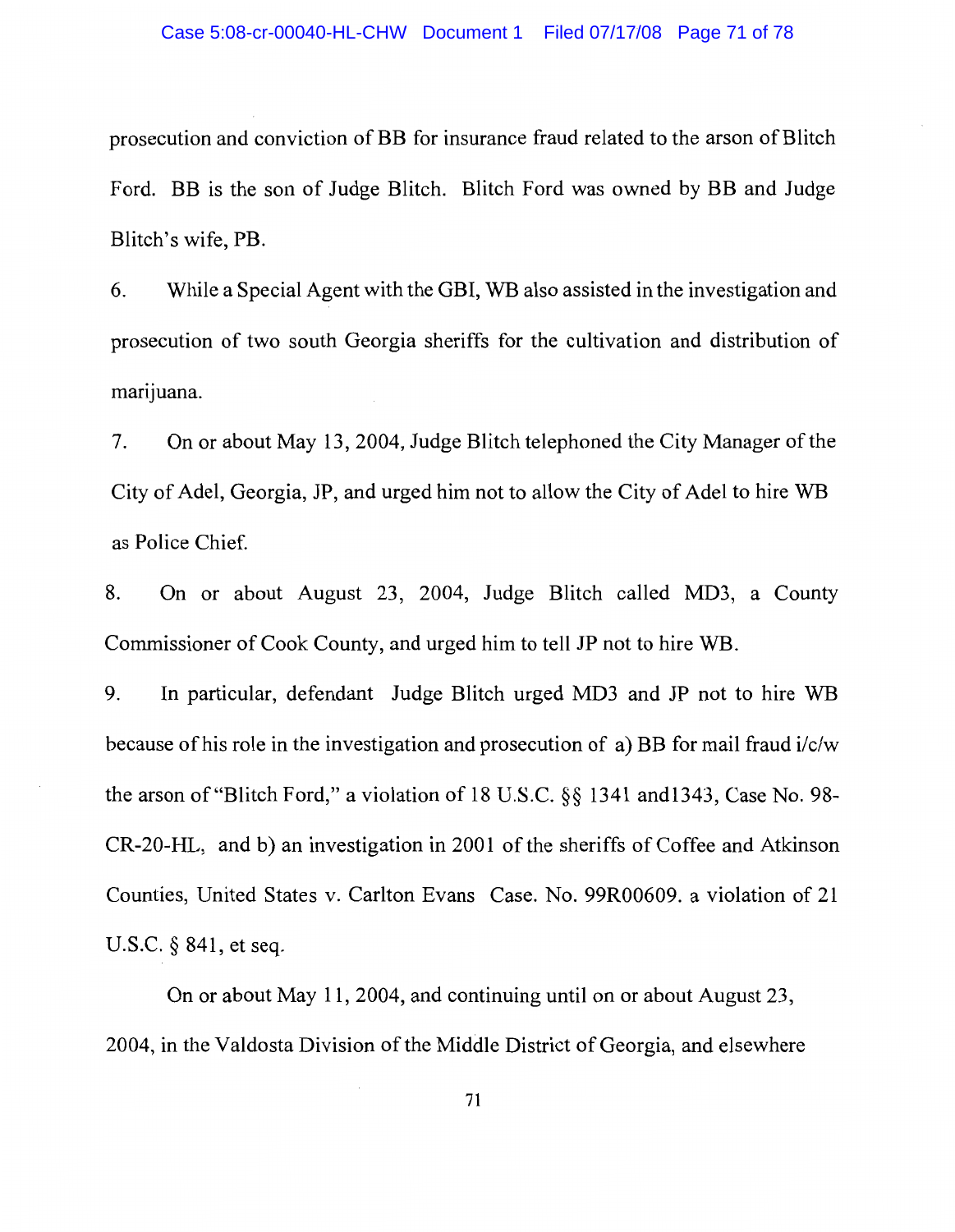within the jurisdiction of this Court, the defendant,

#### **BROOKS E. BLITCH, III,**

did knowingly, with intent to retaliate, take any action harmful to any person, including interference with the lawful employment and livelihood of any person, for providing to a law enforcement officer any truthful information relating to the commission or possible commission of any federal offense.

All in violation of Title 18, United States Code § 1513(e).

### **COUNT FOURTEEN Retaliation Against a Witness - Brooks E. Blitch III** 18 U.S.C. § 1513

Paragraphs 1 - 5 of the Introduction to Count 13 are incorporated herein  $\mathbf{1}$ . by reference.

2. Judge Blitch threatened to refuse to hear cases involving the City of Nashville if WB was hired as their police chief.

3. On or about March 2, 2004, Judge Blitch called Nashville City Councilman, RWL, urged him not to allow the hiring of WB and gave as a reason that WB went after him [Judge Blitch] and his family and "pulled his records" while investigating the Blitch Ford arson.

4. Beginning on or about March 2, 2004, and continuing until on or about March 5, 2004, in the Valdosta Division of the Middle District of Georgia, and elsewhere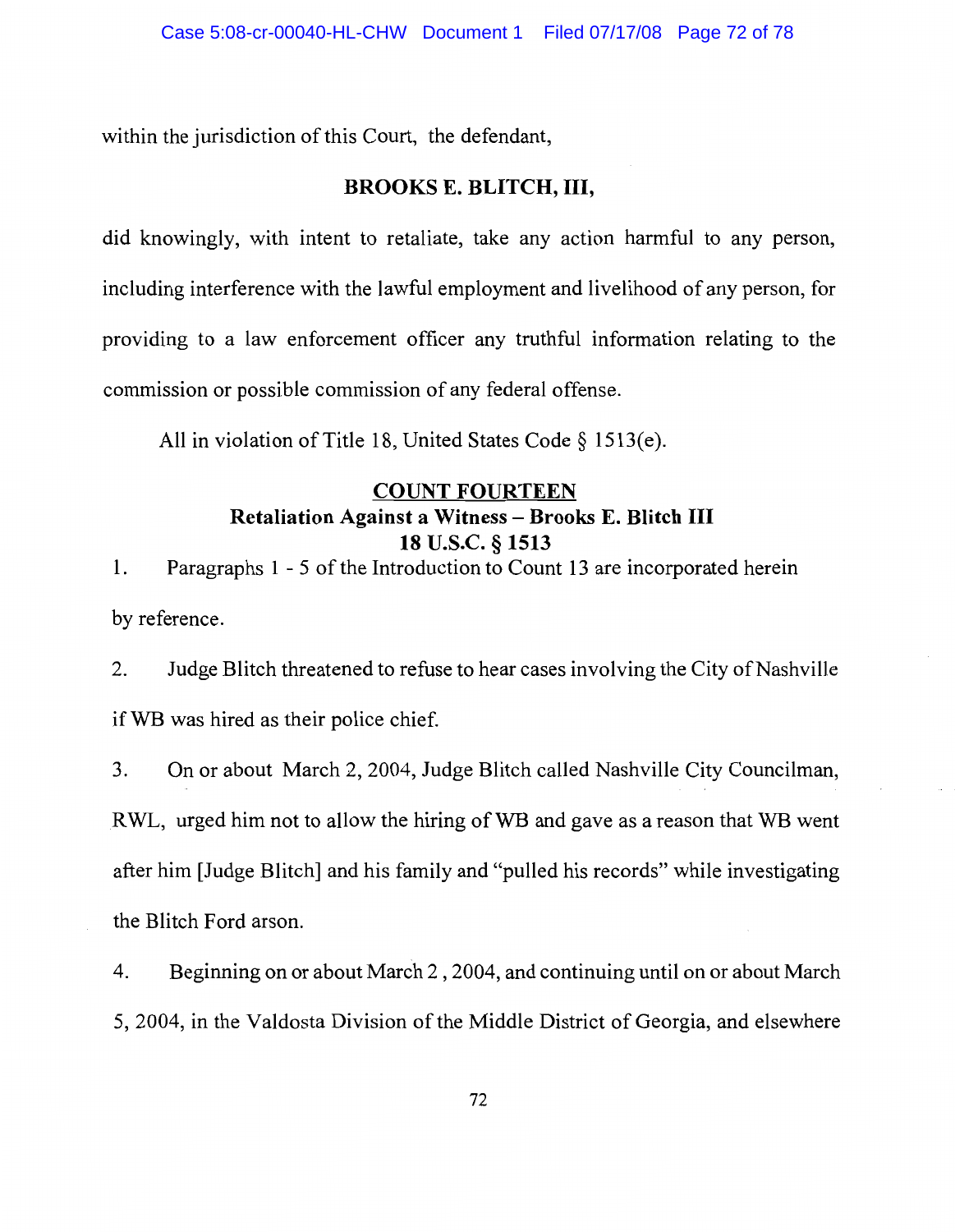within the jurisdiction of this Court, the defendant,

#### **BROOKS E. BLITCH, III,**

did knowingly, with intent to retaliate, take any action harmful to any person including interference with the lawful employment and livelihood of any person for providing to a law enforcement officer any truthful information relating to the commission or possible commission of any federal offense.

All in violation of Title 18, United States Code § 1513(e).

# **COUNT FIFTEEN Perjury–George Bessonette** 18 U.S.C. § 1623

## Introduction to Counts 15 and 16:

At all times relevant to Counts 15 and 16 of the indictment:

1. George Bessonette was an assistant public defender in the Alapaha Circuit.

 $\overline{2}$ . George Bessonette represented ES who was charged with aggravated assault for shooting another person in the head.

On or about June 12, 2007, in the Macon Division of the Middle District of Georgia, and elsewhere within the jurisdiction of this Court, having taken an oath to tell the truth under penalty of perjury, before a Grand Jury of the United States, the defendant,

#### **GEORGE BESSONETTE,**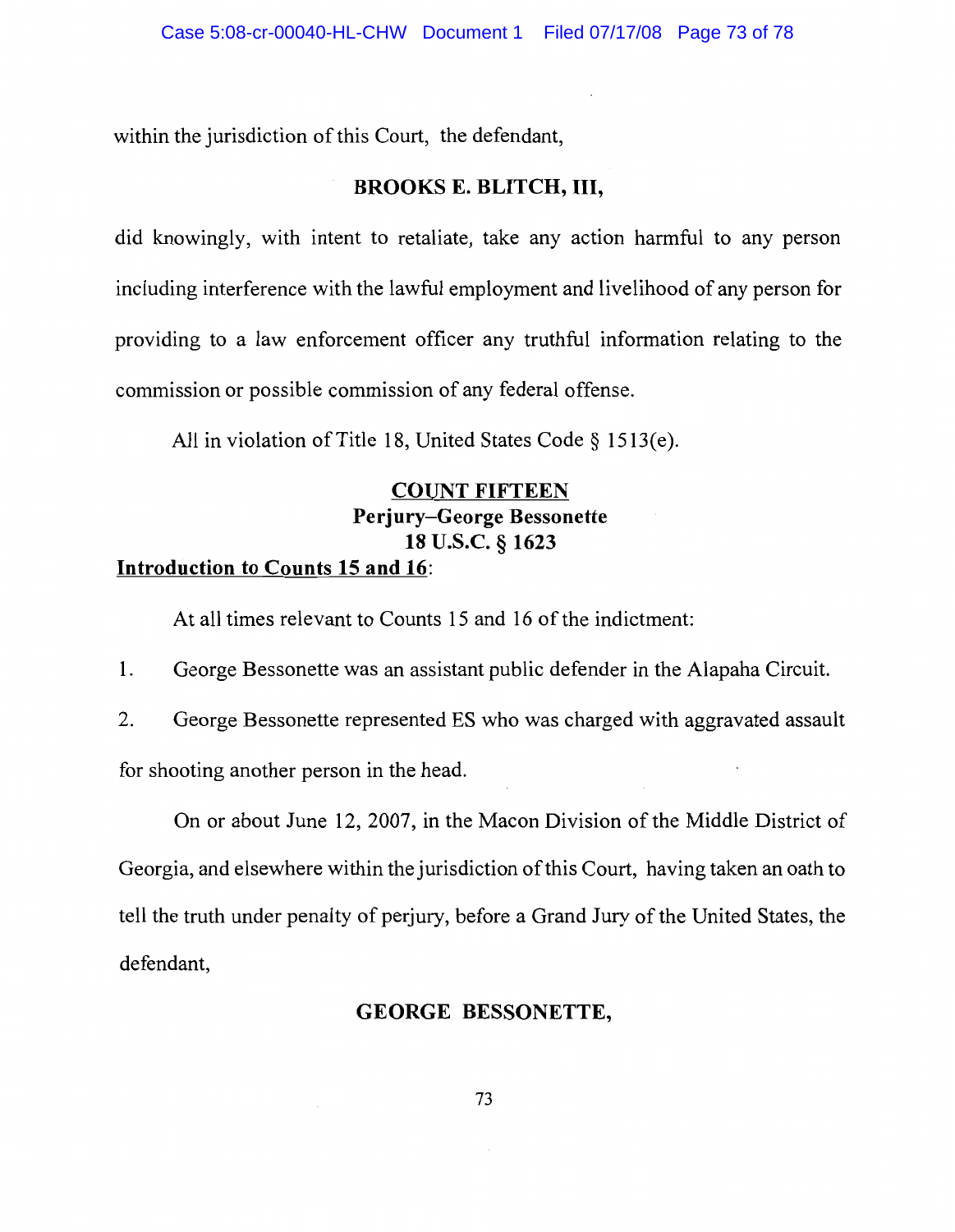knowingly, and contrary to the oath, made the following false material declarations

in response to the following questions:

## **First Specification of Perjury: The Fix was in a Little Bit**

- $Q:$ Have you ever stated to another person that you suspected that "the fix was in a little bit" with regard to the case of ES, a criminal case pending before Judge Blitch in the Alapaha Circuit?
- $A$ :  $No...$ When in truth and in fact, as Defendant George Bessonette then and there well knew and believed, he had stated to another person:

GB: But anyway, he wound up (ui) a plea and they, they let him plea to uh, (ui) Judge Blitch just gave him three years. But I think that, you know, once I, I... well you know, I knew that kinda the fix was in a little bit and I just basically stood there and didn't have much to say about nothing.

All in violation of Title 18, United States Code § 1623.

## **COUNT SIXTEEN False Statements-George Bessonette** 18 U.S.C.  $\S$  1001(a)(2)

On or about June 9, 2007, in the Valdosta Division of the Middle District of

Georgia, and elsewhere within the jurisdiction of this Court the defendant,

# GEORGE BESSONETTE,

did knowingly and willfully make a materially false, fictitious and fraudulent statement and representation in a matter within the jurisdiction of the executive branch of the Government of the United States,

To wit: the defendant falsely stated to Special Agents of the Federal Bureau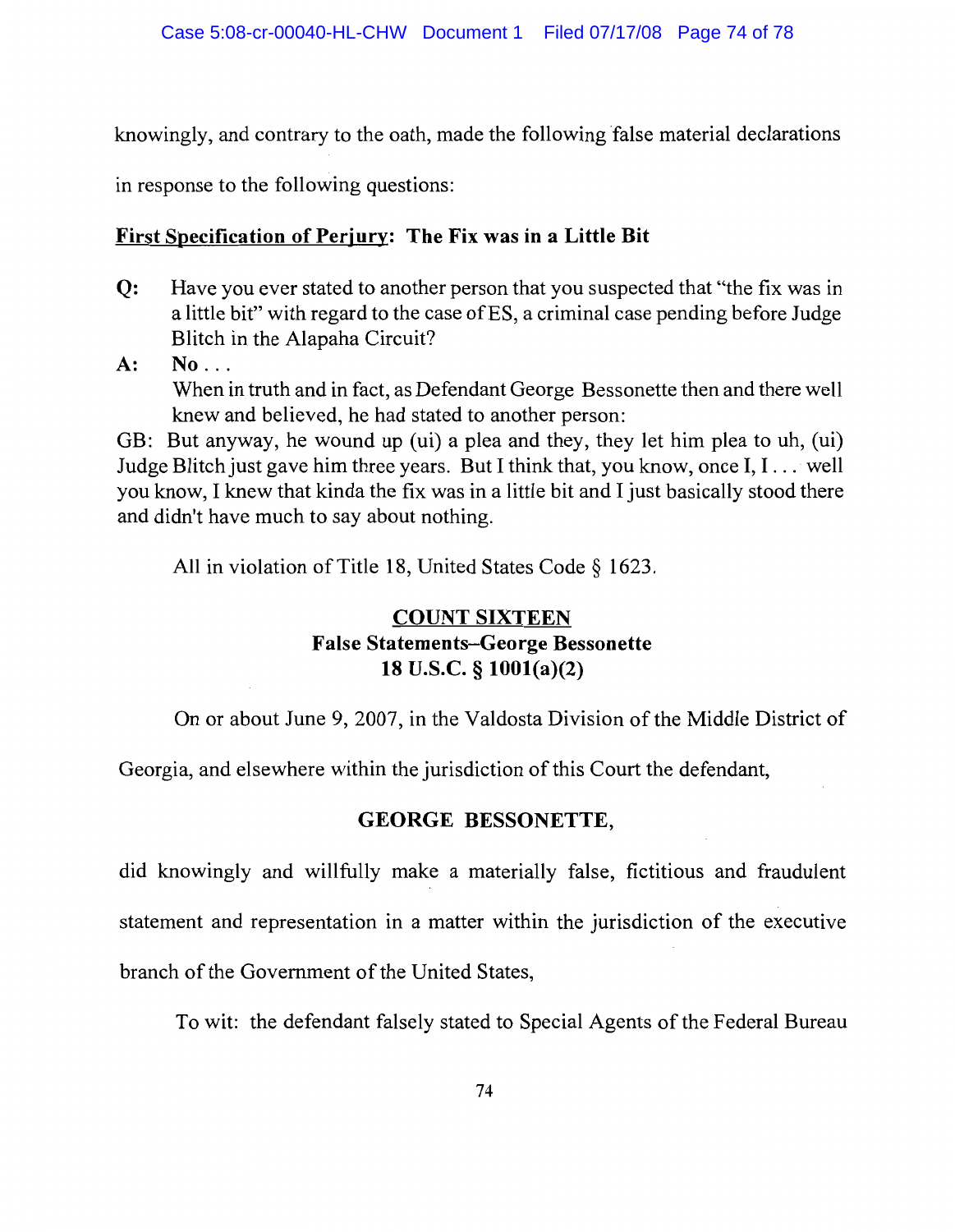of Investigation that he had never stated to another person that "the fix was in a little bit" with reference to a criminal case against ES then pending in the Alapaha Circuit.

In truth and in fact, as the defendant then and there well knew, and believed,

he had stated to another person that:

GB: But anyway, he wound up (ui) a plea and they, they let him plea to uh, (ui) Judge Blitch just gave him three years. But I think that, you know, once I, I... well you know, I knew that kinda the fix was in a little bit and I just basically stood there and didn't have much to say about nothing.

All in violation of Title 18, United States Code  $\S$  1001(a)(2).

## **COUNT SEVENTEEN** False Statements - Brooks E. Blitch, III 18 U.S.C. § 1001

On or about May 5, 2005, in the Valdosta Division of the Middle District of

Georgia, and elsewhere within the jurisdiction of this Court the defendant,

#### **BROOKS E. BLITCH, III,**

did knowingly and willfully make a materially false, fictitious and fraudulent statement and representation in a matter within the jurisdiction of the executive branch of the Government of the United States as follows:

Judge Blitch falsely stated to special agents of the FBI:

That he had not told WHW, a convicted felon, that he [WHW] could possess a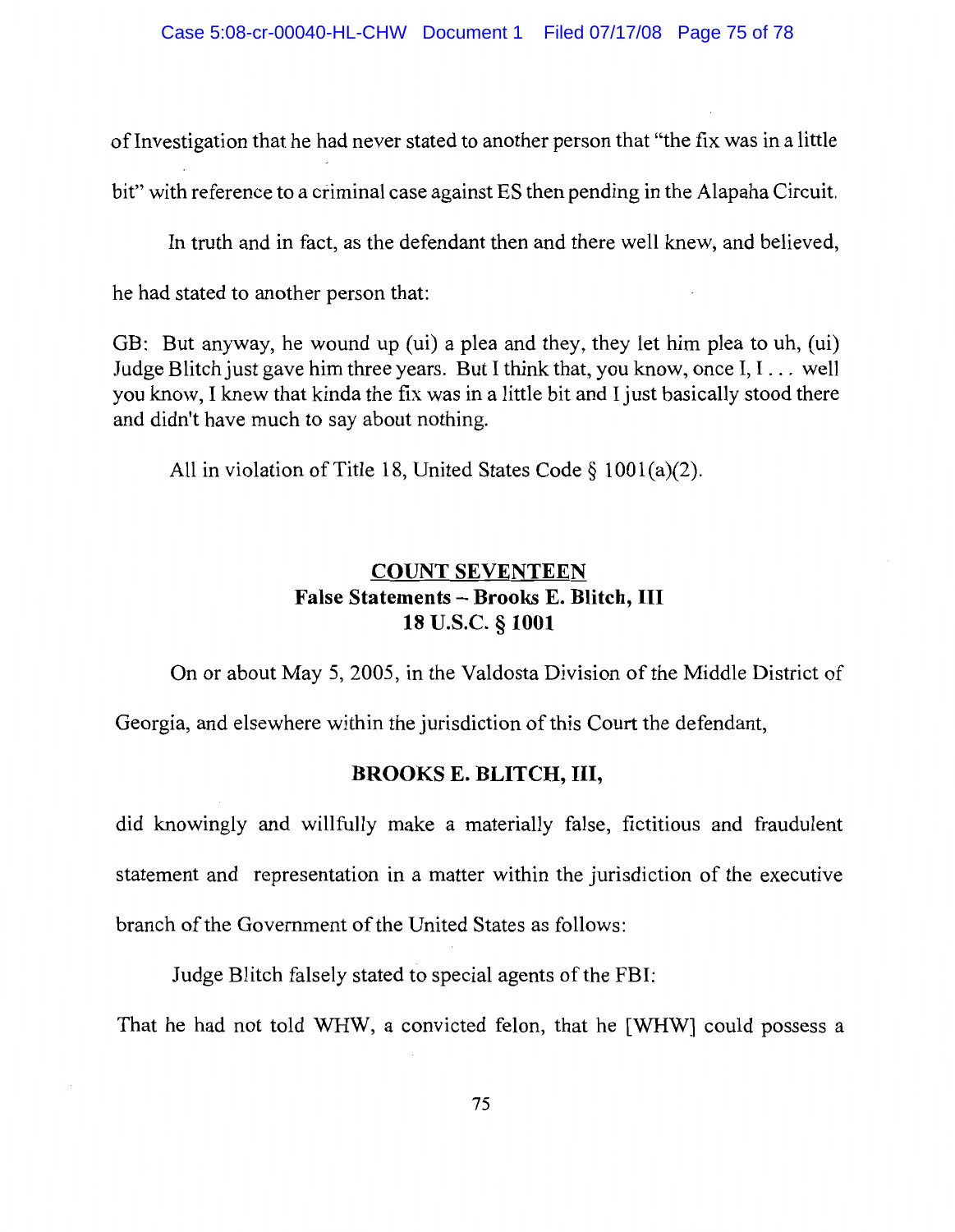firearm for purposes of hunting, and that whatever he told WHW would be contained

in the records of the clerk of court.

All in violation of Title 18, United States Code  $\S$  1001(a)(2).

## **COUNT EIGHTEEN** Aiding and Abetting Possession of a Firearm by a Convicted Felon -**Brooks E. Blitch, III** 18 U.S.C. §§ 922(g)(1) and 2

On or about May 3, 2005, in the Valdosta Division of the Middle District of Georgia, and elsewhere within the jurisdiction of this Court,

#### **BROOKS E. BLITCH, III**

did, knowingly aid and abet and counsel and induce, WHW, who had previously been convicted of the felony offense of murder, a crime punishable by more than one year in prison, to possess a firearm to wit: 1) a Browning rifle serial number 01290NN351; 2) a 12-gauge pump shotgun manufactured by J.C. Higgins bearing a Sears Roebuck insignia; 3) a Remington Winchester Master 870 12 gauge shotgun; serial number S937171V; 4) a Winchester Model 1300, 12 gauge shotgun, serial number L3351924; 5) a Weatherby Vanguard .270 caliber rifle serial number VS99634; 6) a Remington Model 700 serial number A6746993, all of which had previously been shipped and transported in interstate commerce.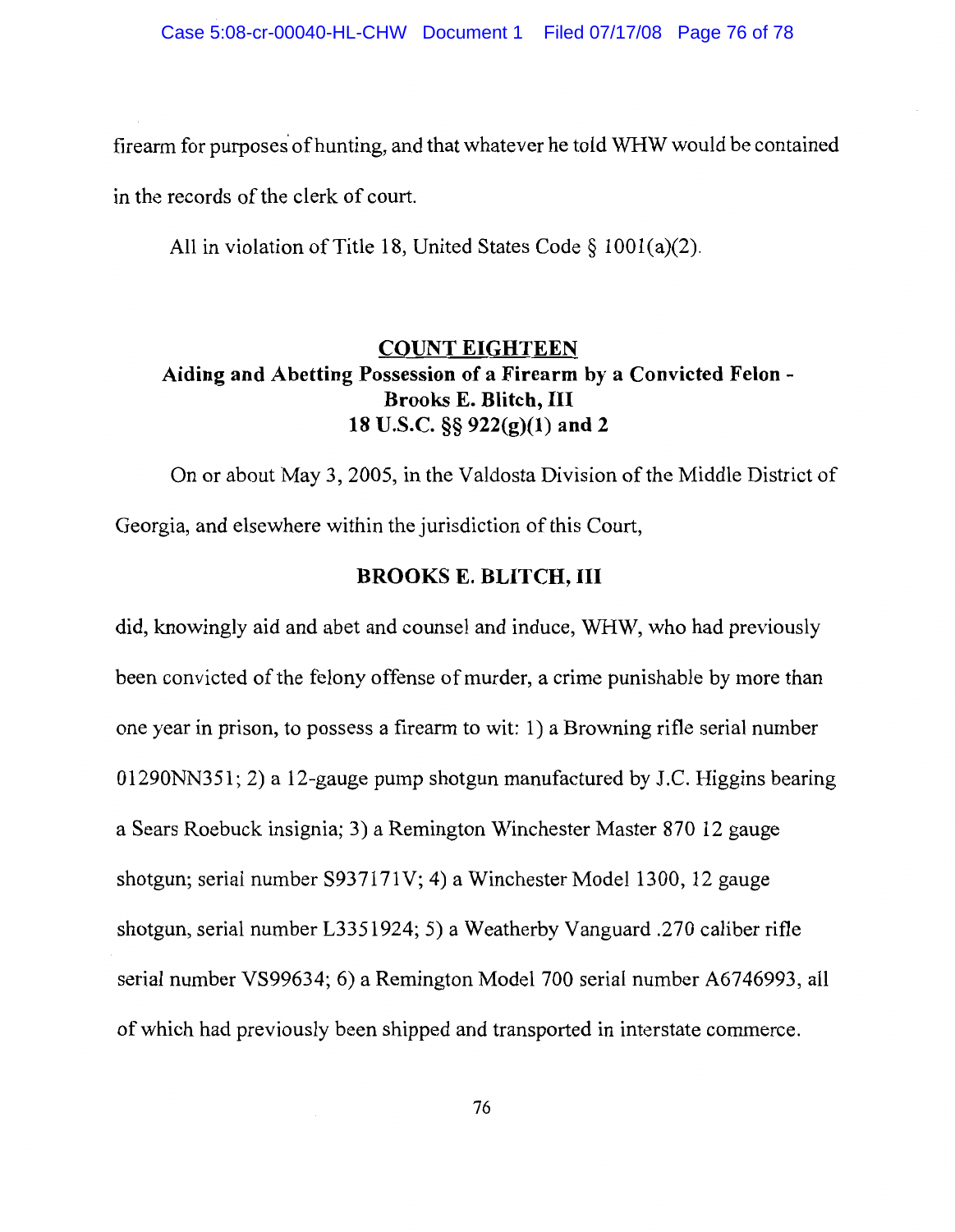To wit, Judge Blitch personally told WHW that he did not object to WHW,

a convicted murderer, having guns for hunting and that the sheriff agreed with him.

All in violation of Title 18, United States Code  $\S$ § 922(g) and 2.

## **COUNT NINETEEN Extortion by a Public Official Brooks E. Blitch, III** 18 U.S.C. §§ 1951 and 2

1. Paragraphs 1,6 and 10 of the Introduction are incorporated herein by reference.

2. Defendant GM was an attorney in private practice and had criminal cases pending before Judge Blitch in the Alapaha Circuit.

3. The "fixing" or non-prosecution of DUI offenses has an effect on interstate commerce.

4. On or about June 6, 2007, through on or about June 8, 2007, in the Valdosta Division of Middle District of Georgia, and elsewhere within the jurisdiction of this Court, the defendant,

#### **BROOKS E. BLITCH, III**

aided and abetted by persons known and unknown to the grand jury, did knowingly, willfully and unlawfully affect and attempt to affect interstate commerce by extortion, in that Judge Blitch unlawfully obtained a thing of value from GM with his consent under color of official right as follows: